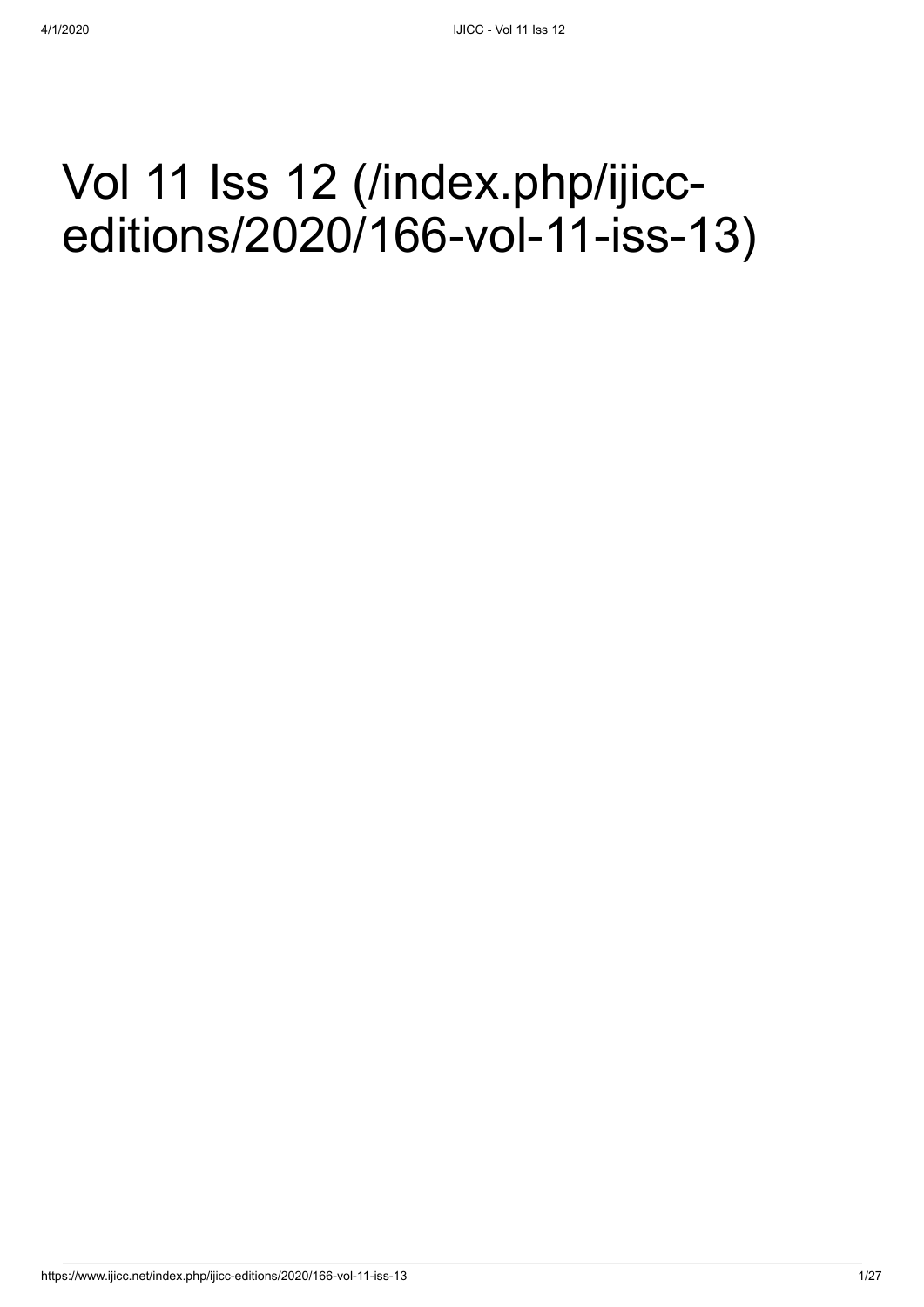### [Pdf \(/images/vol11iss12/111201\\_Tran\\_2020\\_E\\_R.pdf\)](https://www.ijicc.net/images/vol11iss12/111201_Tran_2020_E_R.pdf) **The Impact of Organisational Commitment**

### **on the Relationship between Motivation and Turnover Intention in the Public Sector**

#### **Khoa T. Tran<sup>a</sup>, Phuong V. Nguyen<sup>b</sup>, Thang Dai Nguyen<sup>c</sup>, Uyen Nu Hoang Ton<sup>d</sup>,**

a,b,c,dCenter for Public Administration, International University, Vietnam National University Ho Chi Minh City, Vietnam, Email: <sup>a</sup>ttkhoa@hcmiu.edu.vn (/<a [href=\)">ttkhoa@hcmiu.edu.](https://www.ijicc.net/%3Ca%20href=)vn, <sup>b</sup>nvphuong@hcmiu.edu.vn (/<a [href=\)">nvphuong@hcmiu.edu.](https://www.ijicc.net/%3Ca%20href=)vn, c<sub>nguyendaithangbatri@gmail.com (/<a</sub> [href=\)">nguyendaithangbatri@gmail.co](https://www.ijicc.net/%3Ca%20href=)m, <sup>d</sup>hoanguyen0699@gmail.com (/<a [href=\)">hoanguyen0699@gmail.co](https://www.ijicc.net/%3Ca%20href=)m

Turnover intentions, which eventually lead to actual employees' turnover, negatively influence the performance and growth of organisations. This research aims to examine the effects of public service motivation (PSM) in reducing turnover intentions throughout mediating factors, including job satisfaction, organisational commitment and burnout, particularly in the public sector. Based on data collected from a sample of 492 respondents, who are employees working in public organisations in the Ben Tre Province of Vietnam, the study uses the Partial Least Squares Structural Equation Modelling approach to test the hypotheses in the research model. The findings indicate that there is no direct effect of PSM on the turnover intentions of public employees. Noticeably, although PSM boosts workers' satisfaction, this satisfaction does not significantly reduce people's intentions to leave. In addition, in spite of the fact that having a high level of PSM does not reduce burnout, turnover intentions rise as the level of burnout gets higher. However, the data analyses also reveal the strong mediating effects of organisational commitment on employees' turnover intentions. The implications of the study, meaningful recommendations for the local government, and limitations for further research are also discussed in detail. Pages 1 to 25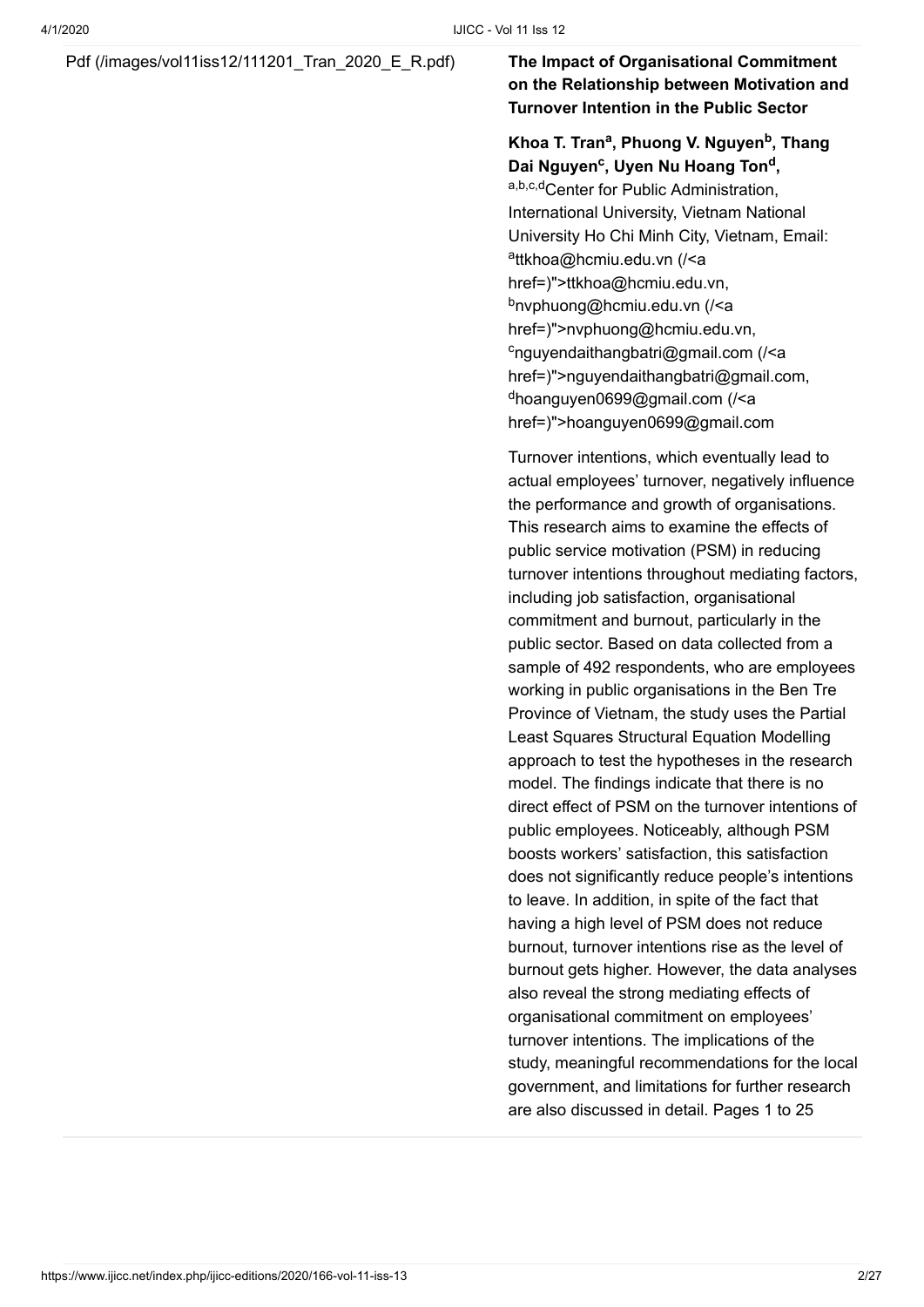[Pdf \(/images/vol11iss12/111202\\_Arsad\\_2020\\_E\\_R.pdf\)](https://www.ijicc.net/images/vol11iss12/111202_Arsad_2020_E_R.pdf) **Ownership Structure and Islamic Corporate**

**Social Responsibility Disclosure: Empirical Evidence from the Shari'ah Compliant Companies in Malaysia**

 $S$ yahiza Arsad<sup>a</sup>, Roshima Said<sup>b</sup>, Haslinda **Yusoff<sup>c</sup>, Rahayati Ahmad<sup>d</sup>, <sup>a,d</sup>Accounting** Department, Kulliyyah Muamalat and Management Sciences, Universiti Islam Antarabangsa Sultan Abdul Halim Mu'adzam Shah, 09300 Kuala Ketil, Kedah, Malaysia, **bAccounting Department, Faculty of** Accountancy, Universiti Teknologi MARA, 08400 Merbok, Sungai Petani, Kedah, Malaysia, <sup>c</sup>Accounting Department, Faculty of Accountancy, Universiti Teknologi MARA, 40450 Shah Alam, Selangor, Malaysia, Email: <sup>a\*</sup>syahiza.arsad@unishams.edu.my (/<a [href=\)">syahiza.arsad@unishams.edu.m](https://www.ijicc.net/%3Ca%20href=)y

The paper attempts to examine the effect of ownership structure on the Islamic corporate social responsibility (i-CSR) disclosure for Shari'ah Compliant Companies (ShCCs) in Malaysia. The Islamic corporate social responsibility (i-CSR) disclosure incorporated the five values of Maqasid Shari'ah and Maslahah. The content analysis was used to extract the i-CSR disclosure items from the ShCCs' annual reports. The sample of 1,122 annual reports of 187 ShCCs from 2018 until 2013 was used. The data was analysed using STATA, and the robust standard error of the panel corrected of standard errors (PCSEs) was used to examine the relationship between i-CSR disclosure and the ownership structure. Namely, foreign ownership (FO), government ownership (GO) and Muslim director ownership (MDO) after statistical control by firm size (proxy by total assets) and profitability (proxy by return on assets, net profit margin and return on equity). The result, based on the PCSEs, indicated that government ownership is positively and significantly correlated with the level of i-CSR disclosure. In contrast, foreign ownership and Muslim director ownership are negatively correlated with i-CSR disclosure. The finding implies the presence of a higher government ownership is able to enhance fulfilling the reporting principles of full disclosure and transparency. Pages 26 to 42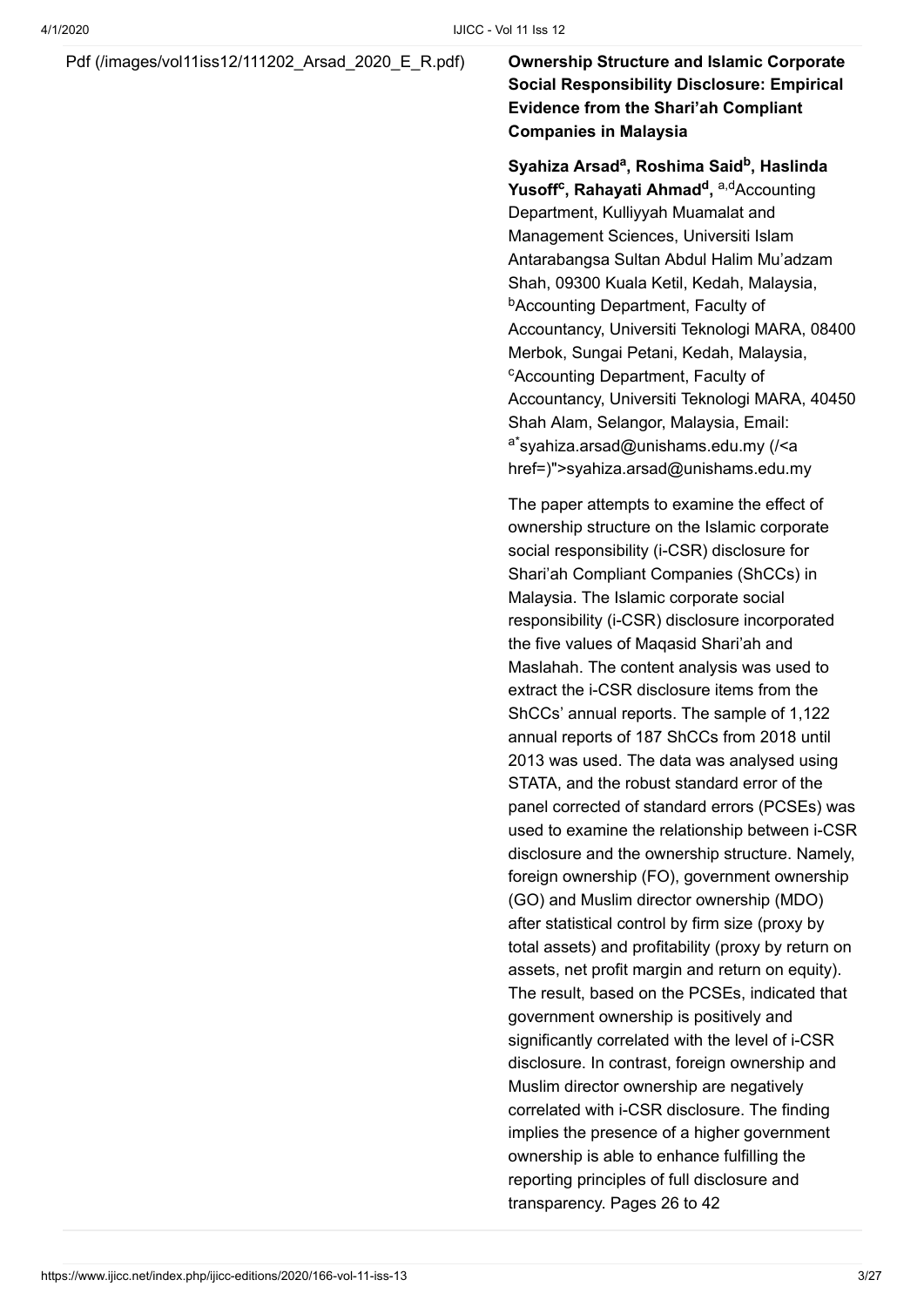#### [Pdf \(/images/vol11iss12/111203\\_Naufal\\_2020\\_E\\_R.pdf\)](https://www.ijicc.net/images/vol11iss12/111203_Naufal_2020_E_R.pdf) **Whistleblower Dilemma: Individual and**

### **Situational Factors in Whistleblowing Intention**

#### **Muhamad Naufal<sup>a</sup>, Alfira Sofia<sup>b</sup>, Ida Farida** Adi Prawira<sup>c</sup>, R. Nelly Nur Apandi<sup>d</sup>,

a,b,c,dAccounting, Universitas Pendidikan Indonesia, Bandung, West Java, 40154, Indonesia, Email: <sup>a\*</sup>mnaufal30.mn@gmail.com (/<a href=)">mnaufal30.mn@gmail.com

This study aims to understand how individual and situational factors can influence the psychological condition of employees, which can affect the decision in conducting whistleblowing. This type of research is descriptive qualitative. The subjects of this study were the senior year students in the City of Bandung, Indonesia, who were undergoing an internship process. The sample collection technique used was purposive sampling. This research found that employees seek materiality and advantages by whistleblowing. Even though their whistleblowing output is not a success and has consequences, they believe that they did the right thing by whistleblowing because of their moral responsibility. With this research, companies can obtain a new perspective in preparing a whistleblowing system, culture, and atmosphere that is better for whistleblowers, so that the company they live in will be more protected from possible frauds. This study has limitations on the theory used in looking at aspects that affect individuals in conducting whistleblowing. This research can be developed by looking at other elements that are also related to determining an individual's intention in whistleblowing. Furthermore, different participants in the study would provide the possibility of different answers to this study. Pages 43 to 60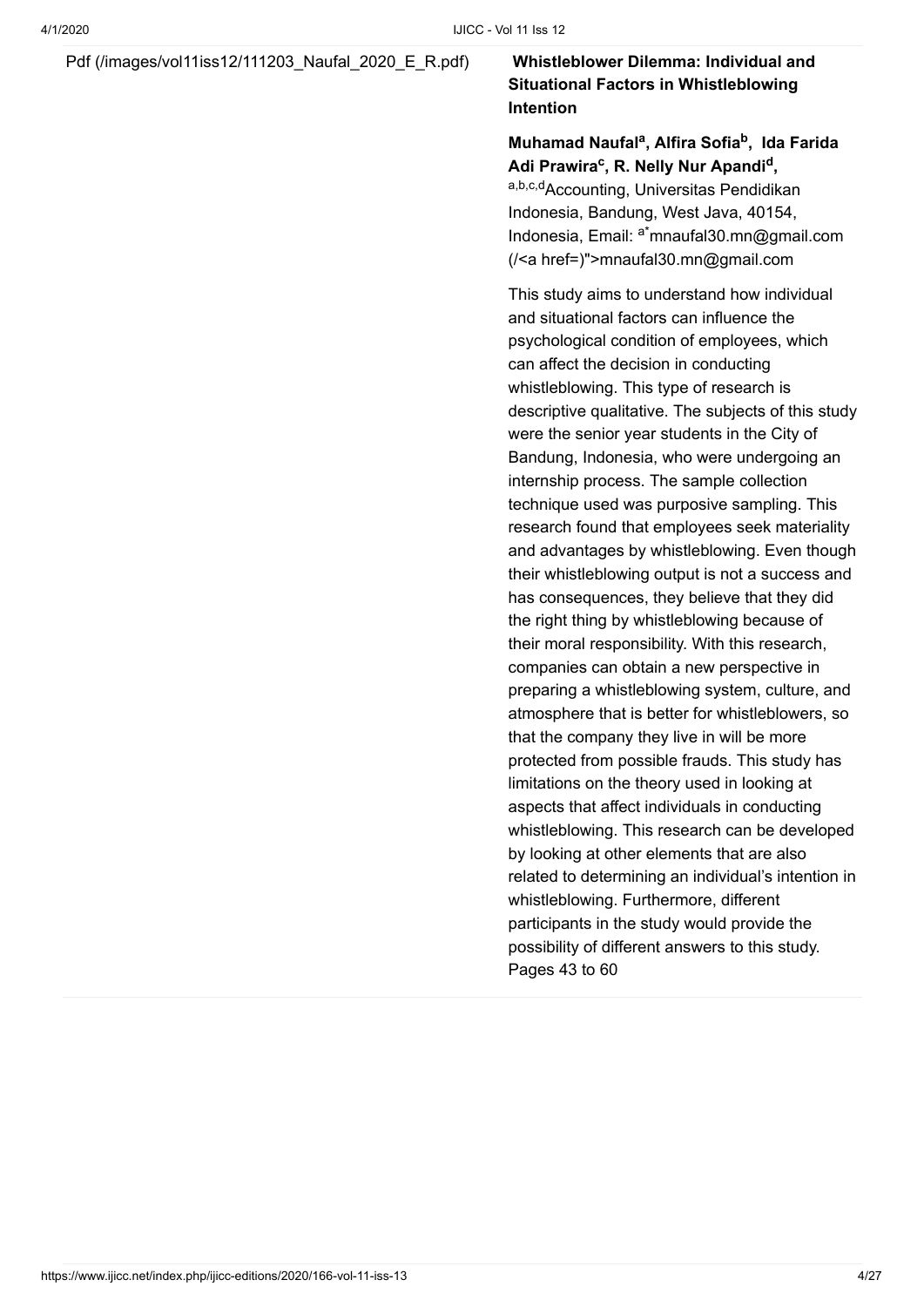#### Pdf (/images/vol11iss12/111204 Prawira 2020 E R.pdf) **Internal Control System and Tax**

### **Compliance: An Empirical Analysis**

### Ida Farida Adi Prawira<sup>a</sup>, Hanifa Zulhaimi<sup>b</sup>, **W**idya Indriyani<sup>c</sup>, Muhamad Naufal<sup>d</sup>,

a,bDepartment of Accounting, Faculty of Economy and Business Education, <sup>c,d</sup>Student of Accounting Department, Faculty of Economy and Business Education, Email: <sup>a\*</sup>ida.farida@upi.edu (/<a [href=\)">ida.farida@upi.ed](https://www.ijicc.net/%3Ca%20href=)u

The Government Treasurer plays an important role in fulfilling the tax obligations of a government agency. However, this role must also support an adequate internal control system. This study determines the relationship between the internal control system and the tax compliance of the Government Treasurer in Indonesia. This research is an analytic study using an internal auditor and treasurer of 11 Legal Entity Universities as respondents to examine the perceived tax compliance in Indonesia's government. The results showed that an internal control system has no relationship with tax compliance. This result is contrary to the Committee of Sponsoring Organizations' Theory (1992), which states that a good internal control system will affect the compliance of its employees. Rather than focussing only on the importance of the rational and analytical deliberation of an internal control system in influencing their tax compliance, the current paper shows that strategic responses establish the basis for understanding taxpayers' compliance. Our respondents are treasurers who work at a Legal Entity University who have different governance from other university types. so this research can be considered to have more value than previous research. Pages 61 to 74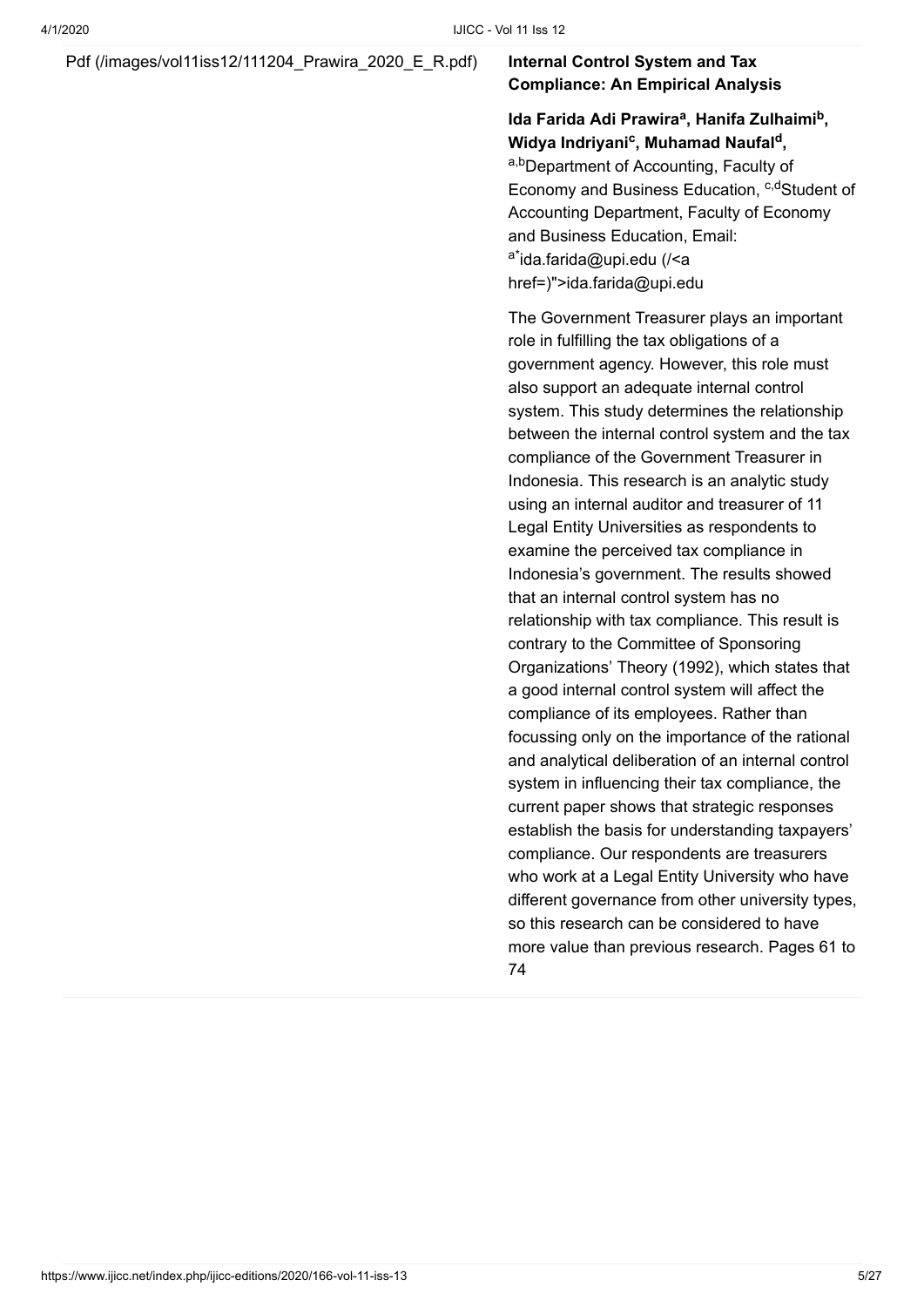### [Pdf \(/images/vol11iss12/111205\\_Tran\\_2020\\_E\\_R.pdf\)](https://www.ijicc.net/images/vol11iss12/111205_Tran_2020_E_R.pdf) **Assessment of Organisation Satisfaction**

### **with the Electronic Tax System in Vietnam**

**Khoa T. Tran<sup>a</sup>, Phuong V. Nguyen<sup>b</sup>, Yen Thi Nguyen<sup>c</sup>, Nhan Hanh Do<sup>d</sup>, a,b,c,dCenter for** Public Administration, International University - Vietnam National University Ho Chi Minh City, Ho Chi Minh City, 700000, Vietnam, Email: <sup>a</sup>ttkhoa@hcmiu.edu.vn (/<a [href=\)">ttkhoa@hcmiu.edu.](https://www.ijicc.net/%3Ca%20href=)vn, <sup>b</sup>nvphuong@hcmiu.edu.vn (/<a [href=\)">nvphuong@hcmiu.edu.](https://www.ijicc.net/%3Ca%20href=)vn, c<sub>nguyenthiyen0714@gmail.com (/<a</sub> [href=\)">nguyenthiyen0714@gmail.co](https://www.ijicc.net/%3Ca%20href=)m, <sup>d</sup>kynz.hanhnhan@gmail.com (/<a [href=\)">kynz.hanhnhan@gmail.co](https://www.ijicc.net/%3Ca%20href=)m

This study aims to investigate organisation satisfaction with the electronic tax (e-tax) system. By using the partial least squares structural equation modelling method to analyse a data survey of 230 small and medium enterprises, the findings illustrate that the service quality of the e-tax system has no impact on both organisation satisfaction and organisation complaints. In comparison, information quality has a direct effect on organisation satisfaction, and organisation expectation has a significant impact on both organisation complaints and organisation satisfaction. The results provide some recommendations for improving the e-tax system. Pages 75 to 97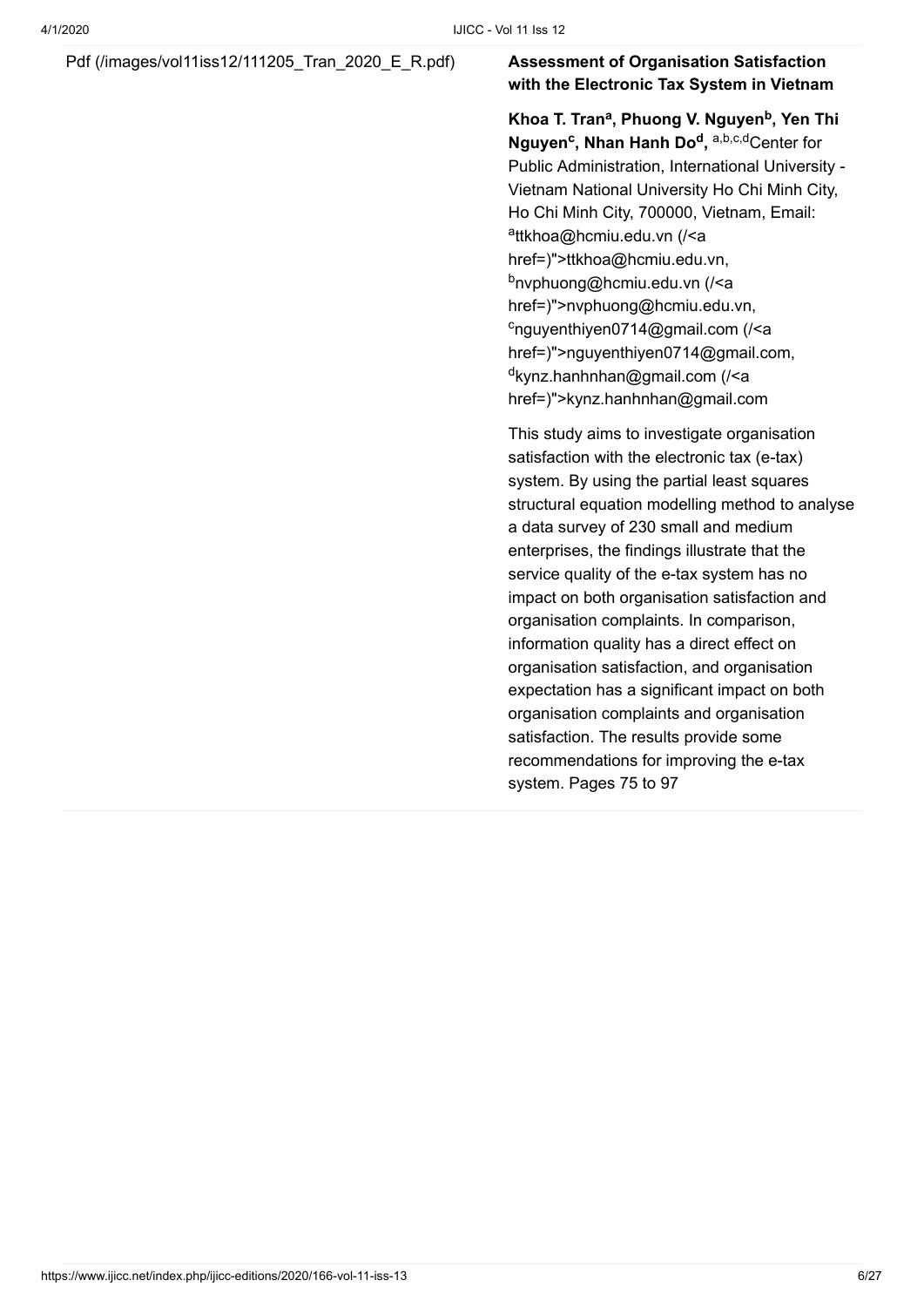#### Pdf (/images/vol11iss12/111206 Bakri 2020 E R.pdf) **Does Leverage Matter to Market Spread ?**

### **Mohammed Hariri bin Bakri<sup>a</sup>, Ngau Duo** Seng<sup>b</sup>, Mohamad Idham Md Razak<sup>c</sup>,

**Shahsuzan Zakaria<sup>d</sup>, <sup>a,b</sup>Faculty of Technology** Management and Technopreneurship, Universiti Teknikal Malaysia Melaka 76100, Hang Tuah Jaya,76100 Durian Tunggal, Melaka,Malaysia, <sup>c</sup>Faculty of Business and Management Universiti Teknologi MARA 78000 Alor Gajah Melaka Malaysia, <sup>d</sup>Faculty of Business and Management Universiti Teknologi MARA, UiTM Cawangan Kelantan, Bukit Ilmu, 18500, Machang, Kelantan,

Securitization includes the transfer of illiquid resources to investors where such exchange is supported by the issuance of obligation securities called Asset-Backed Debt Securities (ABS) through a Special Purpose Vehicle (SPV). The under-utilisation of bonds or the absence of enhancement of the firm credit portfolio resulted in financial difficulties being faced by companies during the financial crisis in 1997. The fundamental focus in this investigation is on the determinants of primary market spread on RMBS, CMBS and ABS, and this study intends to inspect 12 years of information, from 2004 to 2016. Past examinations have left gaps in this area of research. The research objectives are the investigation of the determinants that incorporate domestic macroeconomic variables. The exploration will adopt a quantitative technique in investigating the information gathered, which is focused on pools Ordinary Least Square (OLS) and panel data. Regarding the primary market spread in Malaysia, factors such as debt to equity showed significance in the primary market spread in the control models, and originators may want to consider this economic issue before issuing securitized products. Pages 98 to 109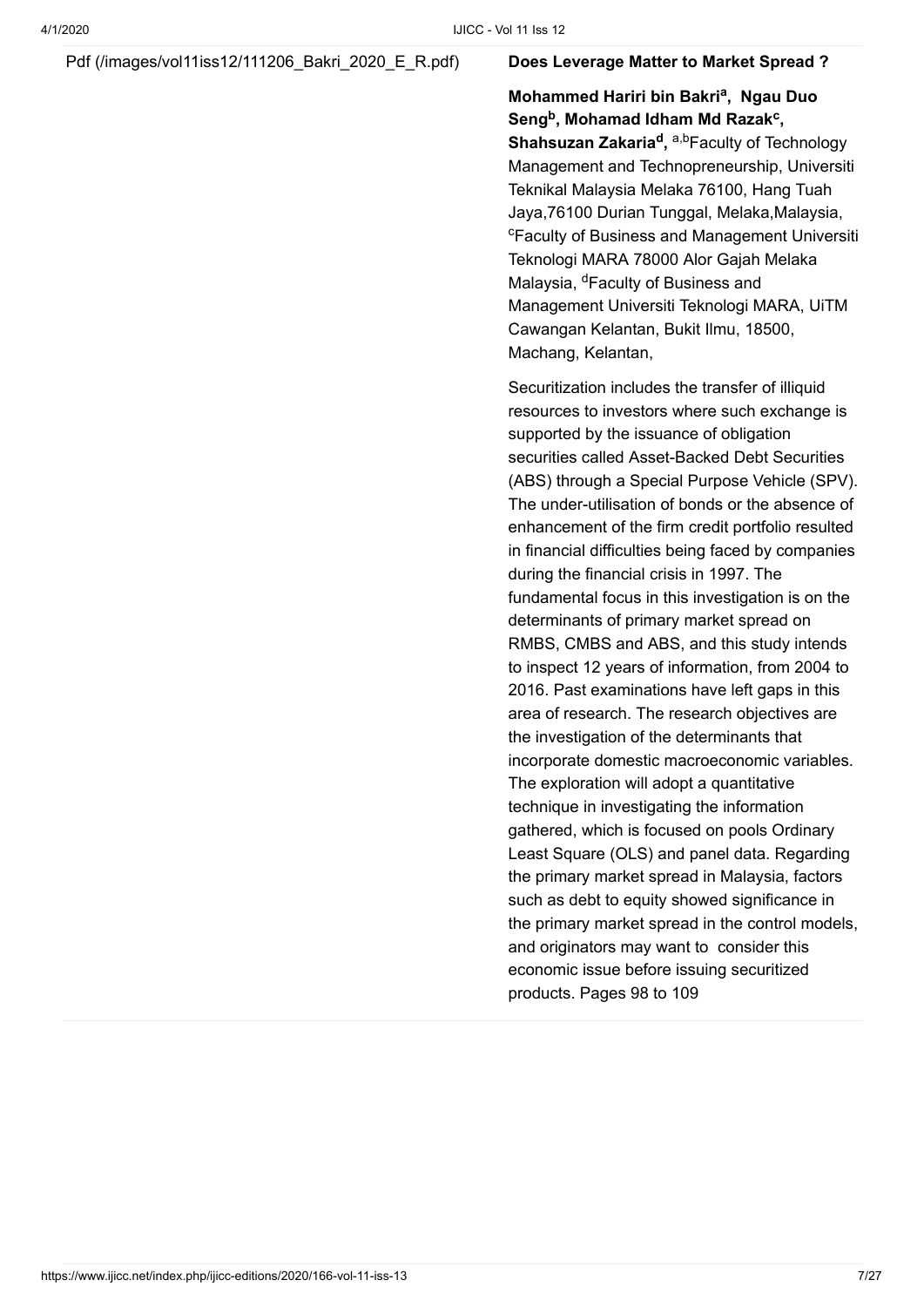#### Pdf

[\(/images/vol11iss12/111207\\_Wulansari\\_2020\\_E\\_R.pdf\)](https://www.ijicc.net/images/vol11iss12/111207_Wulansari_2020_E_R.pdf)

### **Asian E-Commerce Engages Global Trade Openness: The Role of Information and Communications Technology, Social, and Security Indicators**

Ika Yuni Wulansari<sup>a\*</sup>, Novia Budi Parwanto<sup>b</sup>, a,bStatistics Department, Politeknik Statistika STIS, East Jakarta, DKI Jakarta, 13330, Indonesia, Email: <sup>a\*</sup>ikayuni@stis.ac.id (/<a href=)">ikayuni@stis.ac.id

E-commerce, as part of the digital economy, opens an opportunity to increase trade openness and economic growth. Asian ecommerce grows up fast recently, engaging global trade openness. Significant issues on boosting trade openness are lack of trust of social and security, and lack of access to ICT. This research aims to analyze the role of ICT, social and security indicators on trade openness among Asian countries. We used social and security indicators such as interpersonal safety and trust, quality of life, and crime. Meanwhile, ICT indicators used are secure internet servers, fixed telephone subscriptions, fixed broadband subscriptions, and mobile-cellular subscriptions. Panel data analysis is carried using series from 2012 to 2017 among 17 Asian countries. Asian countries experienced rapid trade openness growth since 2016, dominated by Hongkong and Singapore. Fixed telephone subscriptions and fixed broadband subscription have a positive and significant impact on trade openness. This is because, in 17 Asian countries which are dominated by emerging countries, the use of fixed telephone and fixed broadband is the main focus. Crime also has a significant impact to trade openness. Interpersonal safety and trust, as well as quality of life indicator, have a positive sign. However, both of these variables are statistically not significant. Pages 110 to 136

#### [Pdf \(/images/vol11iss12/111208\\_Seng\\_2020\\_E\\_R.pdf\)](https://www.ijicc.net/images/vol11iss12/111208_Seng_2020_E_R.pdf) **Determinants Contributing to the Primary**

**Market Spread of Securitization in Malaysia**

**Ngau Duo Seng<sup>a</sup>, Mohammed Hariri bin** Bakri<sup>b</sup>, Samer Ali Al Shami<sup>c</sup>, Baharom Abdul **Hamid<sup>d</sup>, Nurazilah Zainal<sup>e</sup>, a,b,cFaculty of** Technology Management and Technopreneurship, Universiti Teknikal Malaysia Melaka 76100, Hang Tuah Jaya,76100 Durian Tunggal, Melaka,Malaysia, <sup>d</sup>School of Graduate and Professional Studies, International Centre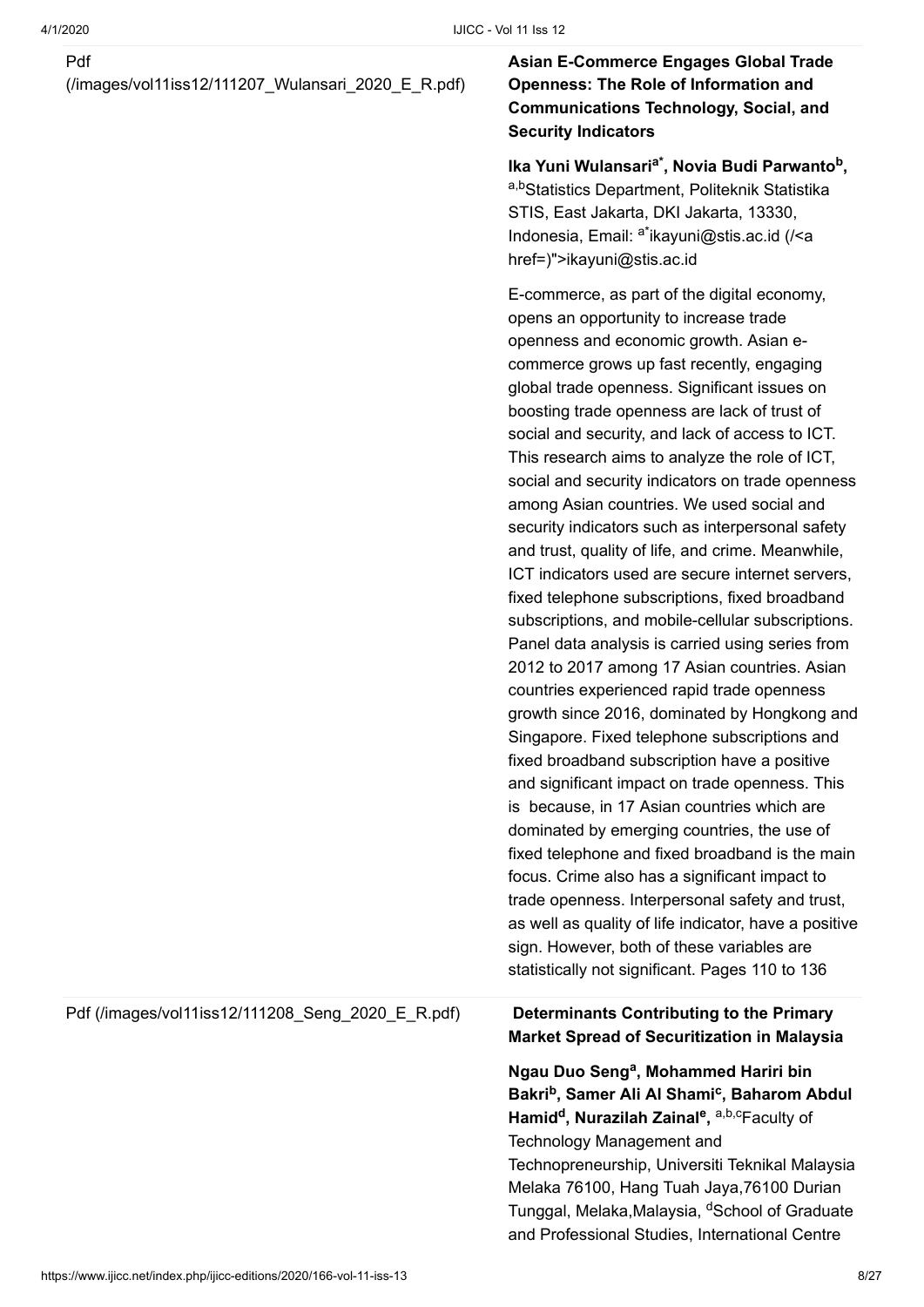#### 4/1/2020 IJICC - Vol 11 Iss 12

for Education in Islamic Finance (INCEIF), Kuala Lumpur, <sup>e</sup>Faculty Of Business Management, Universiti Teknologi MARA (UiTM) Cawangan Negeri Sembilan, Kampus Seremban Persiaran Seremban Tiga/1, Seremban 3, 70300 Seremban, Negeri Sembilan,

During the year 1997, the Asian financial crisis disclosed the inherent weaknesses of the financial market in Asia. Organisations had an over-dependence to the banks as the primary sources of fund is one of the reasons why companies faced difficulty during the financial crisis. One of the factors that contributed to the financial crisis was that organizations failed to diversify their financing structure. It is to be noted that when organisations want to source for funds, they can either issue stocks, bonds or finance from banks locally or globally. Source capital from equity and borrowing through debt is considered difficult, expensive and will distort the financial leverage of the company. The development of securitization allows the organization to smooth up their cash flow by converting the illiquid assets into a liquid asset through a special purpose vehicle (SPV). SPV is a legally separated entity from the company or the holder of the assets. SPV can take the forms of either a trust, corporation or partnership set up just for the purchasing of the originator's assets. There are many literature pieces of research that regard the factors that contribute to the pricing of corporate bonds but there are few empirical studies on the determinants on securitization in Malaysia. In view of the increases of awareness of securitization, this paper intends to investigate the determinants contribute to the primary market spread of securitization in Malaysia. The primary market rate is the initial or first-time offer rate by the originator and issued by the SPV. The rate offered by the SPV is based on the underlying lease payment form the originator collection. This research applied regression analysis for the period from 2004 to 2014. The regression results show that three variables have negative and one positive relationship with the primary market spread. Thus, it can conclude that selective variables can act as an important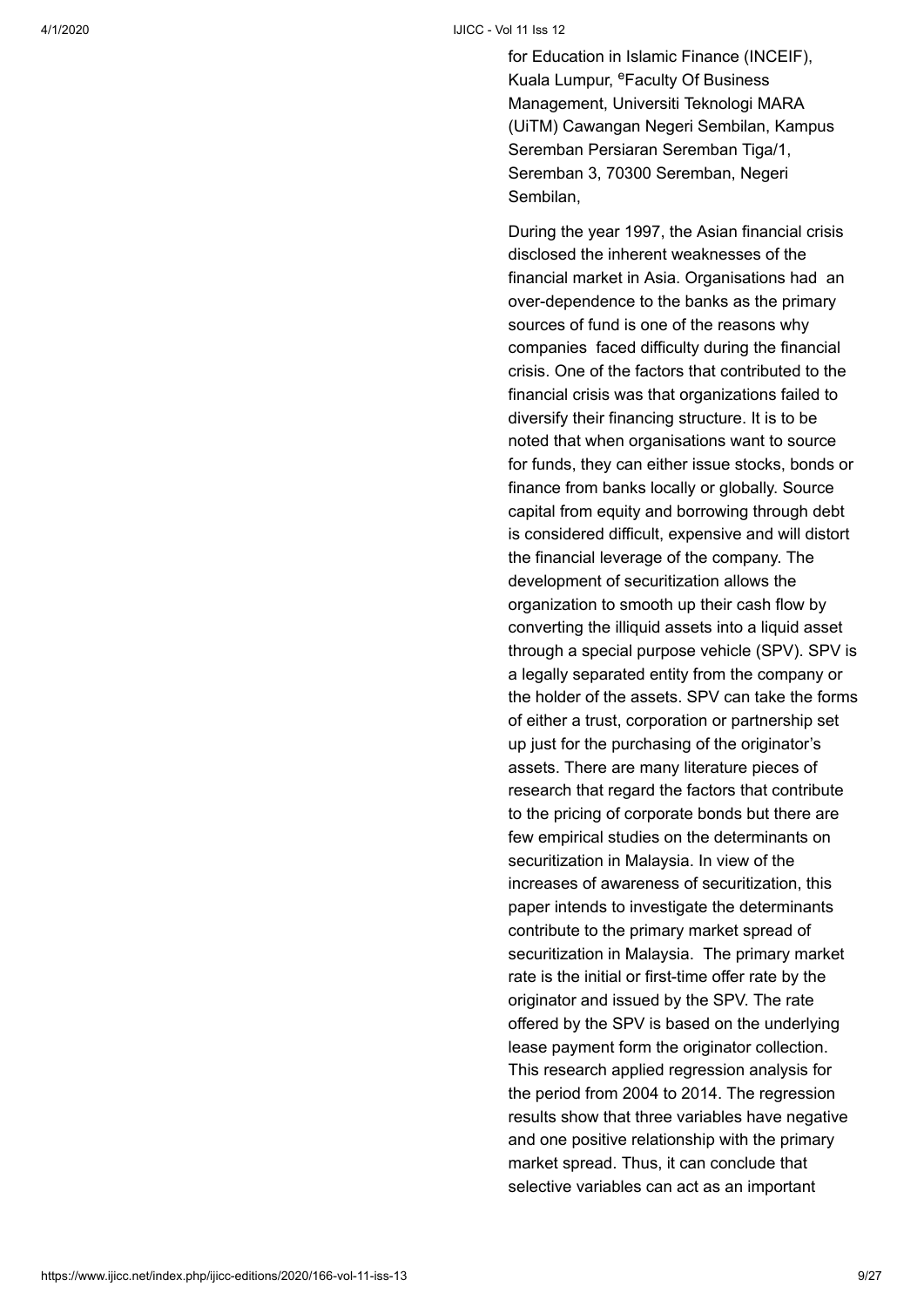influence to the primary market spread in helping the originators setting the competitive prices in securitization. Pages 137 to 148

#### Pdf

[\(/images/vol11iss12/111209\\_Parwanto\\_2020\\_E\\_R.pdf\)](https://www.ijicc.net/images/vol11iss12/111209_Parwanto_2020_E_R.pdf)

**Analysing the Role of Information and Communication Technology on Asia's Economic Development: Comparing Lower-Middle, Upper-Middle, and High-Income Asian Countries**

**Novia Budi Parwanto ,Ika Yuni Wulansari , a\* b** a,bStatistics Department, Politeknik Statistika STIS, East Jakarta, DKI Jakarta, 13330, Indonesia, Email: <sup>a\*</sup>noviabudi@stis.ac.id (/<a [href=\)">noviabudi@stis.ac.id](https://www.ijicc.net/%3Ca%20href=)

Nowadays, it cannot be denied that the world economy development is inseparable from the influence of information and communication technology (ICT), Asia is no exception. ICT can improve lives in many other ways, such as through education, skills development, new service creation, innovation, and automation, which in turn can improve economic development. This study aims to analyse the relationship between ICT and economic development in Asian countries based on the standard production function, specifically to test whether ICT has a different impact on the type of economies levels, namely: lower-middle, upper-middle, and high-income countries in Asia. This study uses data from 35 Asian countries in 2010-2018. By applying panel data analysis, this study provides commendable evidence that ICT can significantly contribute to economic development. Of the three income groups, the biggest role of ICT is in the lowermiddle-income group. The smallest role of ICT is in the high-income group, where ICT only contributes to the economic growth of less than 15 per cent. It is important for the leaders of Asian countries to learn and adapt the knowledge of ICT through transfer technology programme from high-income countries to lower-middle-income countries to boost economic growth. Pages 149 to 177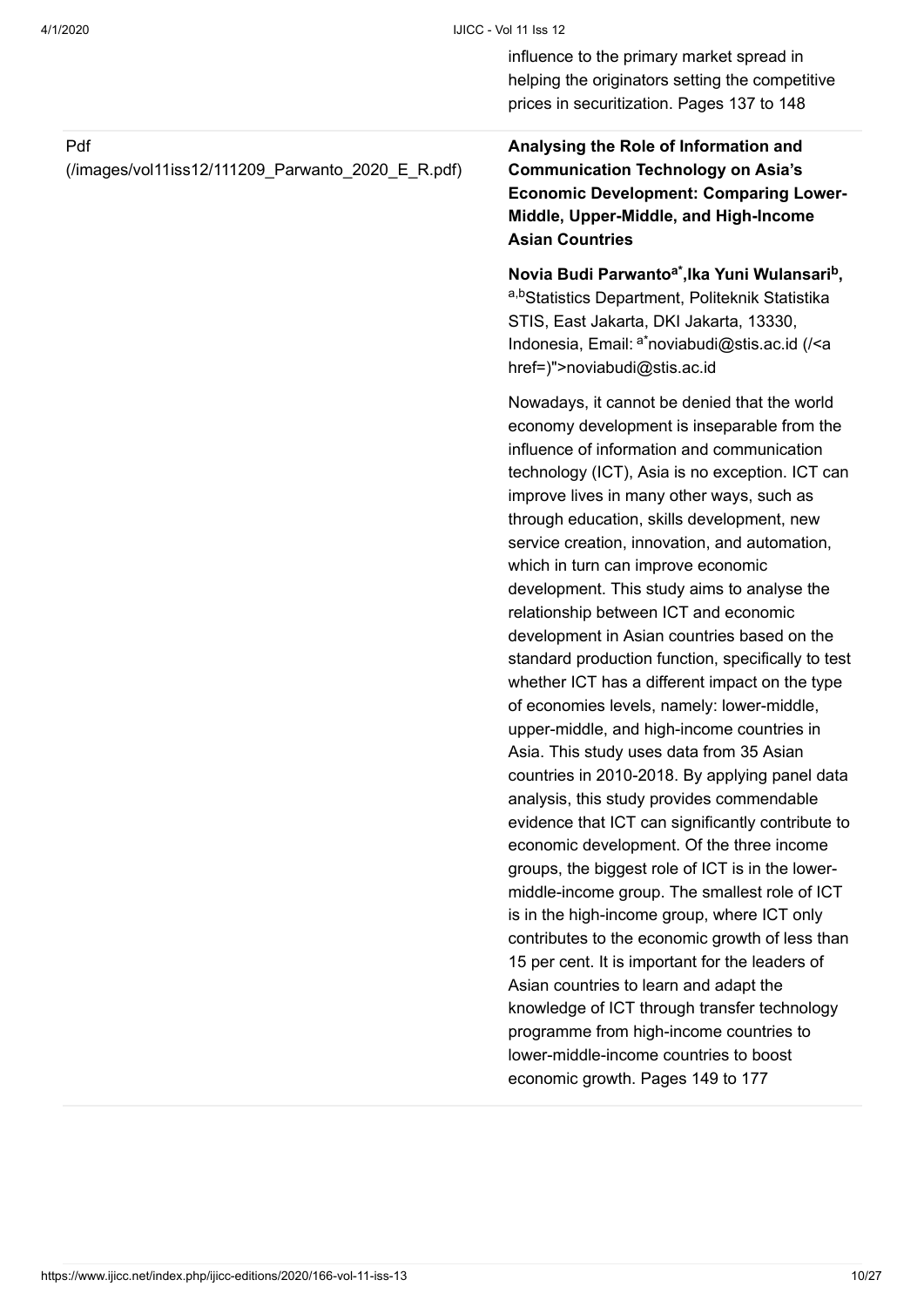### [Pdf \(/images/vol11iss12/111210\\_Aziz\\_2020\\_E\\_R.pdf\)](https://www.ijicc.net/images/vol11iss12/111210_Aziz_2020_E_R.pdf) **Is Pre-Eminence in Financial Performance**

### **Attributable to the Innovative Ideas of the CEO? (An Evidence from PSX 100 Listed Companies)**

**Sanam Aziz<sup>a</sup>, Kashif Arif<sup>b</sup>, <sup>a</sup>Faculty of** Management and Social Sciences, Mohammad Ali Jinnah University Karachi, Pakistan, <sup>b</sup>Shaheed Zulfikar Ali Bhutto Institute of Science and Technology (SZABIST), Pakistan,

The Stock Exchange of a country plays an indispensable role in economic development. For the non-satisfactory performance of stock exchange, the external indicators cannot always be the point of critique. However, the lapse may occur in the internal performance of the organization as well which often goes unnoticed. This study is based on such relevant concept which aims at studying the performance of top management such as a CEO in an organization by introducing the factor of innovation with the proxy of patent applications. Based on panel data, the sample consists of different companies of sectors listed in the Pakistan Stock Exchange for three years (2015-2017) time period. The literature leads to the development of models and framework for the study. The study is quantitative in nature, data being collected from financial statements and different websites which is analyzed through multiple statistical tools such as correlation and regression. This study is a prospect for developing countries, especially Pakistan, where innovation prevails at the initial stage where the developed countries have advanced level ahead, as evident from the studies conducted in such countries. The results did not prove significant due to limited availability and accessibility of data in Pakistan, nevertheless, there is a large scope for future research in this topic. Pages 178 to 197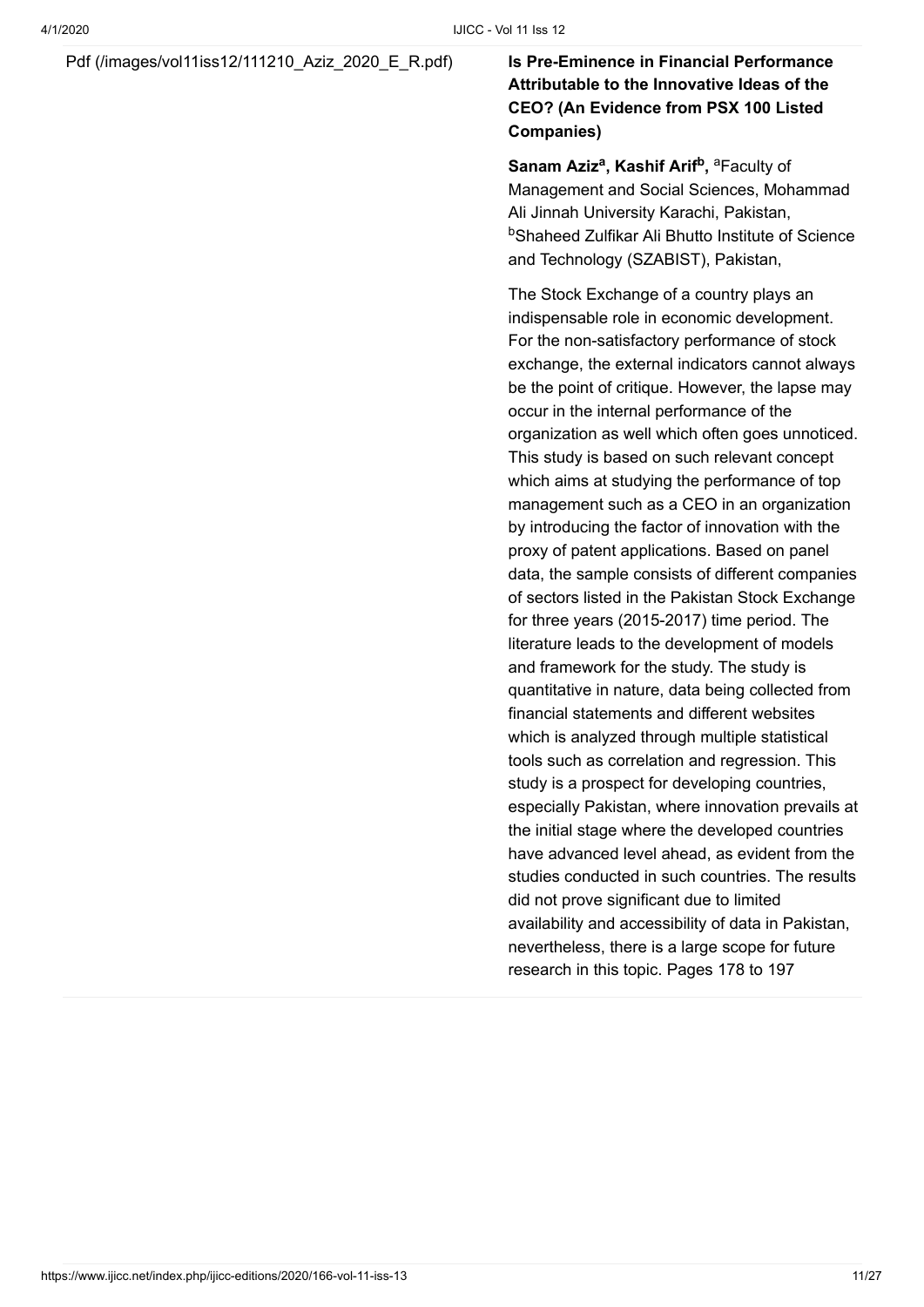#### [Pdf \(/images/vol11iss12/111212\\_Sani\\_2020\\_E\\_R.pdf\)](https://www.ijicc.net/images/vol11iss12/111212_Sani_2020_E_R.pdf) **The Influence of Individual Factors on**

**Whistleblowing Intention: The Perspective of Future Internal Auditors**

**Noridayu Abdullah Sani , Abdullah a\*** Sallehuddin Abdullah Salim<sup>b</sup>, Nirmala Devi a/p Mohanadas<sup>c</sup>, Kausar Yaakup<sup>d</sup>, Hartini Azman<sup>e</sup>, <sup>a</sup>Faculty of Business, Multimedia University, 75450 Melaka, Malaysia, <sup>b</sup>Faculty of Management, Multimedia University, 63100 Cyberjaya, Selangor, Malaysia, <sup>c,d</sup>Faculty of Business, Multimedia University, 75450 Melaka, Malaysia, <sup>e</sup>Faculty of Technology Management and Technopreneurship, UTeM, 76100 Melaka, Malaysia, Email: <sup>a\*</sup>noridayu.sani@mmu.edu.my (/<a href=)">noridayu.sani@mmu.edu.my

This study calls to answer the complexity of whistleblowing issue that has proven by an inconclusive whistleblowing model for internal auditors through the validation of the model that comprises the antecedents based on individual factors. This study aims to validate the influence of individual factors on whistleblowing intention among future internal auditors. Three influencing factors were addressed in this study that includes self-efficacy, empathy and psychological safety. A self-administered questionnaire was distributed to 193 accounting degree graduates and data analyzing was made using SmartPLS software. The result of this study reveals that self-efficacy and empathy played a significant role in influencing the whistleblowing intention. Hence, psychological safety was not a significant influencing factor of whistleblowing intention. The contributions of the study from the theoretical and practical implications were discussed. Finally, this study also provides suggestions for future research. Pages 198 to 217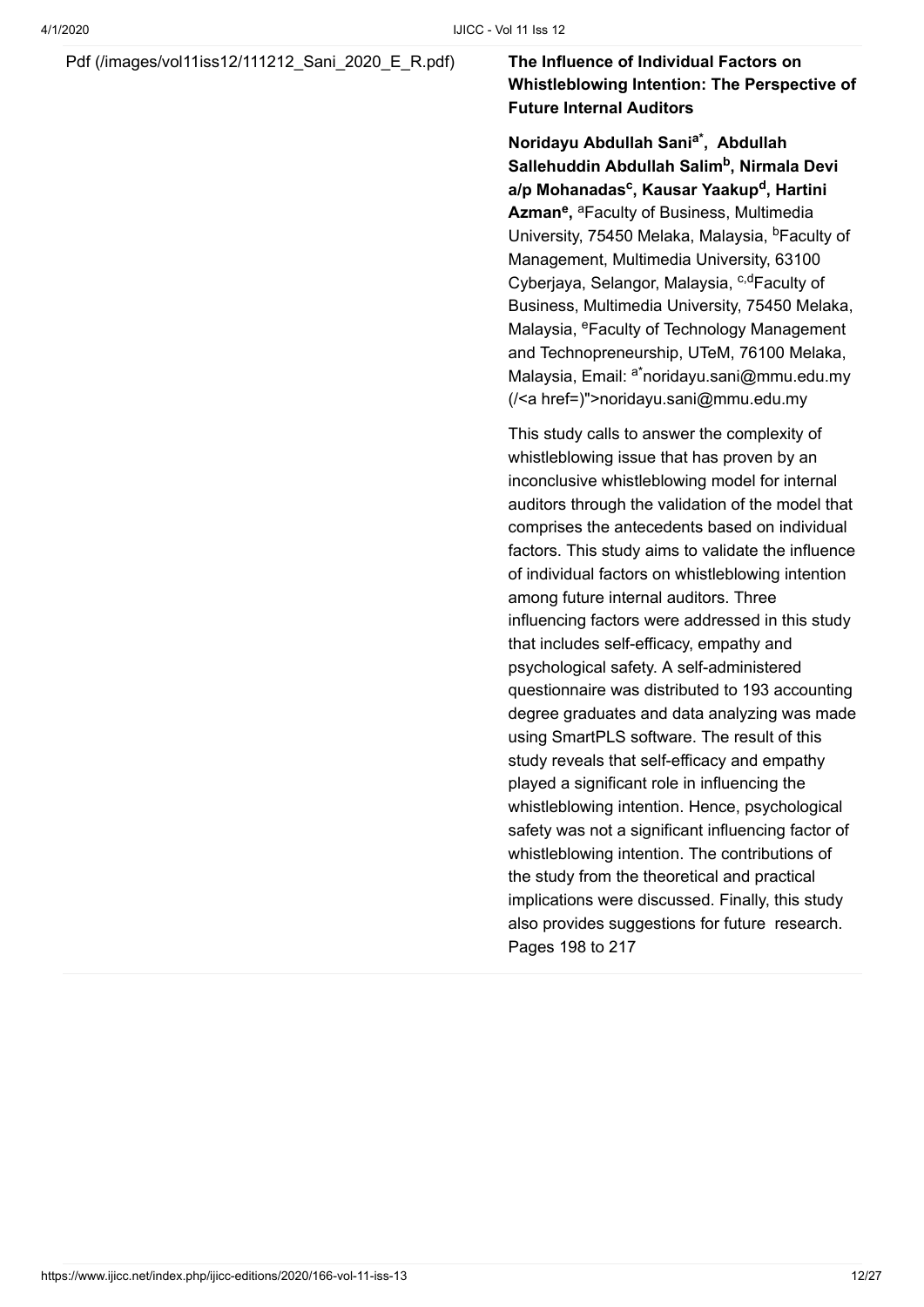### Pdf (/images/vol11iss12/111213 Guza 2020 E R.pdf) **The Determinants of Income Inequality in**

### **Nigeria: An Autoregressive Distributive Lag Approach**

#### Garba Mohammed Guza<sup>a\*</sup>, Suryati Ishak<sup>b</sup>, **Yasmin Bani<sup>c</sup>, Ali Madina Dankumo<sup>d</sup>,**

<sup>a</sup>Department of General Studies, Mai Idriss Alooma Polytechnic Geidam, P.M.B 1020, Yobe State, Nigeria, <sup>b,c</sup>Faculty of Economics and Management, Universiti Putra Malaysia, 43400 Serdang, Malaysia, <sup>d</sup>Department of Economics and Development Studies, Federal University of Kashere, P.M.B 0182, Gombe State, Nigeria, Email: <sup>a\*</sup>garbamuhammadguza@yahoo.com (/<a

href=)">garbamuhammadguza@yahoo.com

This study investigates the determinants of income inequality in Nigeria by conducting an empirical analysis of some selected variables using Autoregressive Distributed Lag (ARDL) bounds approach for the period 1990 to 2016. The findings show evidence of co-integration between income inequality and its determinants in Nigeria. It also indicated that the Gini coefficient is relatively high in Nigeria, showing a high level of income inequality in the country. Furthermore, the critical determinants of income inequality as revealed by the study are economic growth, education level and real GDP per capita in Nigeria. The study recommends policies that will be geared toward equity and equality. Pages 218 to 234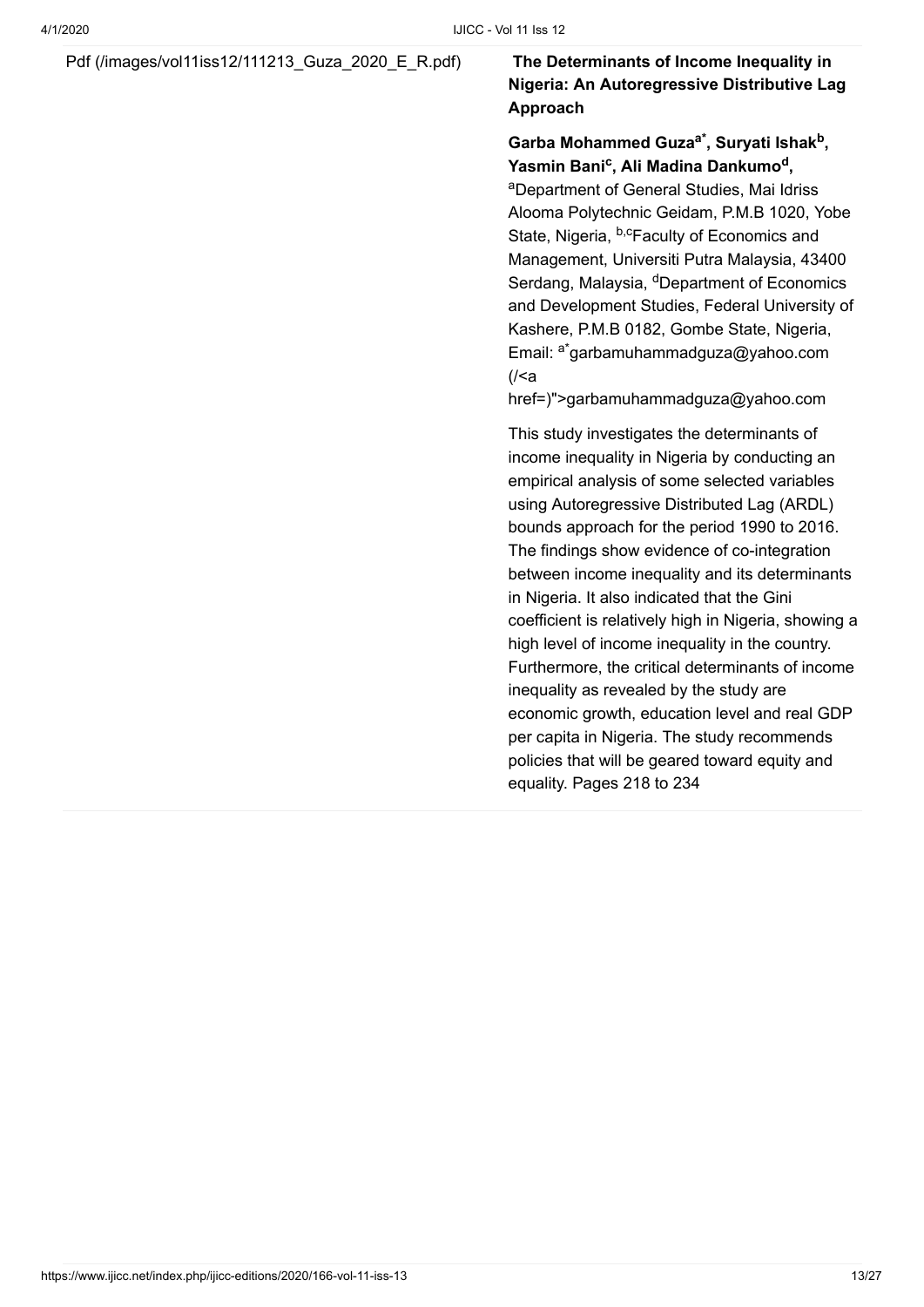#### [Pdf \(/images/vol11iss12/111214\\_Zehri\\_2020\\_E\\_R.pdf\)](https://www.ijicc.net/images/vol11iss12/111214_Zehri_2020_E_R.pdf) **Effectiveness of Capital Controls to Reduce**

### **Short Term Flows**

#### **Chokri Zehri<sup>a\*</sup>, Gaafar Mohamed**

**Abdelkarim<sup>b</sup>, <sup>a</sup>Assistant professor of** Economics; Prince Sattam bin Abdulaziz University; College of Sciences and Humanities in Al-Sulail, Department of Business Administration, <sup>b</sup>Associate Professor of Business Administration, Prince Sattam bin Abdulaziz University, College of Sciences and Humanities in Al-Sulail; Department of Business

Administration – KSA, Email: <sup>a\*</sup>c.alzhari@psau.edu.sa (/<a [href=\)">c.alzhari@psau.edu.s](https://www.ijicc.net/%3Ca%20href=)a We explore the conditions under which capital controls can be effective to reduce short term flows. In a recent study, Magud, Reinhart and Rogoff, 2018, present a model in which this effectiveness is dependent on the elasticity of short-term capital on total capital flows. We verify the model propositions empirically by computing these elasticities and monitoring of the variation of short-term flows for countries experienced with control. The application of this elasticity approach to the emergent countries of South Asia and Latin America allow confirming the model propositions, and these elasticities are determinants for effective restrictions policies. Pages 235 to 262 Pdf (/images/vol11iss12/111215 Tjahjana 2020 E R.pdf) **The Effect of Digital Business Adoption and Organisational Innovation on the Performance of Small and Medium Enterprises David Tjahjana , Bahtiar S. Abbas , a\* b Nugroho Juli Setiad<sup>ic</sup>, Wibowo Kosasih<sup>d</sup>,** a,b,c,dBusiness School, Bina Nusantara University, Email: <sup>a\*</sup>david.tjahjana@gmail.com (/<a href=)">david.tjahjana@gmail.com In this preliminary descriptive study, the authors highlight a problem occurring in Indonesia. They reveal that Indonesia's "Digital Islands" are the largest internet user-base in the Southeast Asian region (150 million internet users in 2018), generate the largest internet economy (\$27 billion in the year 2018) and operate the fastestgrowing internet economy in Southeast Asia. However, the use of E-commerce itself in the sector of small and medium enterprises (SMEs) in Indonesia is still only between 9-15 %. The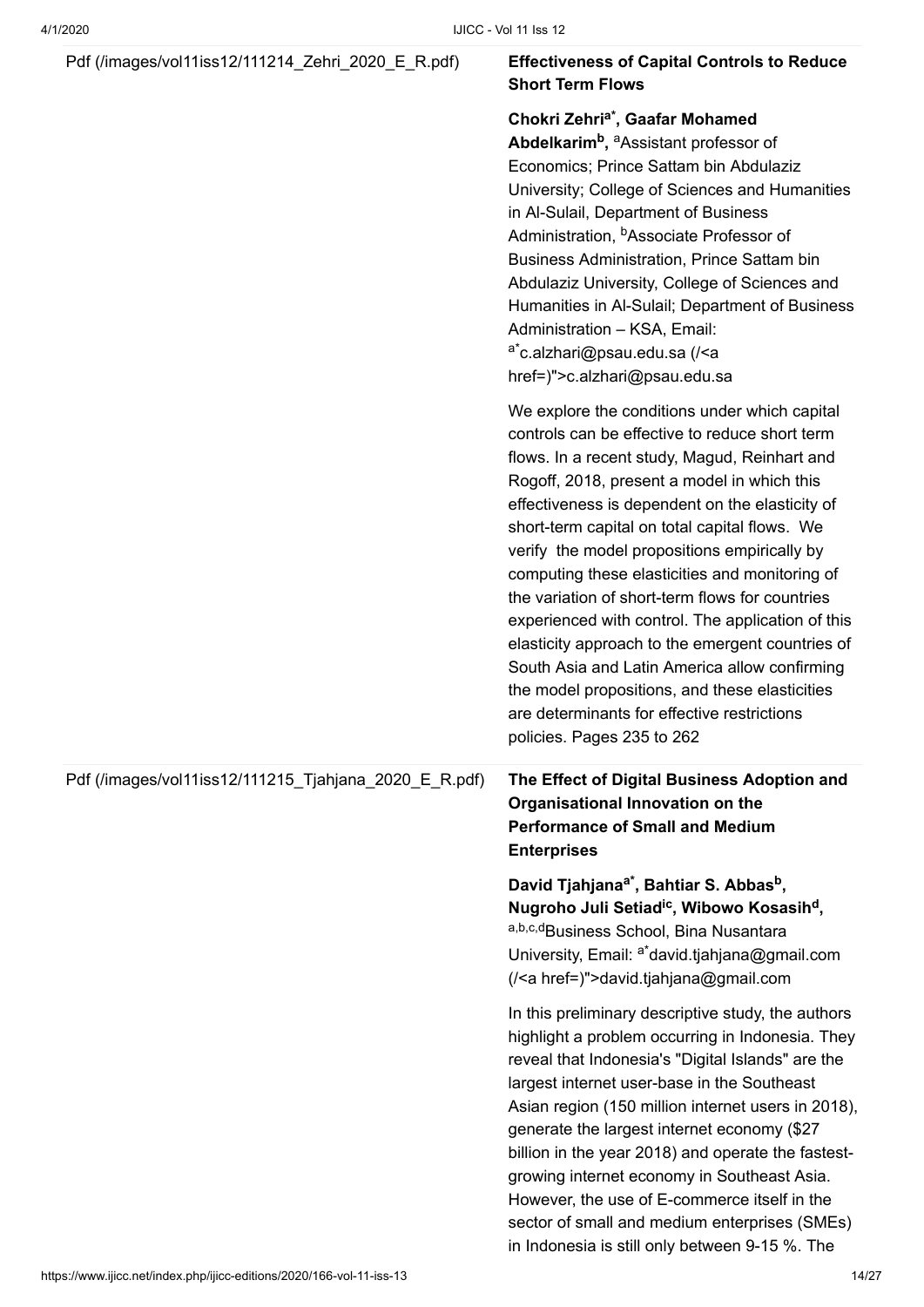#### 4/1/2020 IJICC - Vol 11 Iss 12

objective of this review is to establish a theoretical model that links digital business adoption, organizational innovation, frugal innovation type, and firm performance. A systematic literature review (SLR) is the method used for the critical review. The critical result of the review is used as the basis for the development of the concept. More than 864,000 publications released between 2014 and 2019 were screened using the keywords: digital business adoption, e-business adoption, ecommerce adoption, type of innovation, frugal innovation, organisational innovation, and firm performance. Eventually, for this study, 23 journals were included. Based on the analysis, the conceptual model has four possible connections: (1) The positive relationship between digital business adoption and SME achievements; (2) the good relationship between the adoption of digital businesses and organisational innovation; (3) the positive direct impacts of organizational innovations on company performance; and (4) a positive relationship exists between digital business adoption and frugal innovation type and organizational innovation. This study contributes a conceptual framework that digital business adoption, frugal innovation type, and organisational innovation might have important roles in the performance of SMEs. Pages 263 to 274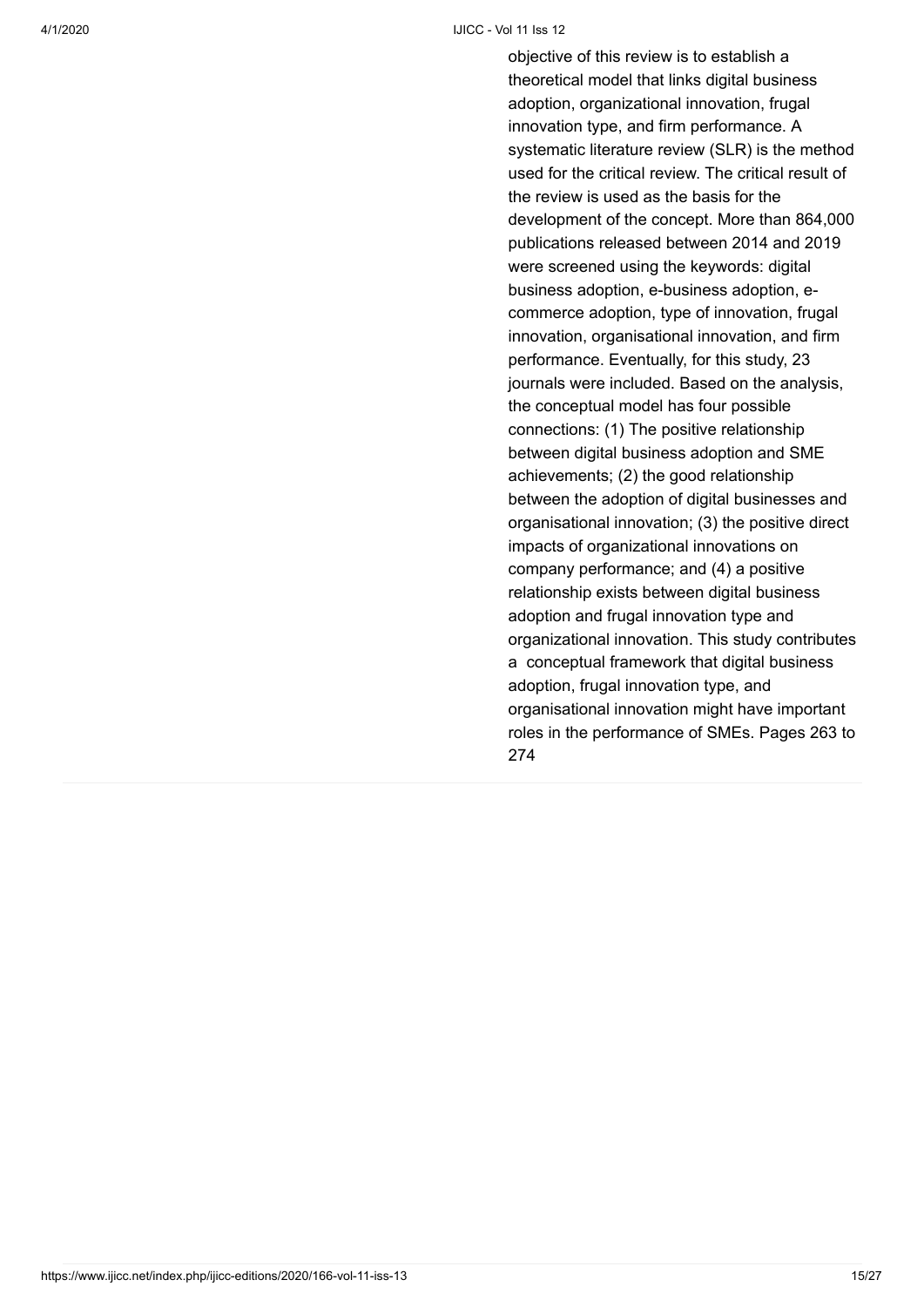### [Pdf \(/images/vol11iss12/111216\\_Teh\\_2020\\_E\\_R.pdf\)](https://www.ijicc.net/images/vol11iss12/111216_Teh_2020_E_R.pdf) **Enablers of Innovation Performance among**

### **Malaysian SMEs in Industrial Revolution 4.0**

**Shan Shan Teh<sup>a</sup>, Daisy Mui Hung Kee<sup>b</sup>,** a,bSchool of Management, Universiti Sains Malaysia, 11800 Penang, Malaysia, Email: <sup>a</sup>shann\_teh@hotmail.com (/<a [href=\)">shann\\_teh@hotmail.co](https://www.ijicc.net/%3Ca%20href=)m, <sup>b</sup>[daisy@usm.my \(/<a href=\)"](https://www.ijicc.net/%3Ca%20href=)>daisy@usm.my

Innovation is a concept that has received much attention in recent years. Innovation is one of the critical factors for organisational success and competitiveness. In Malaysia, innovative behaviour is still at the infancy stage, especially among SMEs. The innovation rate in Malaysia is also not reaching full potential yet. Although industrial revolution 4.0 is gaining popularity, SMEs remain relatively unaware of the importance of innovation. Therefore, a quantitative study will be conducted among Malaysian SMEs on how to improve innovation performance. The social media and entrepreneurial orientation are the enablers of innovation performance proposed in the present study. Social media is a tool used to interact with customers to acquire useful information in the development stage. Moreover, with the entrepreneurial orientation possessed by the organisation, it can lead the organisation toward innovation. Besides the two enablers of innovation performance, open innovation is also proposed as a mediator. Open innovation allows the organisation to explore outside knowledge and exploit internal resources to stay competitive. As such, open innovation is mediating social media and entrepreneurial orientation toward a better innovation performance among Malaysian SMEs in the era of industrial revolution 4.0. The present study also added knowledge to the theory of the knowledge-based view. Pages 275 to 289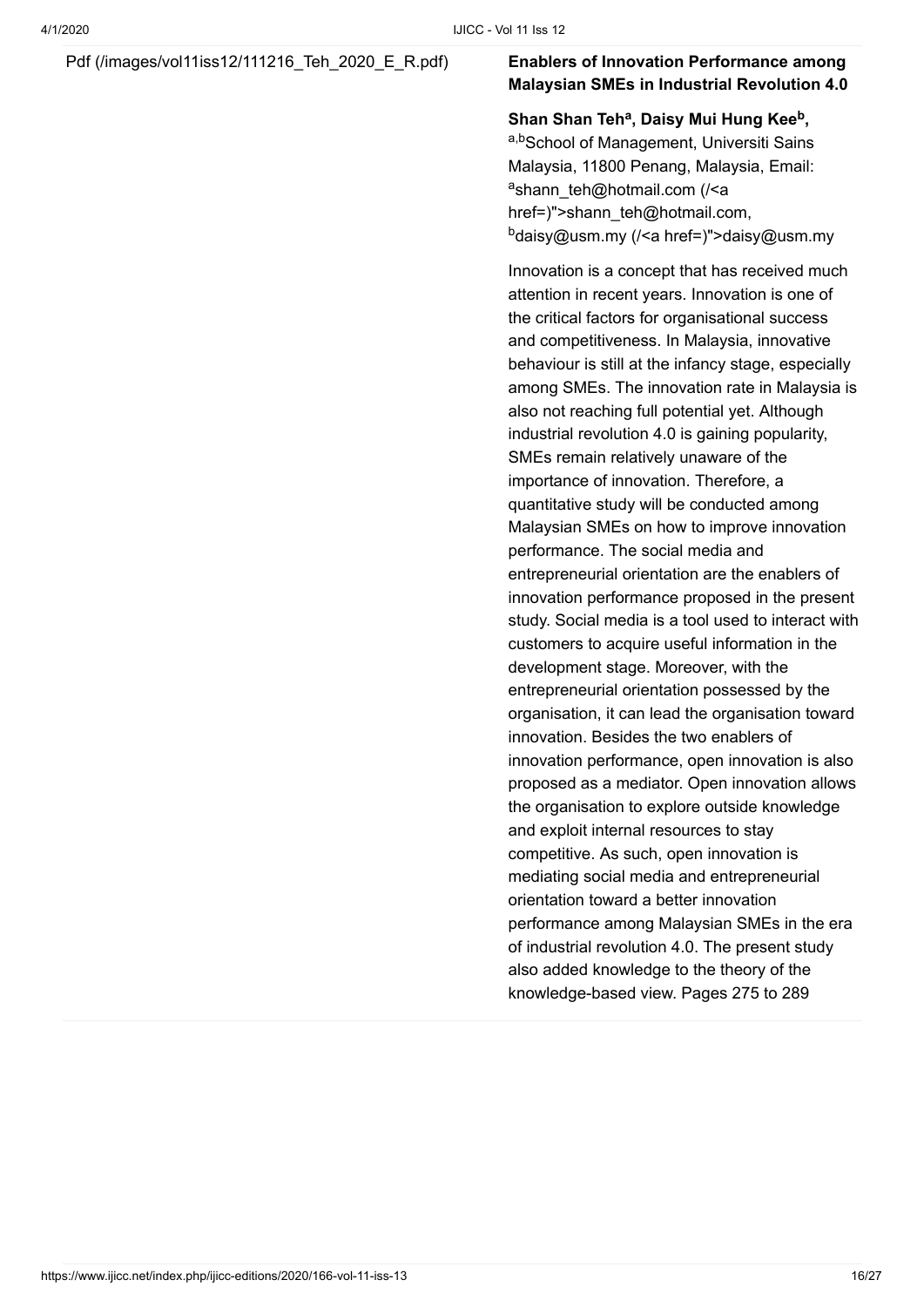### [Pdf \(/images/vol11iss12/111217\\_Ahmad\\_2020\\_E\\_R.pdf\)](https://www.ijicc.net/images/vol11iss12/111217_Ahmad_2020_E_R.pdf) **Do Accreditation, Brand Equity and Loyalty**

### **Affect Small Medium Enterprise Performance?**

#### **Azizi Ahmad , Norazah Mohd Suki , a\* b**

a,bOthman Yeop Abdullah Graduate School of Business, Universiti Utara Malaysia, Email: <sup>a\*</sup>[aazizi@sirim.my \(mailto:aazizi@sirim.my\)](mailto:aazizi@sirim.my)

The Malaysian government has placed serious attention on Small Medium Enterprises (SMEs) development by outlining relevant policies, incentives and continuously strengthening the framework that addresses their developmental needs. Consequently, this conceptual paper aims to study the discovery of the essentials of accreditation, brand equity, loyalty, and SME performance. This study is vital to SME development, especially to the entrepreneur or owner of the business entity, and acts as guidance for them to analyze and benchmark themselves in terms of market positioning and their global market readiness. Prior the components of key performance measurement technique for SMEs were the focus from the financial aspect of revenue and profit and loss as determined in the literature review. Thus, this research advanced existing understanding regarding the essential of accreditation, brand equity, loyalty, and SME performance. This extends beyond SME performance in the Malaysian context. Future research is also recommended. Pages 290 to 298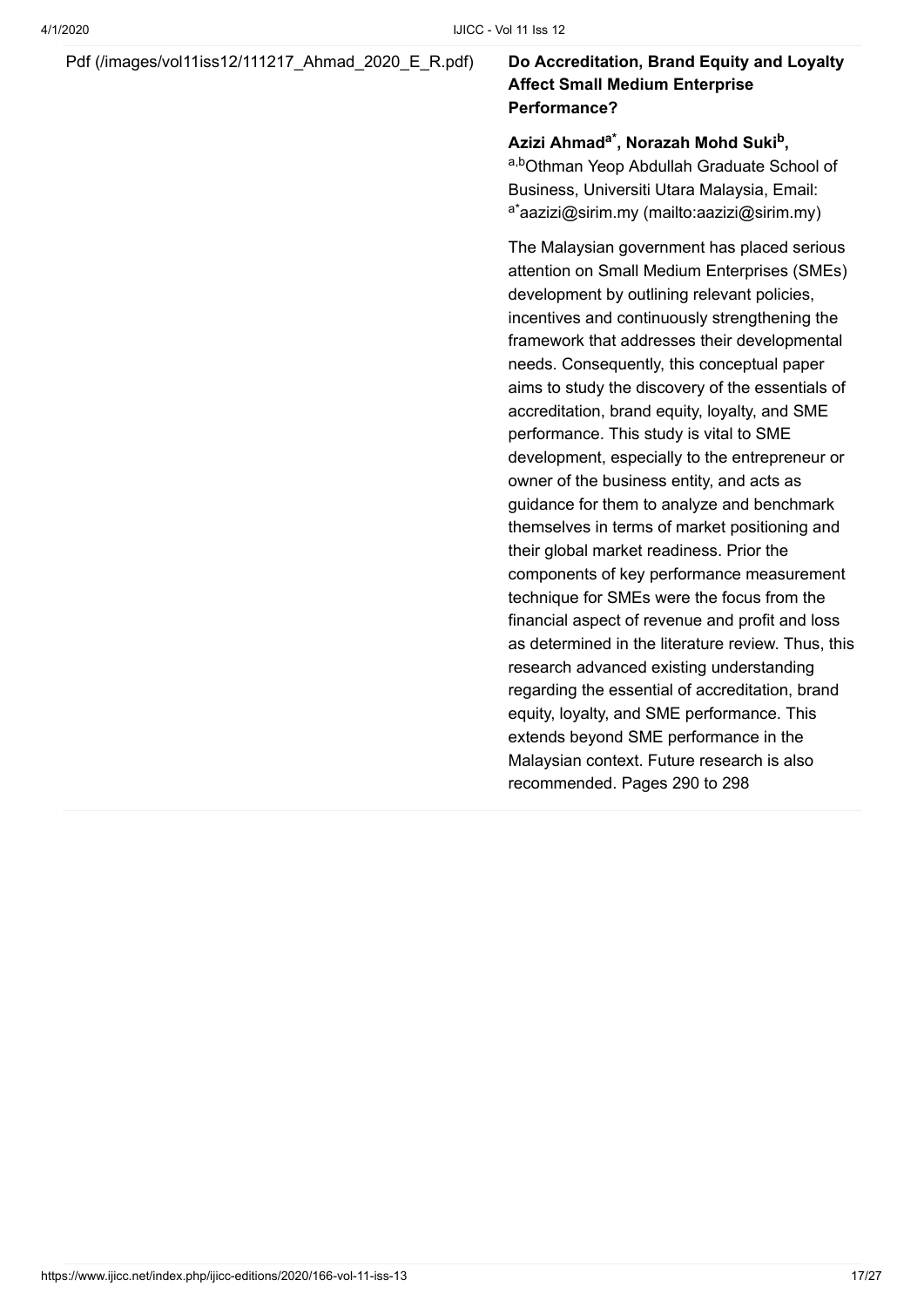#### Pdf

[\(/images/vol11iss12/111218\\_Ratnasari\\_2020\\_E\\_R.pdf\)](https://www.ijicc.net/images/vol11iss12/111218_Ratnasari_2020_E_R.pdf)

#### **Effect of Leadership Style, Workload and Job Insecurity on Turnover Intention**

Sri Langgeng Ratnasari<sup>a</sup>, Linayati Lestari<sup>b</sup>,

a,bUniversitas Riau Kepulauan, Email: <sup>a\*</sup>sarisucahyo@yahoo.com (/<a [href=\)">sarisucahyo@yahoo.com](https://www.ijicc.net/%3Ca%20href=)

High employee turnover is one of the problems faced by the organization. Therefore organisations must find out the cause and find the best solution so that employee turnover is lower. This is because high employee turnover can cause a decrease in organizational performance. The purpose of this study was to determine the effect of workload and job security on turnover intention. This type of research is a quantitative descriptive study with data collection techniques using a questionnaire. The study population was 123 people with a sample of 55 employees. The sampling technique uses the Slovin formula. The results of hypothesis testing indicate that the Workload has a significant effect on turnover intention. Job Insecurity has a significant effect on turnover intention, Workload and Job Insecurity have a significant effect on Turnover Intention. Pages 299 to 313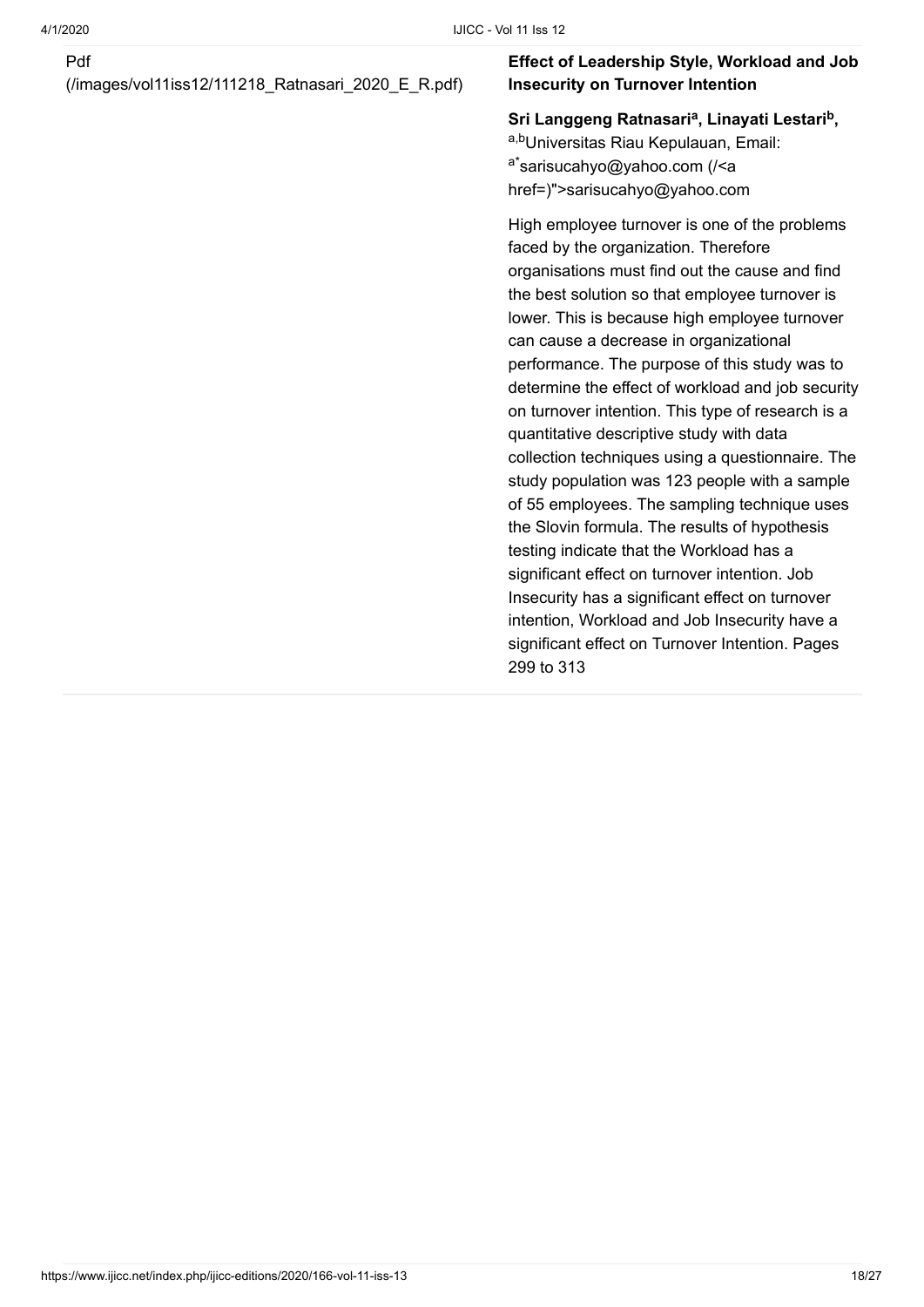### [Pdf \(/images/vol11iss12/111219\\_Onika\\_2020\\_E\\_R.pdf\)](https://www.ijicc.net/images/vol11iss12/111219_Onika_2020_E_R.pdf) **The Impact of Digital Economy on the**

### **Characteristics of Employment in Indonesia 2018**

**Anugerah Karta Monika , Novia Budi a\* Parwanto<sup>b</sup>, Nasrudin<sup>c</sup>, Neli Agustina<sup>d</sup>, Mohammad Dokhi<sup>e</sup>, a,b,c,d,epoliteknik Statistika** STIS, Jakarta, Indonesia, Email: <sup>a\*</sup>ak.monika@stis.ac.id (/<a [href=\)">ak.monika@stis.ac.](https://www.ijicc.net/%3Ca%20href=)id

Digital technology has fundamentally changed how people and businesses work together. The changes also affect how workers do their job and make job shifting. Digital technology can give rise to new types of jobs or eliminate existing jobs. The mastery of Information and Communication Technologies (ICT) by labour force is fundamental to changing job characteristics in Indonesia. This paper aims to explain the characteristics of jobs in Indonesia, where workers use the internet to do their jobs. The variables studied to explain the characteristics of jobs are gender, disability, education, status (employee or entrepreneur), and length of work. The analytical method used in this study is quadrant and regression analysis. Indonesia labour force survey 2018 is applied to make the analysis. The data showed that the digital economy has an impact on the characteristics of employment are education and length of work. Pages 314 to 330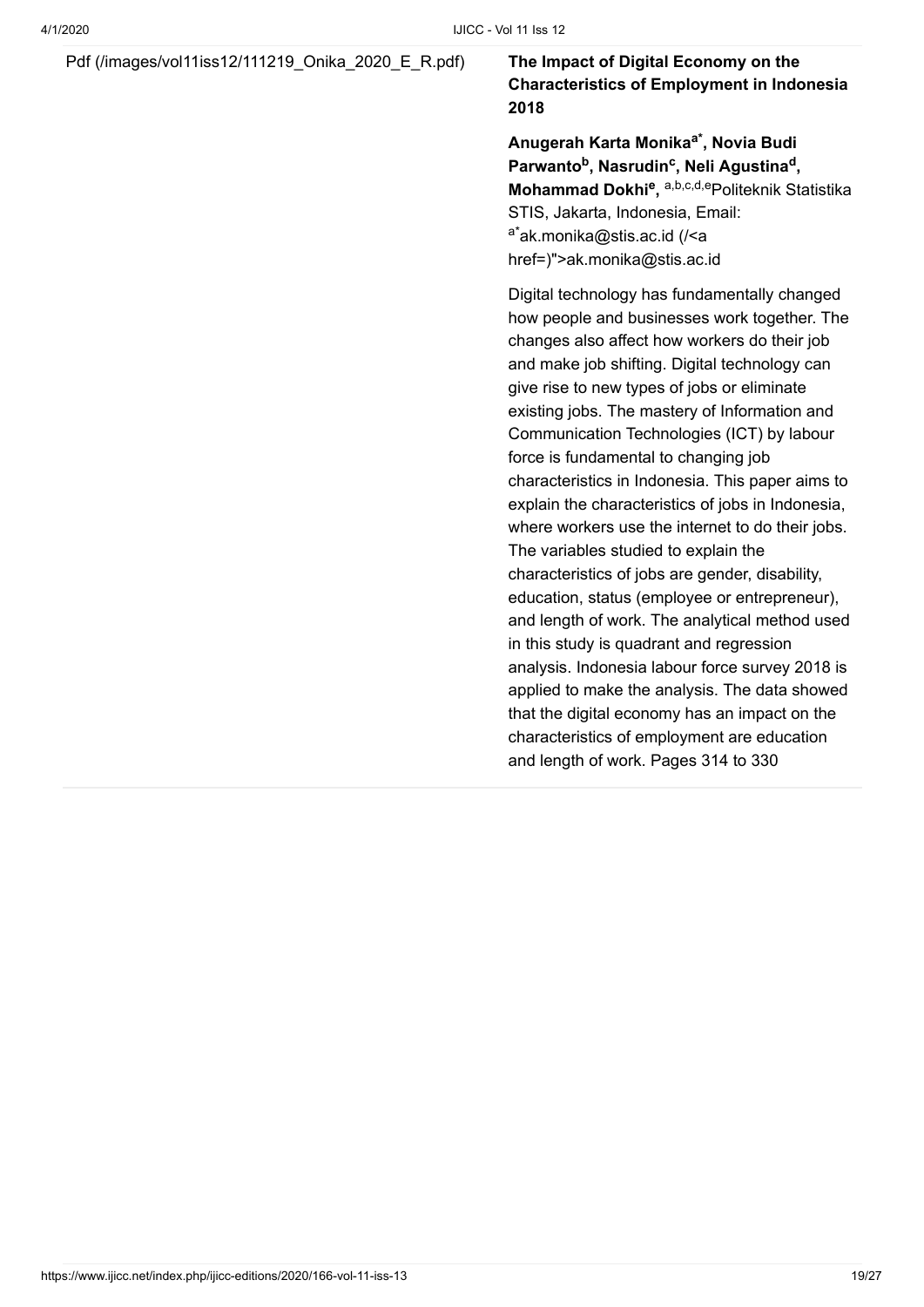[Pdf \(/images/vol11iss12/111220\\_Nguyen\\_2020\\_E\\_R.pdf\)](https://www.ijicc.net/images/vol11iss12/111220_Nguyen_2020_E_R.pdf) **The Relationship between Project**

**Management Performance and Stakeholder Satisfaction in Vietnam: Perspectives from the Construction Industry**

Phuong V. Nguyen<sup>a</sup>, Thuan Duc Bui<sup>b</sup>, Huynh Thi Sa Do<sup>c</sup>, a,cCenter for Public Administration, International University, Vietnam National University Ho Chi Minh City, Ho Chi Minh City, 700000, Vietnam, <sup>b</sup>CFVG, Economics University Ho Chi Minh City, Ho Chi Minh City, 700000, Vietnam, Email: <sup>a</sup>nvphuong@hcmiu.edu.vn (/<a href=)">nvphuong@hcmiu.edu.vn, <sup>b</sup>thuan.manu@gmail.com (/<a [href=\)">thuan.manu@gmail.co](https://www.ijicc.net/%3Ca%20href=)m, csahuynhdo98@gmail.com (/<a [href=\)">sahuynhdo98@gmail.co](https://www.ijicc.net/%3Ca%20href=)m

This study examines the effects of project management performance and project integration management on stakeholders' satisfaction in the construction sector in Vietnam. Using the Partial least squarestructural equation modelling method to analyse data collected from 157 respondents, the findings indicate that project management performance has a significant impact on stakeholders' satisfaction. Moreover, both project manager leadership competency and project integration management are associated with project management performance. The research findings contribute to the theoretical literature in project management of the construction industry and provide recommendations with managerial implications. Pages 331 to 352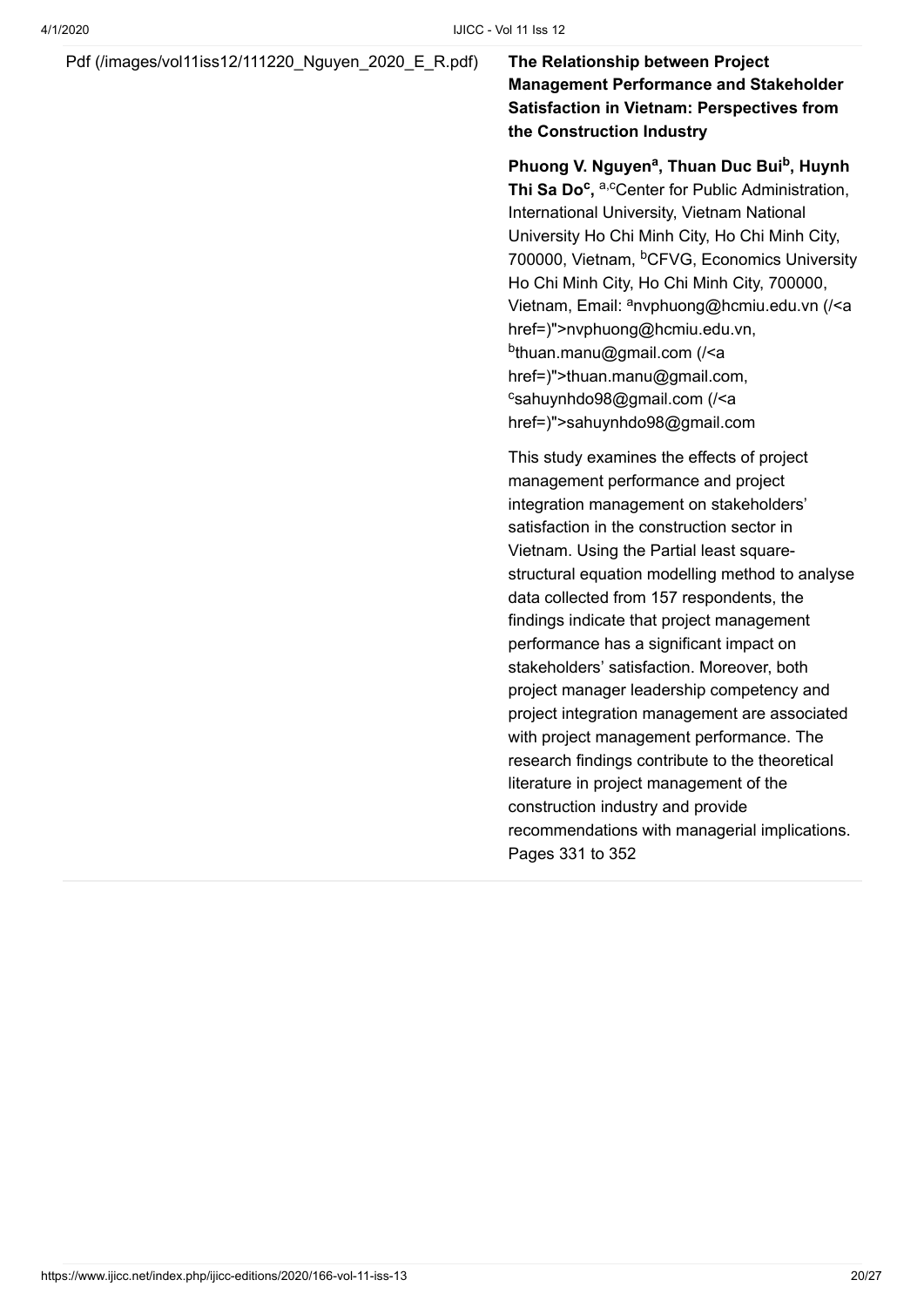[Pdf \(/images/vol11iss12/111222\\_Adamu\\_2020\\_E\\_R.pdf\)](https://www.ijicc.net/images/vol11iss12/111222_Adamu_2020_E_R.pdf) **Effect of Marketing Innovation on**

### **Performance of Small and Medium Enterprises in Nigeria**

Umar Garba Adamu<sup>a</sup>, Siti Rahayu Hussin<sup>b</sup>, **Noor Azlin Ismail<sup>c</sup>, <sup>a</sup>Potiskum Yobe State** Nigeria, <sup>b,c</sup>Departments of Marketing and Management Universiti Putra Malaysia, Faculty of Economics and Management, Email: <sup>a</sup>garbaumar2005@gmail.com (/<a [href=\)">garbaumar2005@gmail.co](https://www.ijicc.net/%3Ca%20href=)m, <sup>b</sup>rahayuhussin@gmail.com (/<a [href=\)">rahayuhussin@gmail.co](https://www.ijicc.net/%3Ca%20href=)m, cazlin\_is@upm.edu.my (/<a [href=\)">azlin\\_is@upm.edu.m](https://www.ijicc.net/%3Ca%20href=)y

One of the most common issues faced by smallmedium enterprises is a poor marketing strategy. Absences of an effective marketing plan, resources and strategies have been reported to be among the weakness for small and medium businesses worldwide. This study was carried out to determine the effect of marketing innovation on the performance of SMEs. Specifically, the study investigated the relationship between innovative products, pricing, promotion and distribution strategies with efficiency of small businesses. 203 small and medium enterprises from the furniture business were designated as a sample for the research. 198 usable questionnaires were analysed. Multiple regressions were employed as tools of analysis in determining the link between the innovative marketing strategies and firm efficiency. Outcomes indicate that Marketing innovation strategies positively impact on small medium enterprises efficiency. The paper concluded that based on the positive effect of marketing innovation on many firms, SMEs should strive toward adopting it in their lines of business operations. At the same time, more work should investigate other aspect of innovative marketing in order to provide in depth knowledge of innovative marketing strategies and tactics that could lead to better performance of the small medium enterprise. Pages 353 to 370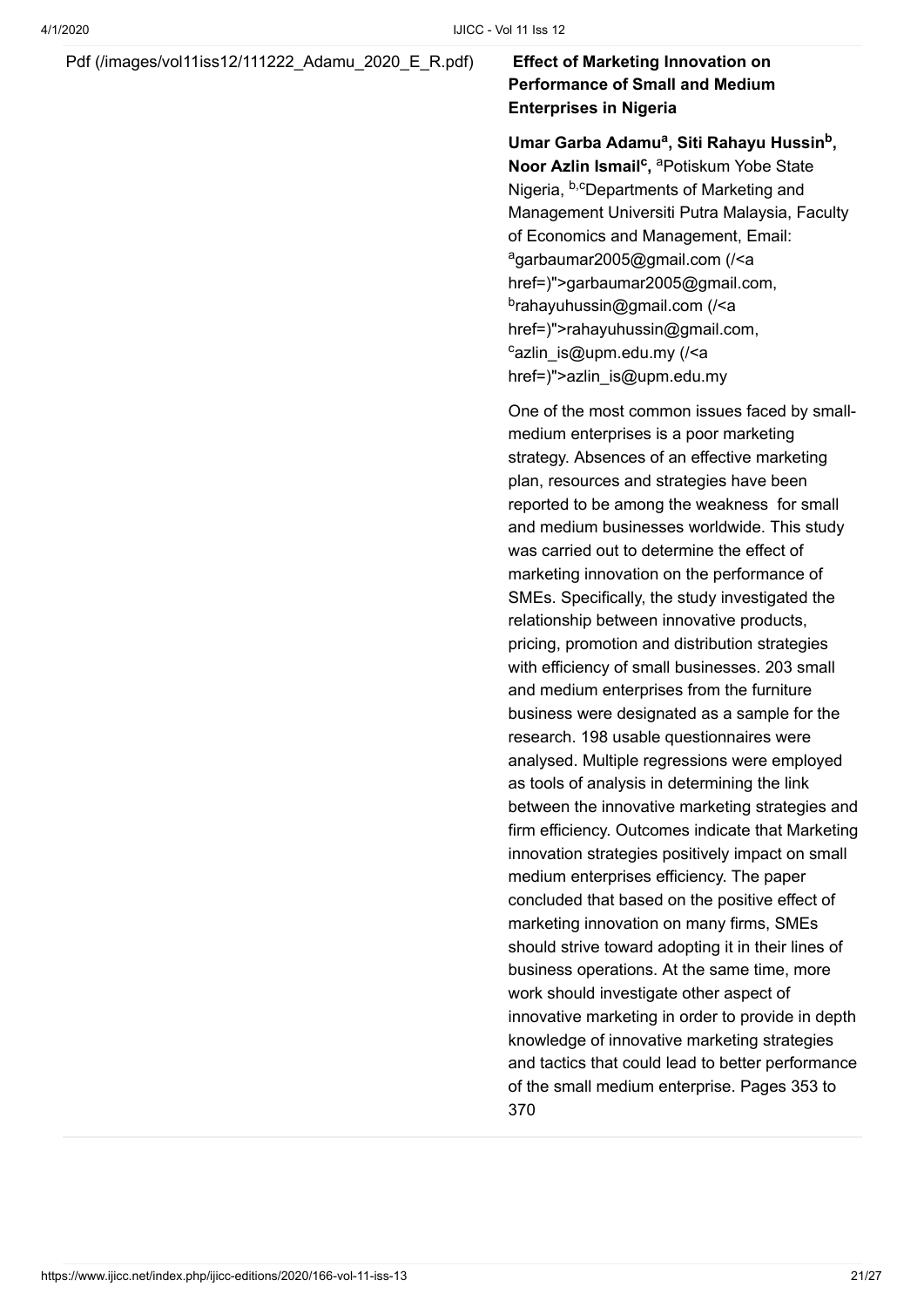#### Pdf

[\(/images/vol11iss12/111223\\_Dwidienawati\\_2020\\_E\\_R.pdf\)](https://www.ijicc.net/images/vol11iss12/111223_Dwidienawati_2020_E_R.pdf)

**How the Quality of Technology-Enabled Payment and Information Search Systems Affects Customer Loyalty - The case in Indonesian Universal Health Coverage**

Diena Dwidienawati<sup>a\*</sup>, Mts Arief<sup>b</sup>, Sri Bramantoro Abdinagoro<sup>c</sup>, Dyah Gandasari<sup>d</sup>, a,b,cBina Nusantara University (BINUS), Indonesia, <sup>d</sup>Politeknik Pembangunan Pertanian Bogor (Polbangtan Bogor), Indonesia, Email: <sup>a\*</sup>diena.tjiptadi@gmail.com (/<a [href=\)">diena.tjiptadi@gmail.com](https://www.ijicc.net/%3Ca%20href=)

Computer systems have been proven to improve the performance of the organization. The influence of information technology (IT) also has impacted the way firms do business, not only improving process efficiency, but also data analyses, decision-making, customer acquisition and retention which lead to the improvement of organization sustainability. However, the implementation of new technology is not easy. Various studies have shown failure in the technology implementation. Based on Technology Acceptance Model (TAM), the quality of the system, which consists of perceived usefulness (POU) and perceived ease of use (PEOU), has been understood to influence customer satisfaction. However, there are still few studies that link system quality and customer loyalty. This study aimed to see the influence of system quality on customer loyalty. Using a descriptive quantitative method, this study was conducted on BPJS Kesehatan (Universal Health Coverage Program in Indonesia) members at 19 public and private hospitals in nine cities in Java, Indonesia. A sixpoint Likert scale questionnaire was designed and distributed. Four hundred and six samples collected were eligible for analysis using descriptive analysis and structural equation modelling with LISREL. The results show there is a positive relationship between system quality and customer loyalty. This study strengthens the body of evidence which showed the influence of POU and PEOU on customer loyalty. Pages 371 to 380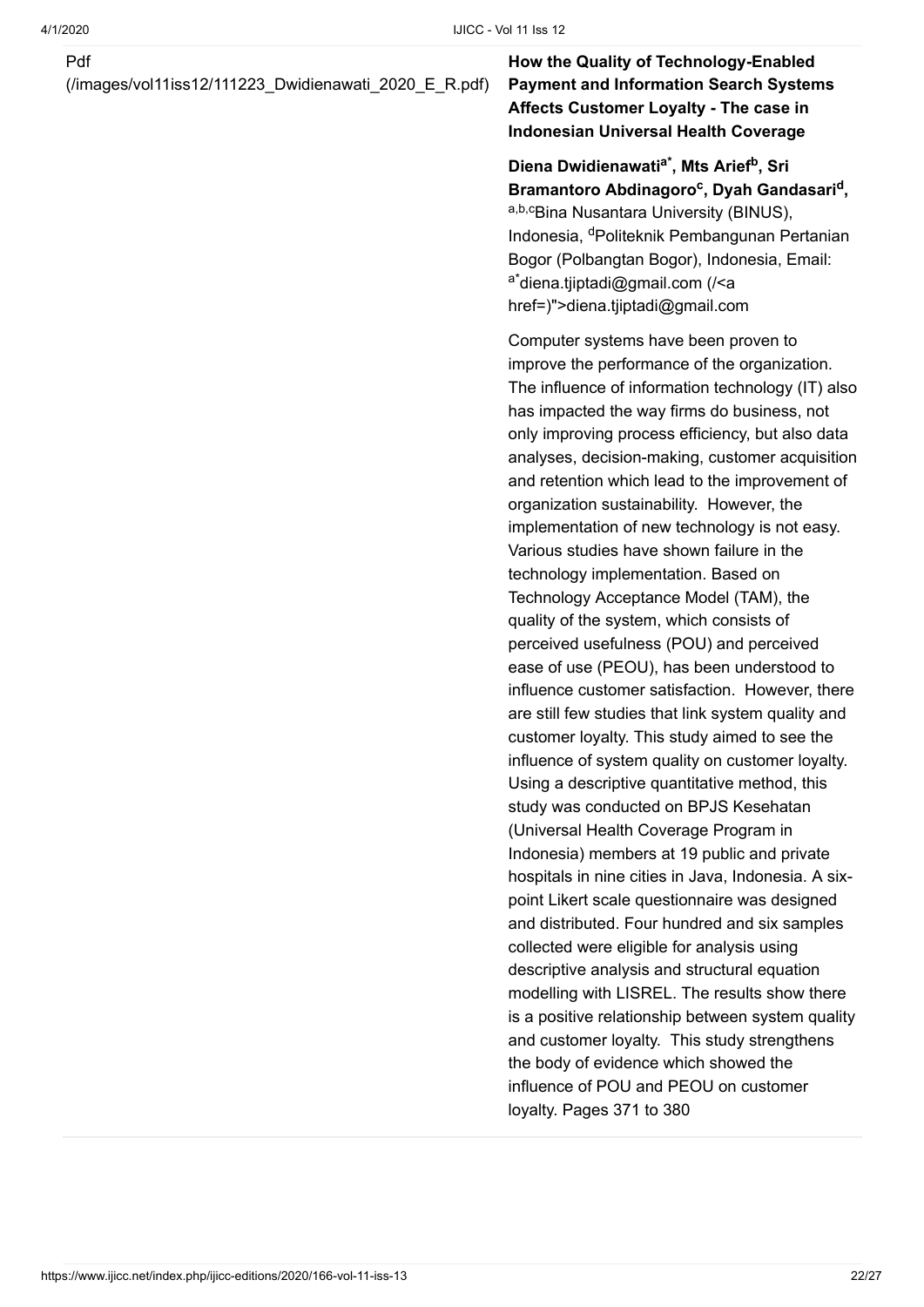[Pdf \(/images/vol11iss12/111224\\_Anwar\\_2020\\_E\\_R.pdf\)](https://www.ijicc.net/images/vol11iss12/111224_Anwar_2020_E_R.pdf) **The Impact of Perceived Job Security on the**

**Relationship between High Performance Human Resource Practices and Employee Performance in the Banking Sector in Pakistan**

**Muhammad Umair Anwar<sup>a</sup>, Mohamad Shah Bin Kassim<sup>b</sup>, Ebi Shahrin bin Suleiman<sup>c</sup>,** a,b,c<sub>Azman</sub> Hashim International Business School, Universiti Teknologi Malaysia, Skudai, Johor Bahru, Johor-81300, Malaysia,

This research apex the study of antecedent variables of high-performance human resource practices (HRP) with employee performance and to examine the mediating tool of perceived job security effects of the employees at the banking sector in Pakistan. Human resource practices (HRP) definitely exist with employee outcomes. In this research data was collected from the employees of the banking sector in Pakistan through questionnaires. 270 questionnaires were circulated among the employees but 180 questionnaires were returned with a response rate at 66 %. Regression analysis used to observe whether perceived job security mediated the correlation between high performance (HRP) and employee performance. This study found that high performance (HRP) have a positive relationship with employee performance. The study also found that perceived job security significantly mediated influence on high performance (HRP) and also on employee performance. In the findings of this study, it is suggested for the banking sector in Pakistan management to adopt high performance (HRP) on employees through perceived job security to get the best performance outcomes. Pages 381 to 398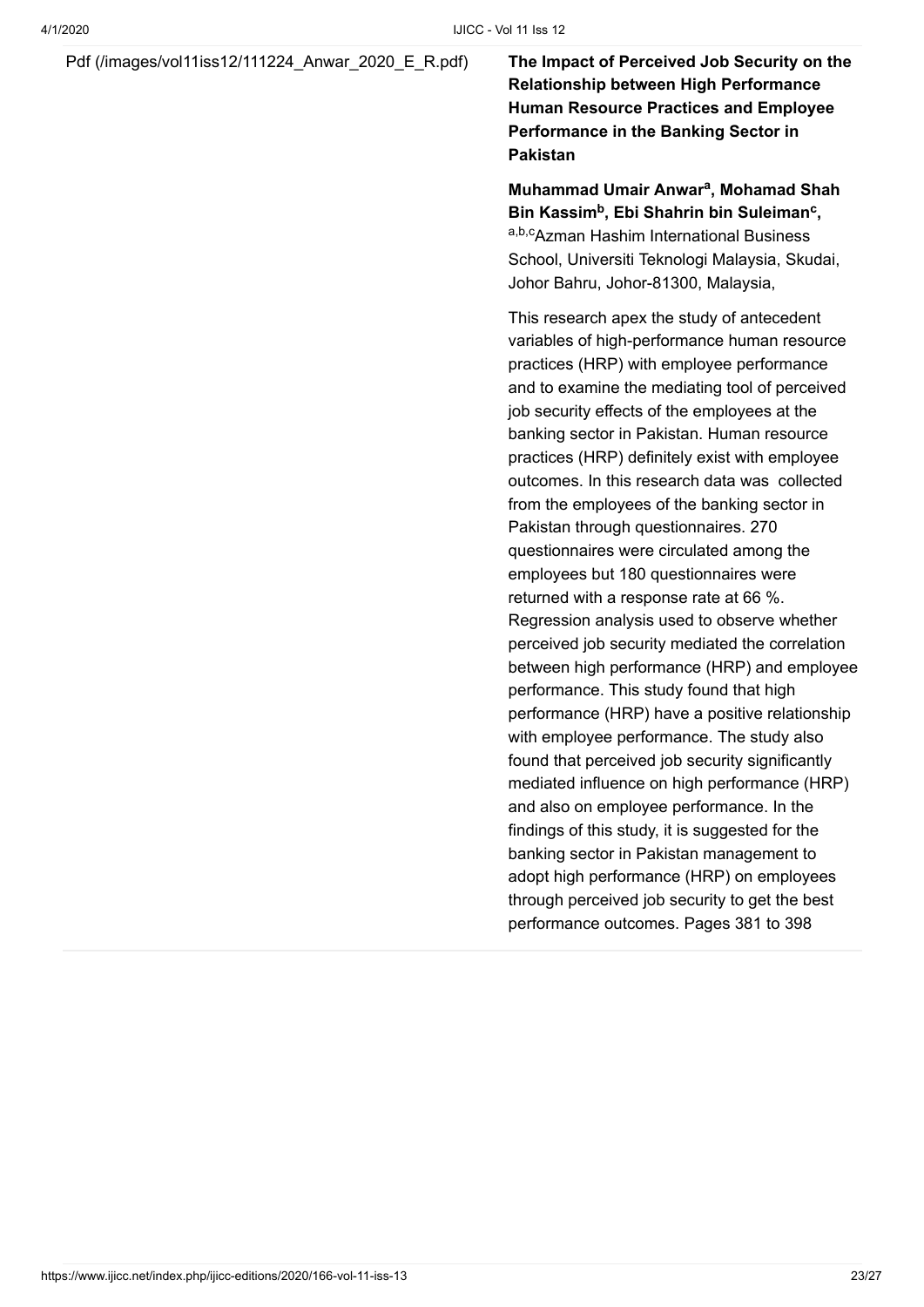#### [Pdf \(/images/vol11iss12/111225\\_Wamilia\\_2020\\_E\\_R.pdf\)](https://www.ijicc.net/images/vol11iss12/111225_Wamilia_2020_E_R.pdf) **Political Marketing Factors Affecting**

### **Consumers**

**Marina Wamilia<sup>a\*</sup>, Jono M. Munandar<sup>b</sup>, Ujang Sumarwan<sup>c</sup>, a,b,cMaster Management Program** Student, IPB University, Bogor, Indonesia, 16680, Dramaga, Email: <sup>a\*</sup>marinawamilia@gmail.com (/<a [href=\)">marinawamilia@gmail.co](https://www.ijicc.net/%3Ca%20href=)m

The purpose of this study is to identify the factors that influence consumer perceptions in Java Island regarding the situation of the presidential election in 2019. Candidates conducted a political marketing approach by researching to understand the knowledge of consumers. The data retrieval method is a quota sampling technique. Data was collected using an online questionnaire with the object of respondents are Indonesian citizens, domiciled in Java island, and have voting rights in presidential election 2019. Independent variables to be researched are consumer perceptions based on the product, price, distribution, promotion, leadership, emotional relations, mass media, reference group, a political issue, agricultural orientation, positioning and the decision to choose electronic Customer Relationship Management approach (pre-purchase aspect and at-purchase aspect). The dependent variables to be researched are a candidate to be selected. The processing and analysis of data use logistic regression analysis with SPSS (Statistical Package for the Social Sciences) version 23. Statistical test results show that consumer perception based on price, leadership, agricultural orientation, positioning, and the decision to choose the electronic Customer Relationship Management approach (prepurchase aspect and at-purchase aspect) significant effect on the selected candidate. Pages 399 to 419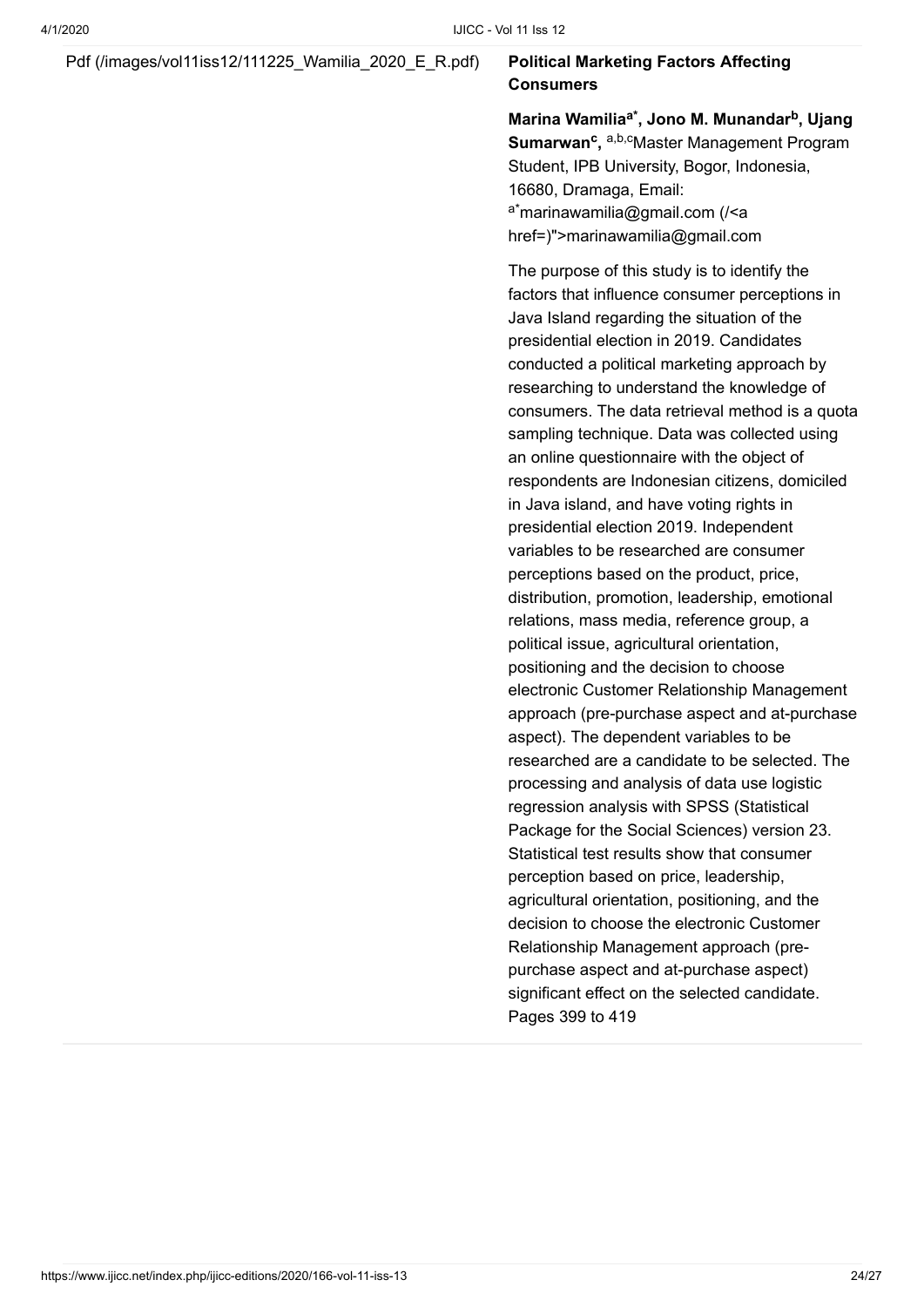#### [Pdf \(/images/vol11iss12/111226\\_Radzi\\_2020\\_E\\_R.pdf\)](https://www.ijicc.net/images/vol11iss12/111226_Radzi_2020_E_R.pdf) **Culture's Influence on Tax Non-Compliance**

### **Among Small and Medium Sized Enterprise Owners in Malaysia**

**Nor Zuhairatun Md Radzi<sup>a</sup>**, <sup>a</sup> Kulliyyah of Muamalat and Management Sciences, Universiti Islam Antarabangsa Sultan Abdul Halim Mu'adzam Shah, 09300 Kuala Ketil, Kedah, Malaysia, Email:

anorzuhairatun@unishams.edu.my (/<a [href=\)">norzuhairatun@unishams.edu.m](https://www.ijicc.net/%3Ca%20href=)y

The recognition of SMEs as the Malaysian backbone is undoubtedly due to their prominence in generating income for Malaysia. However, little has been focused on in terms of culture influence in determining non-compliance behaviour in tax studies. In a multicultural society with different cultures, beliefs and values, it is important to examine cultural influence on tax non-compliance. Therefore, this study attempts to examine cultural influence on intentional tax non-compliance by using the framework of Hofstede's Cultural Dimensions Theory as basis of the study. The survey has collected data from 248 usable SME owners from the northern region of Peninsular Malaysia. Findings reveal that power distance, individualism, masculinity, uncertainty avoidance and long-term orientation are significantly related to intentional tax non-compliance. Suggestions for policy makers and future researchers are also highlighted. Pages 420 to 435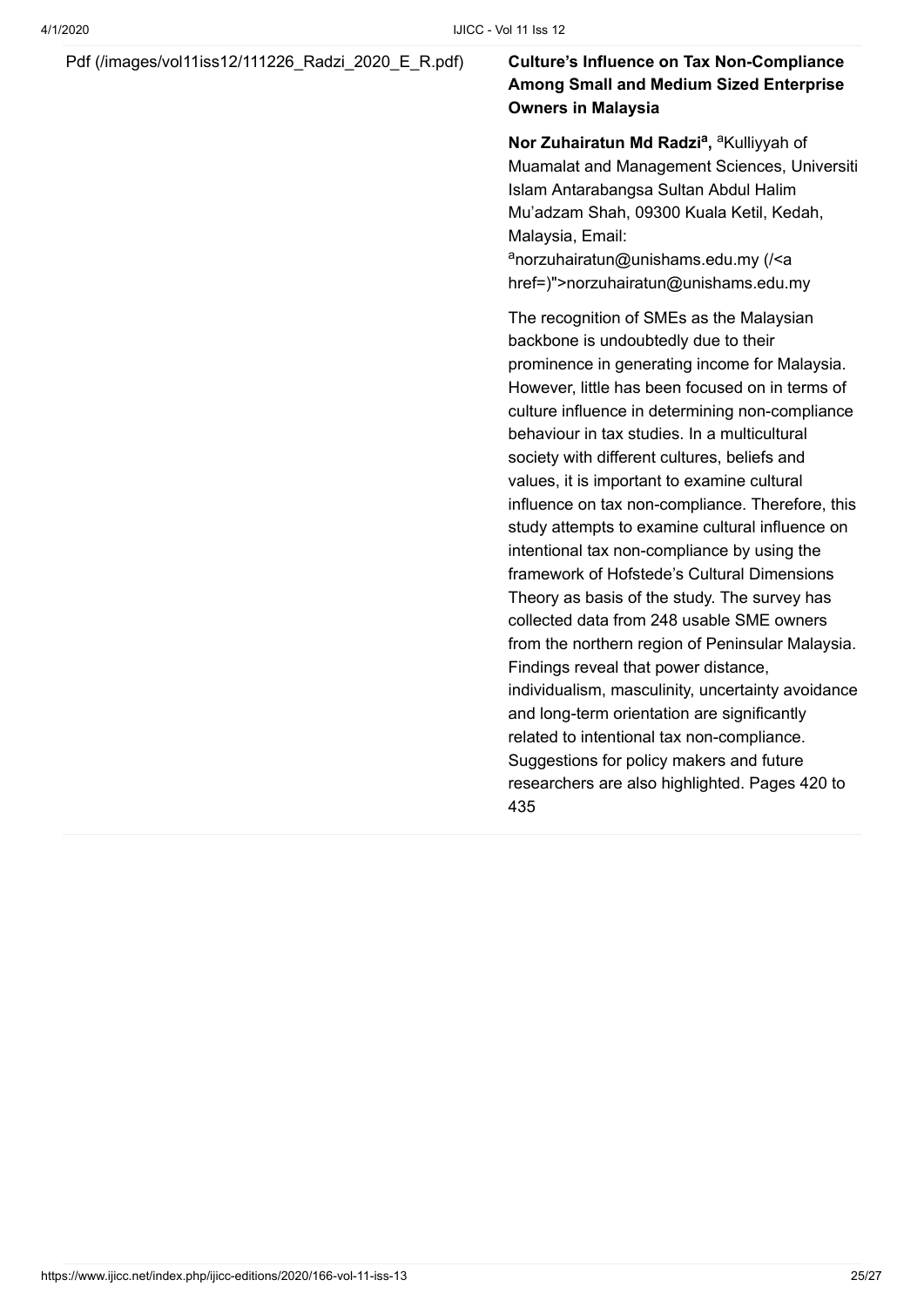#### Pdf

[\(/images/vol11iss12/111227\\_Chansanam\\_2020\\_E\\_R.pdf\)](https://www.ijicc.net/images/vol11iss12/111227_Chansanam_2020_E_R.pdf)

### **Thai Twitter Sentiment Analysis: Performance Monitoring of Politics in Thailand using Text Mining Techniques**

**Wirapong Chansanam , Kulthida Tuamsuk , a\* b** a,b<sub>Information Sciences Department, Khon Kaen</sub> University, Khon Kaen, 40002, Thailand, Email: <sup>a\*</sup>wirach@kku.ac.th (/<a [href=\)">wirach@kku.ac.](https://www.ijicc.net/%3Ca%20href=)th

Social web-based life involves an enormous amount of data. It is utilised for correspondence reasons. Individuals can impart insights, thoughts, musings, feelings, emotions, proposals, and individual exercises. Twitter is a direct result of basic words. It communicates learned data. It is used by correspondents, wellknown government officials, entertainers, and researchers. This legislative issue's theme is the principle issue in numerous nations. Twitter is a functioning site that has numerous devotees, and utilises strategy related tweets in the endeavour to speak with supporters. Estimation or conclusion examination has recently seemed one of the most investigated subjects in Natural Language Processing (NLP), chiefly for destinations like Twitter. This examination proposes a glossy web application in R programming language to act as a passage for the investigation of tweets that depict feelings in a short, focused arrangement. The target tweets incorporate brief feeling depictions and words that are not utilised in a fitting organisation or linguistic structure. There is no solid and usable work done on Thai Tweet assumption examination as a product of customer/web application devices. This examination is an early stage working up subsequent stages. Pages 436 to 452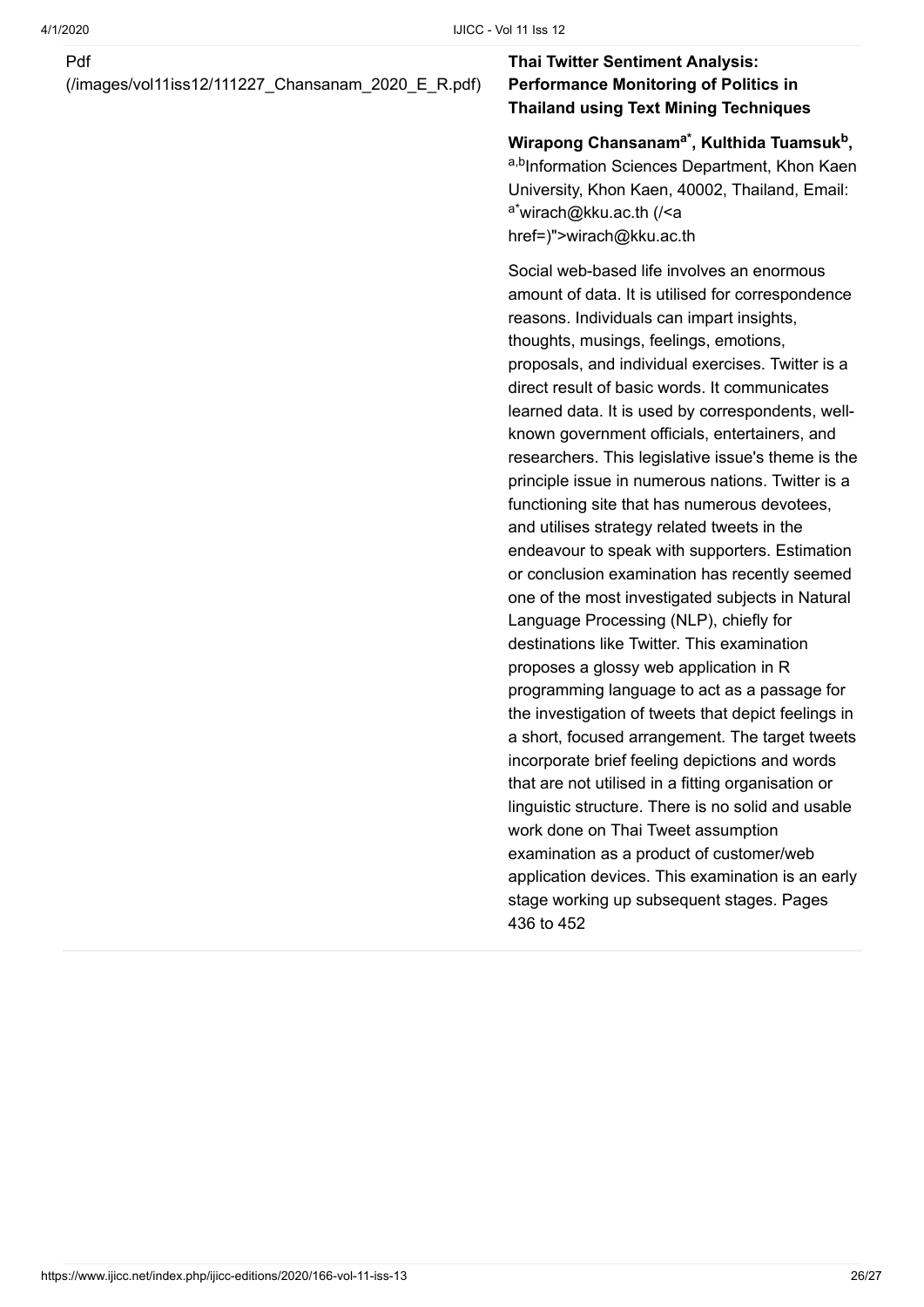#### Pdf

[\(/images/vol11iss12/111229\\_Suparman\\_2020\\_E\\_R.pdf\)](https://www.ijicc.net/images/vol11iss12/111229_Suparman_2020_E_R.pdf)

### **Contributions of University Leaders to Obtaining Resources at the University of Buana Perjuangan (UBP) Karawang**

Tarpan Suparman<sup>a\*</sup>, Suyitno Muslim<sup>b</sup>, **Robinson Situmorang**<sup>c</sup>, Jhoni Lagun Siang<sup>d</sup>, a,b,cDepartement of Education Technology Universitas Negeri Jakarta, Jl. Rawamangun Muka Jakarta Timur 13220 Indonesia, <sup>d</sup>Department of education Mathemathic Universitas Bumi hijrah Maluku utara, Jl. Lintas Halmahera Sofifi, Maluku Utara, Indonesia, Email: <sup>a\*</sup>tarsidu67@yahoo.co.id (/<a href=)">tarsidu67@yahoo.co.id

This study aims to obtain empirical data, analyse, assess and recommend key and important things about input in the form of contributions from university leaders to obtaining university resources. These include: organisational structure, planning, SOP, facilities, human resources, and a budget that directly or indirectly contributes to the realisation of a learning organisation. This research uses a qualitative approach. Qualitative research emphasises in-depth data collection from several individuals or in a restricted environment (Cozby & Bates, 2012) where findings are not obtained through statistical procedures or other forms of calculation (Corbin & Strauss, 2008). This study uses the CIPP evaluation model, which is fully carried out with a qualitative approach. In certain aspects, a qualitative approach cannot always por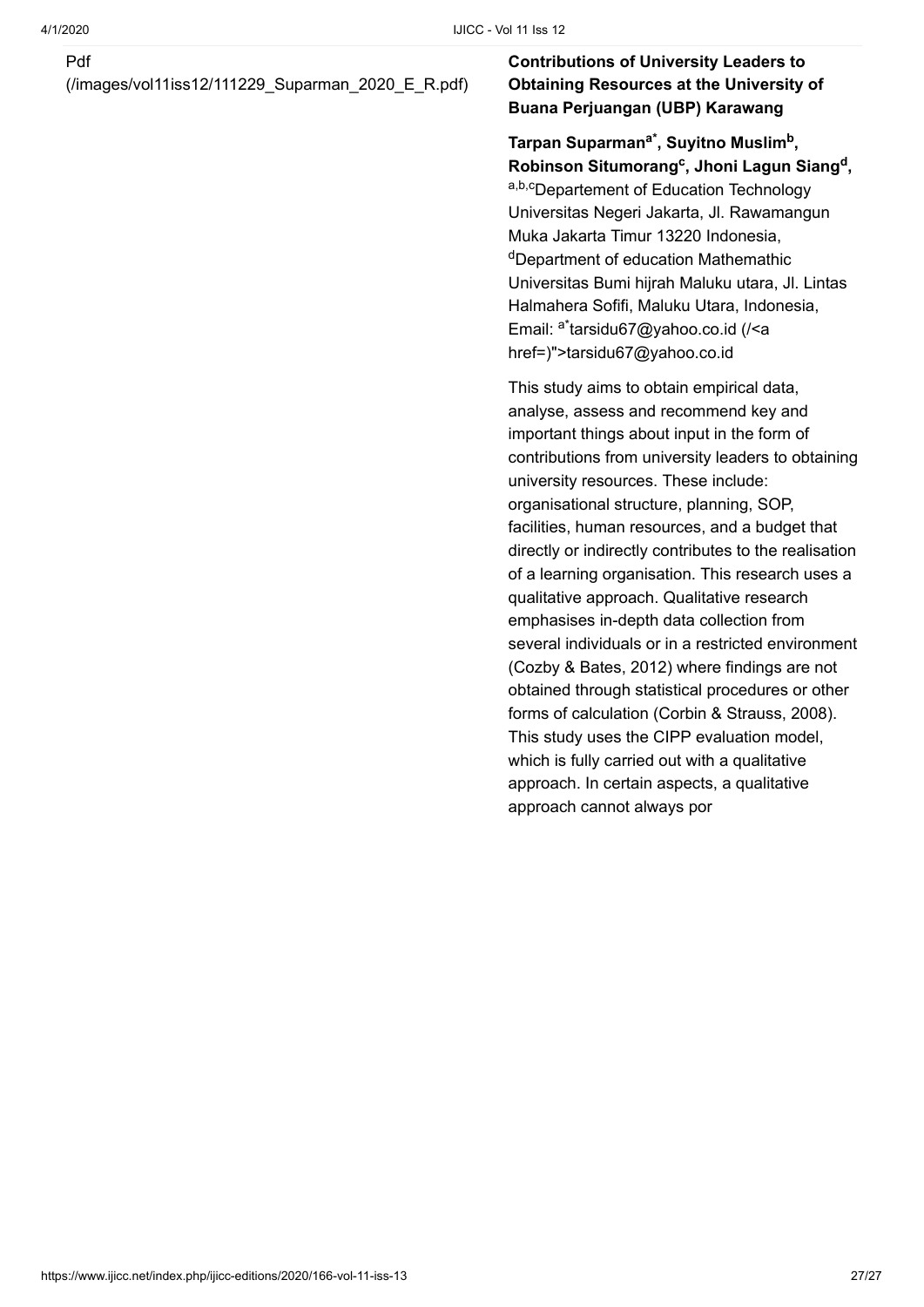### Editorial Board

Editorial Board members work together by consensus to provide IJICC with editorial direction in the following areas: Identify scope of journal content and, when appropriate, themes for various issues. Determining Criteria for accepting manuscripts for publication consideration. Developing criteria and guidelines for reviewers to use in reviewing each type of manuscript Developing criteria and guidelines for authors to use in creating each type of manuscript Reviewing manuscripts as needed and appropriate. Soliciting manuscripts from potential authors. Promoting IJICC to potential authors, readers and indexers.



Journal Editor







 [\(https://twitter.com/doetinadoe\)](https://twitter.com/doetinadoe) [\(https://au.linkedin.com/in/tinadoe\)](https://au.linkedin.com/in/tinadoe)

### Dr Muhammad Haseeb

Associate Editor

Senior Lecturer, Taylor's Business School, Taylor's University, Malaysia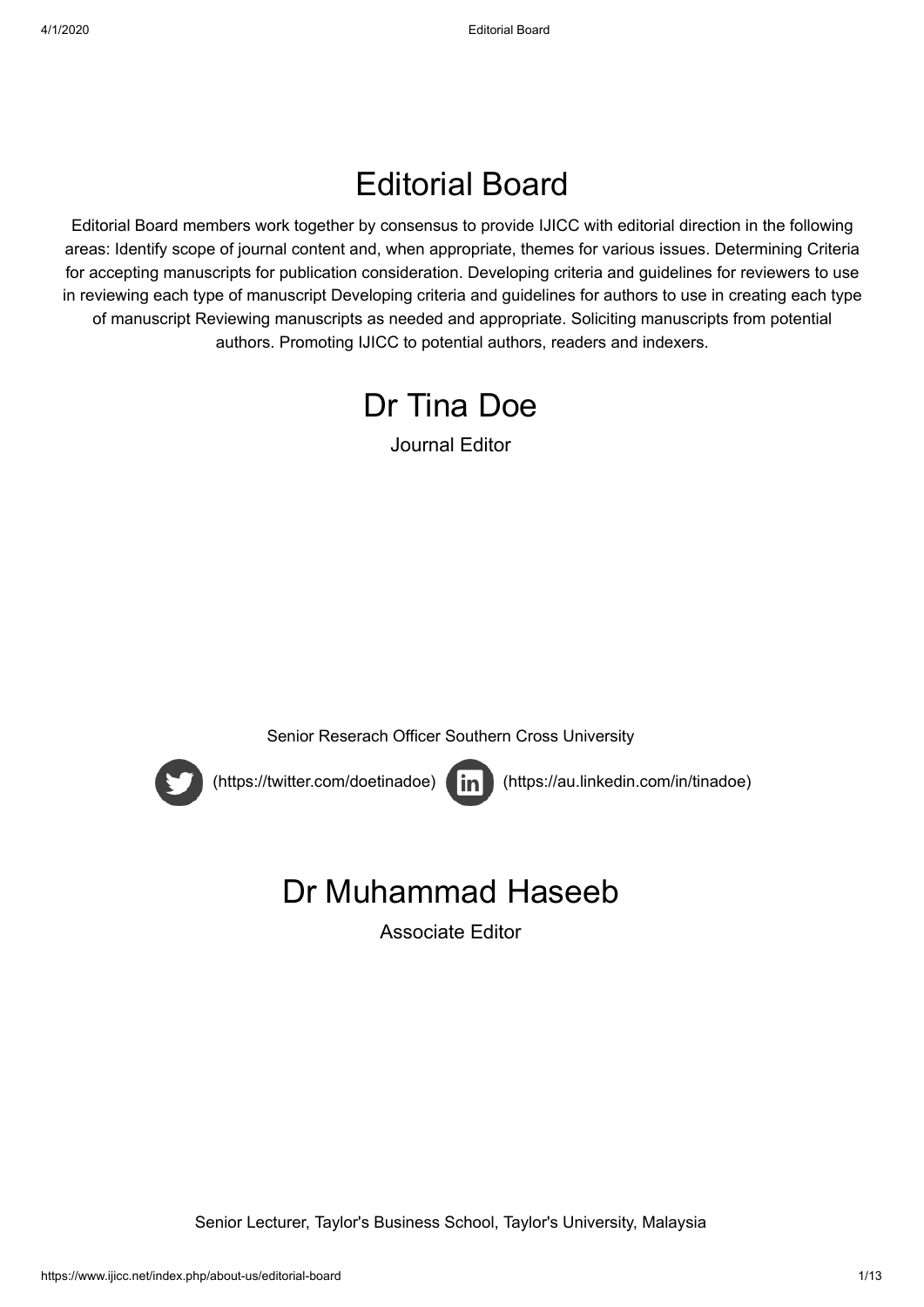### Professor Richard Smith

Emeritus Professor of Education, Central Queensland Univeristy Chair, Board of Australian Institute of Music

### Professor Iwao Shibata

Managing Director, Business Breakthrough, Inc. Japan

Professor, Graduate School of Management, BBT University, Japan.

### Professor Bruce Knight

Professor of Education, Central Queensland University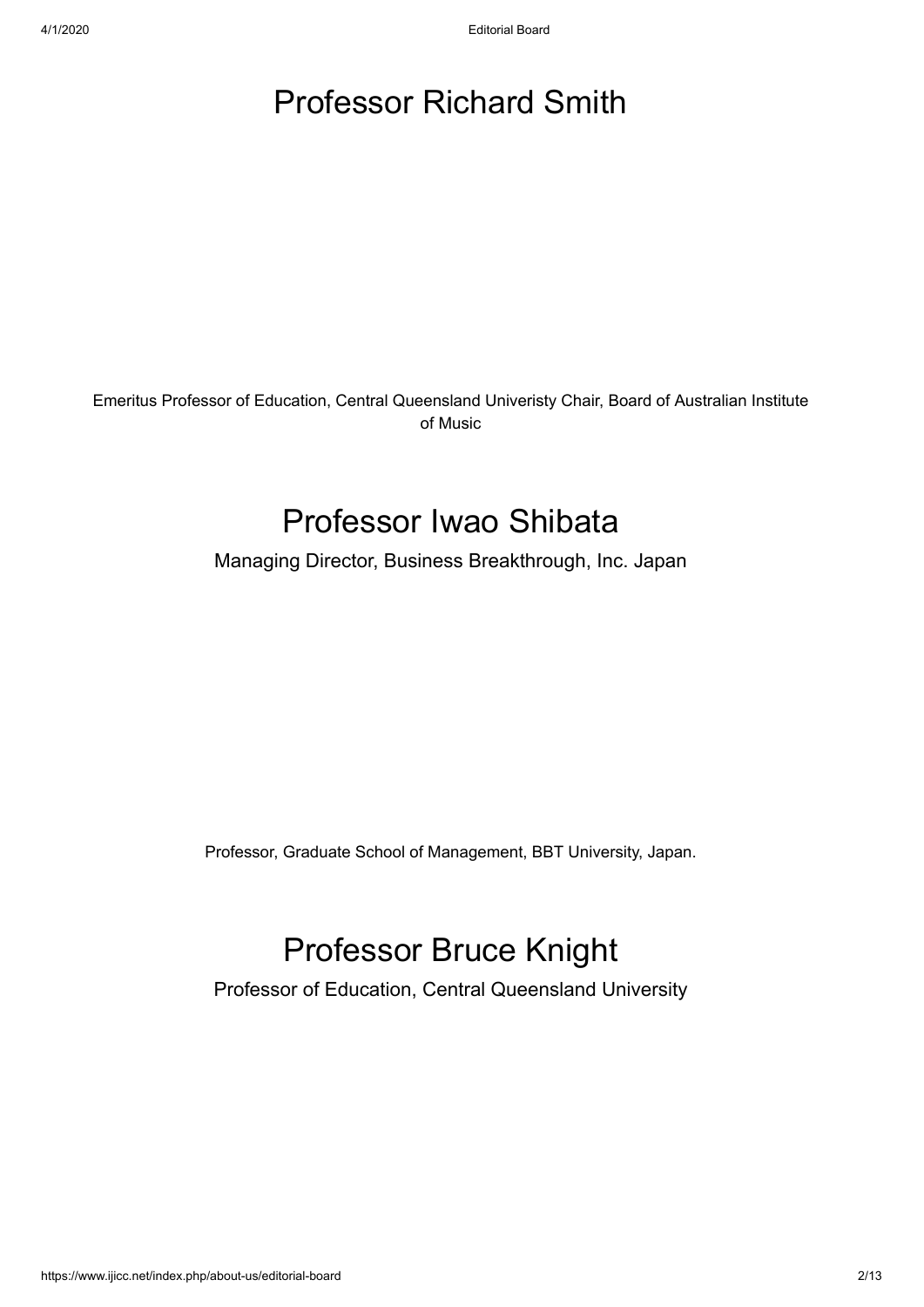### A/Prof. Catherine O'Brien

Associate Professor of Education Cape Breton Univeristy, Canada

### Dr. Rick Van der Zwan

Cognitive Neuro-scientist Consultant

### Professor David Spendlove

Director, Teaching and Learning, Manchester Institute of Education The University of Manchester.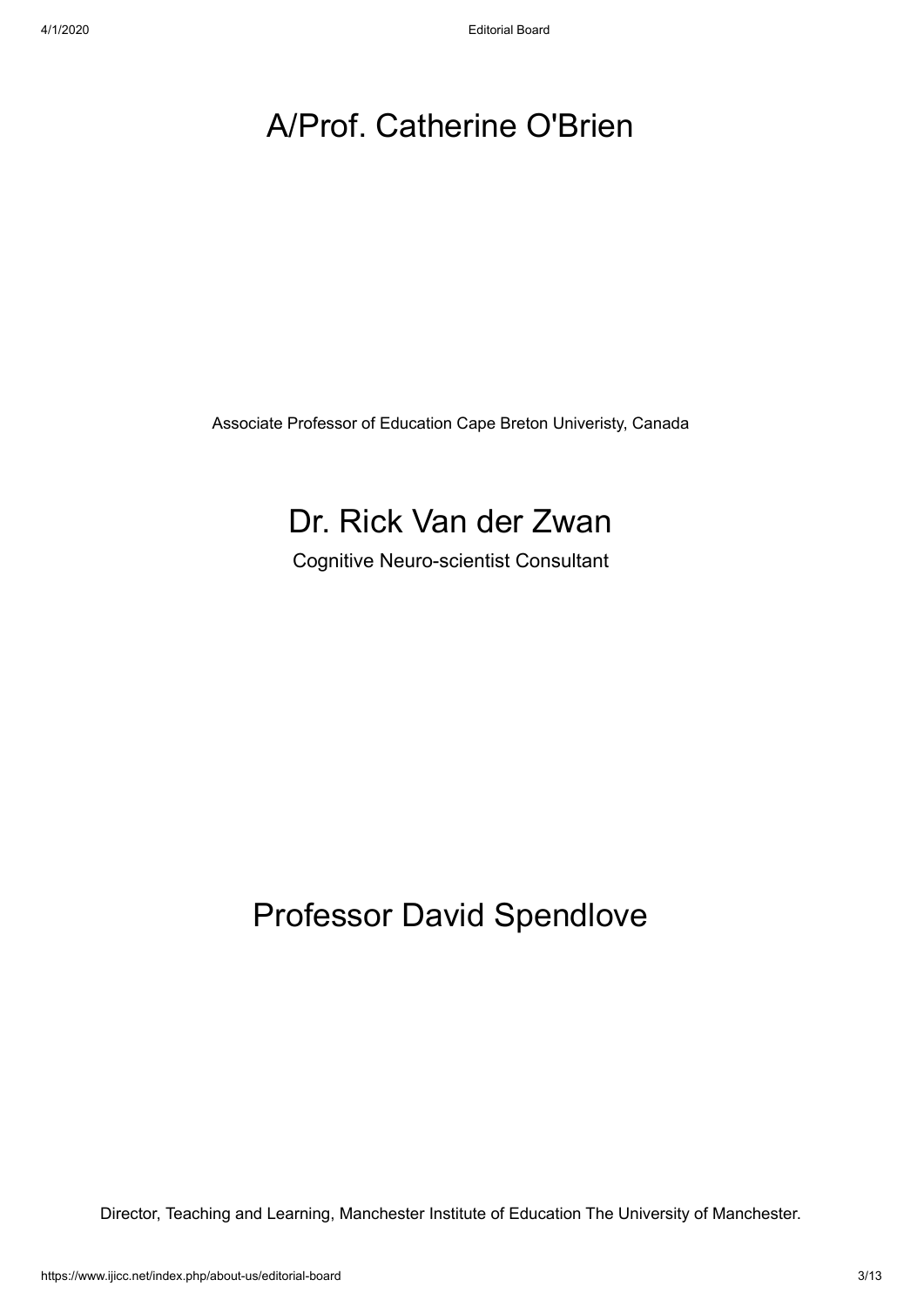### Dr. Abraham Francis

Senior Lecturer Department of Social Work and Human Service

### Professor DOU Qin

Professor DOU Qin Dean, Dept. of Languages Northwest A&F University Yangling Shaanxi, China

### Dr Eric F. Eshun

Senior Lecturer Kwame Nkrumah University of Science & Technology Ghana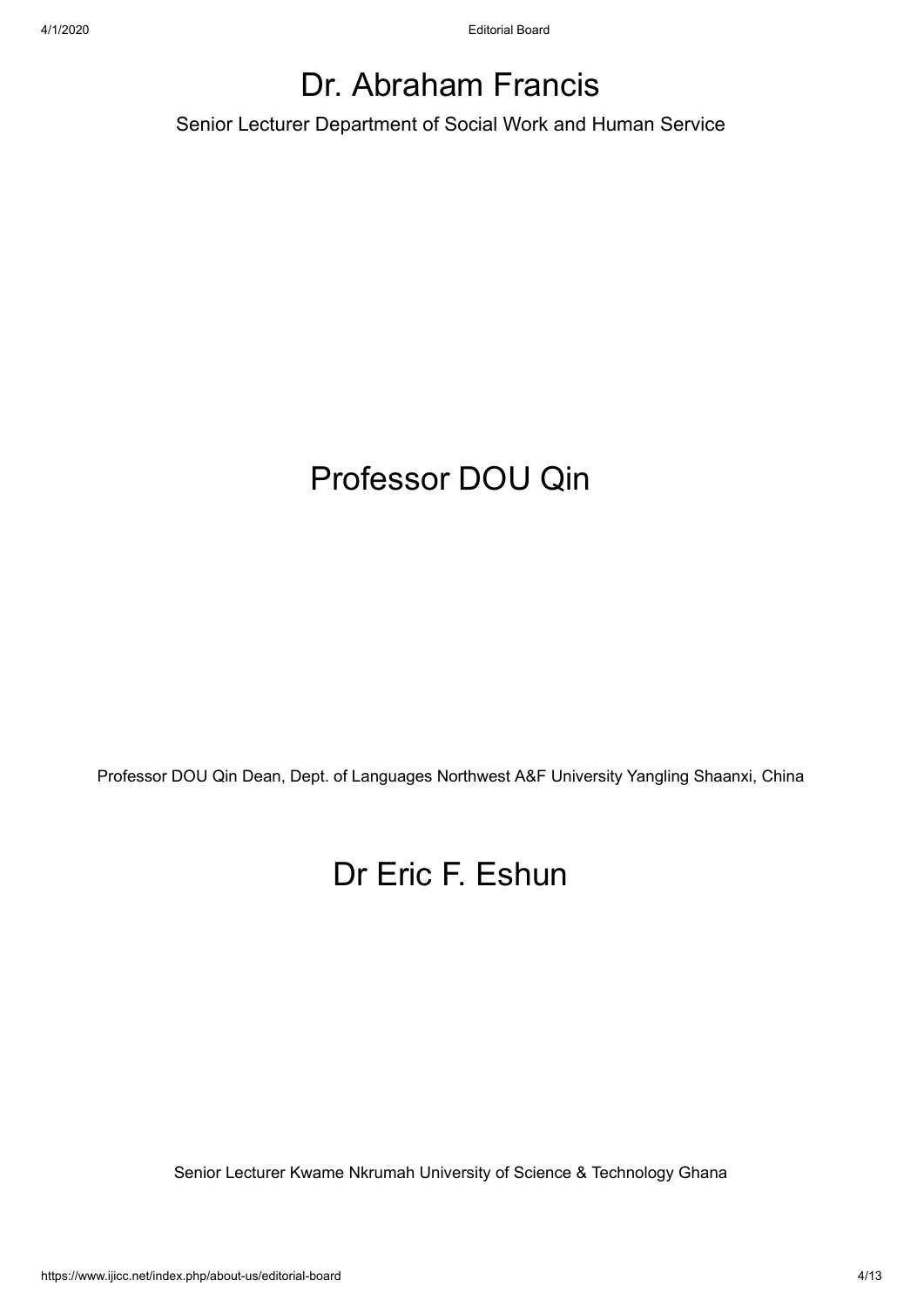4/1/2020 Editorial Board

### Professor David Lynch

Southern Cross University, Australia

### Dr.LI Xuan

Lecturer (Human Resource Management and International Education) Central Queensland **Univeristy** 

### Professor Greg Whateley

Academic (retired)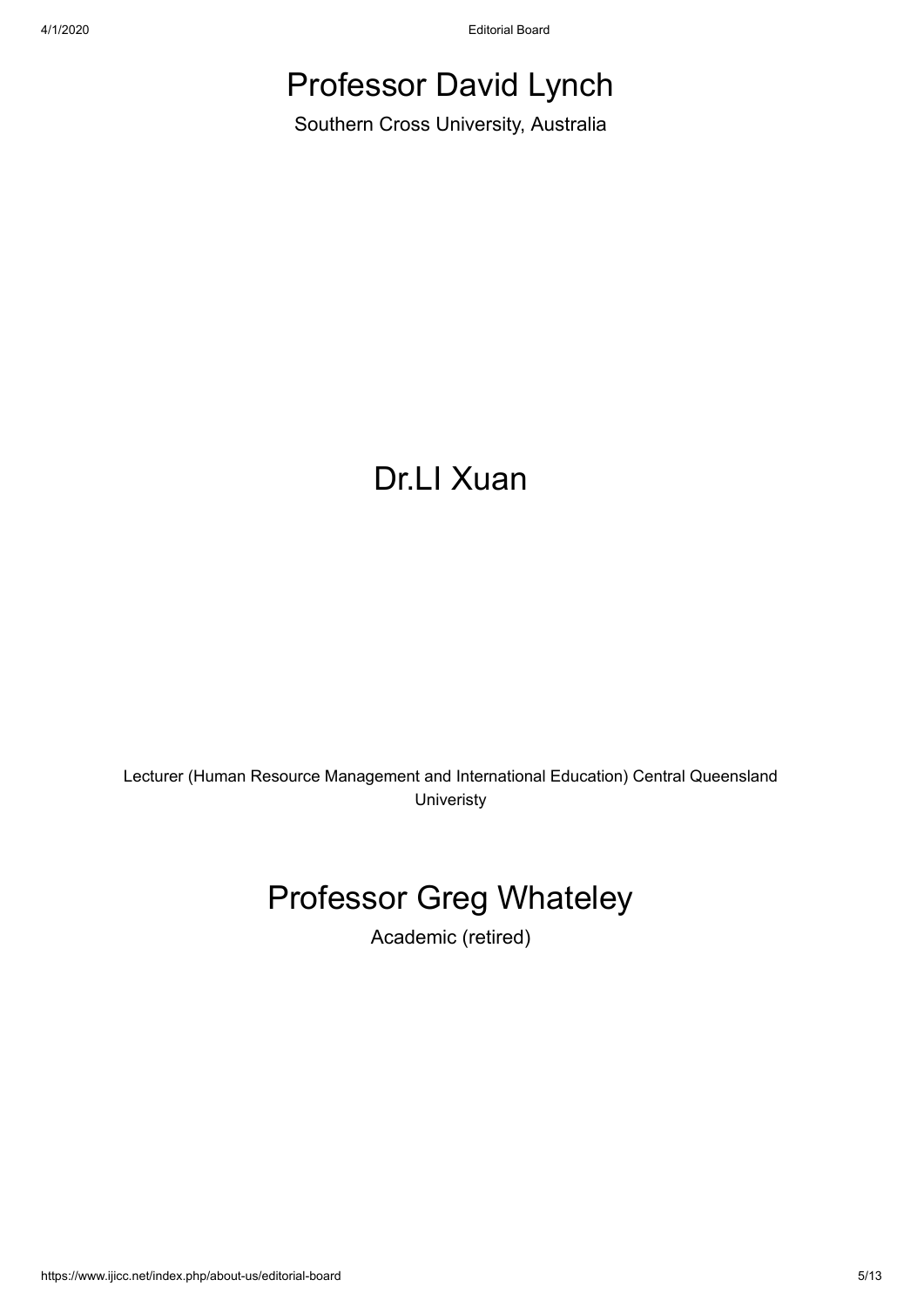4/1/2020 Editorial Board

### Tumpa Dey

Assistant Professor Organisational Behaviour and Human Resources IMT Hyderabad

### Dr. Jake Madden

Principal, Al Yassat Private School, Abu Dhabi, UAE

### Dr Lorna Hallahan

Senior Lecturer, Social Work and Social Planning Fli

Senior Lecturer, Social Work and Social Planning Flinders University SA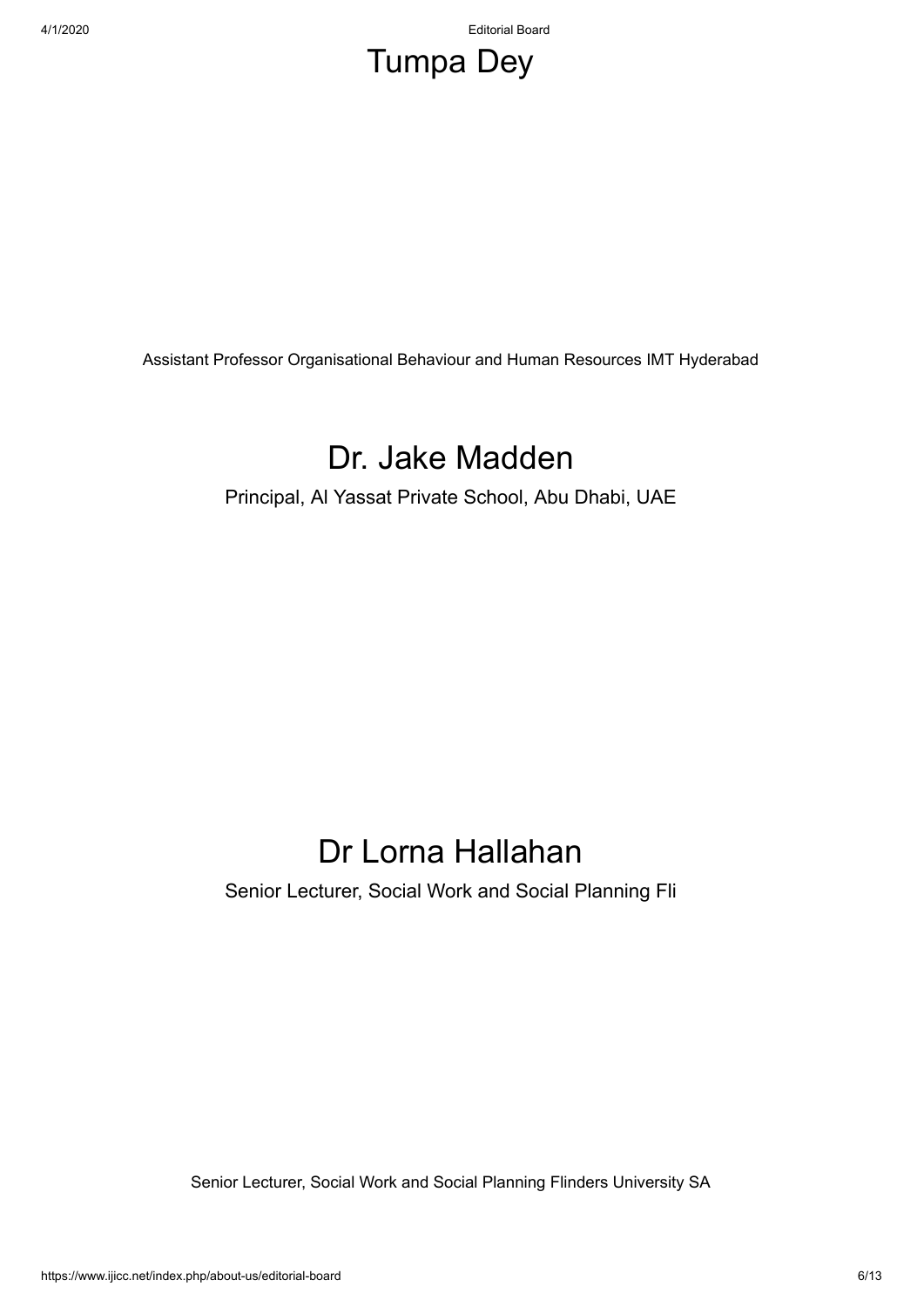4/1/2020 Editorial Board

### Ms. Maree Garrigan

Executive Northern Territory Department of Education

### Dr Prudence Millear

Lecturer in Psychology University of the Sunshine Coast, Australia. FAB Prue Millear

### Dr Mark Sinclair

Senior Lecturer Teacher Education Program University of Te

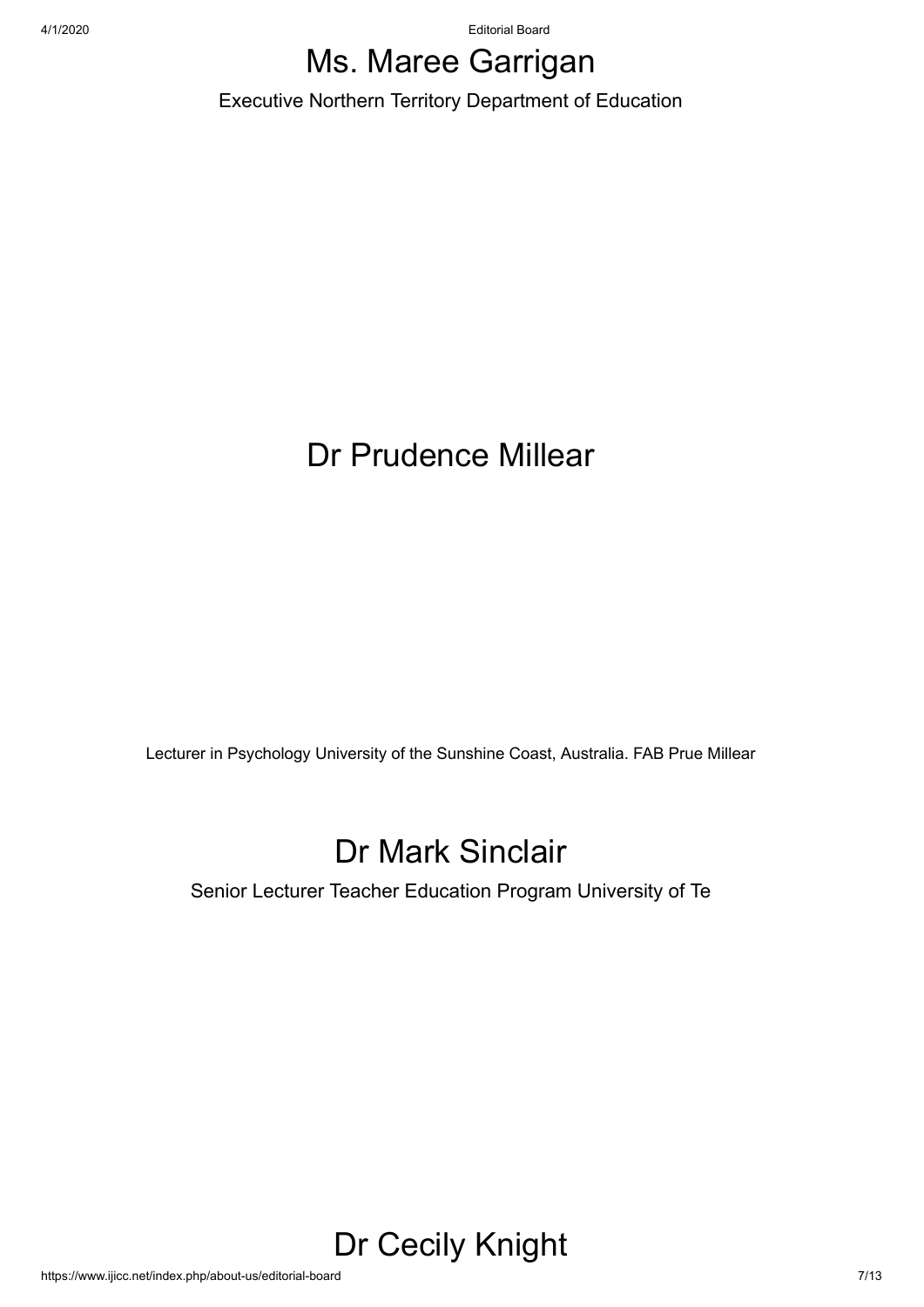Senior Lecturer and Academic Development Advisor James Cook

### Dr Terry Quong

Principal Jockey Club Ti-l College, Hong Kong (ret)

### Mr. Ken Sell

Head of School Aoba-Japan International School Tokyo, Japa

### Dr Santosh Kumar Behera

Department of Education, Sidho-Kanho-Birsha University, West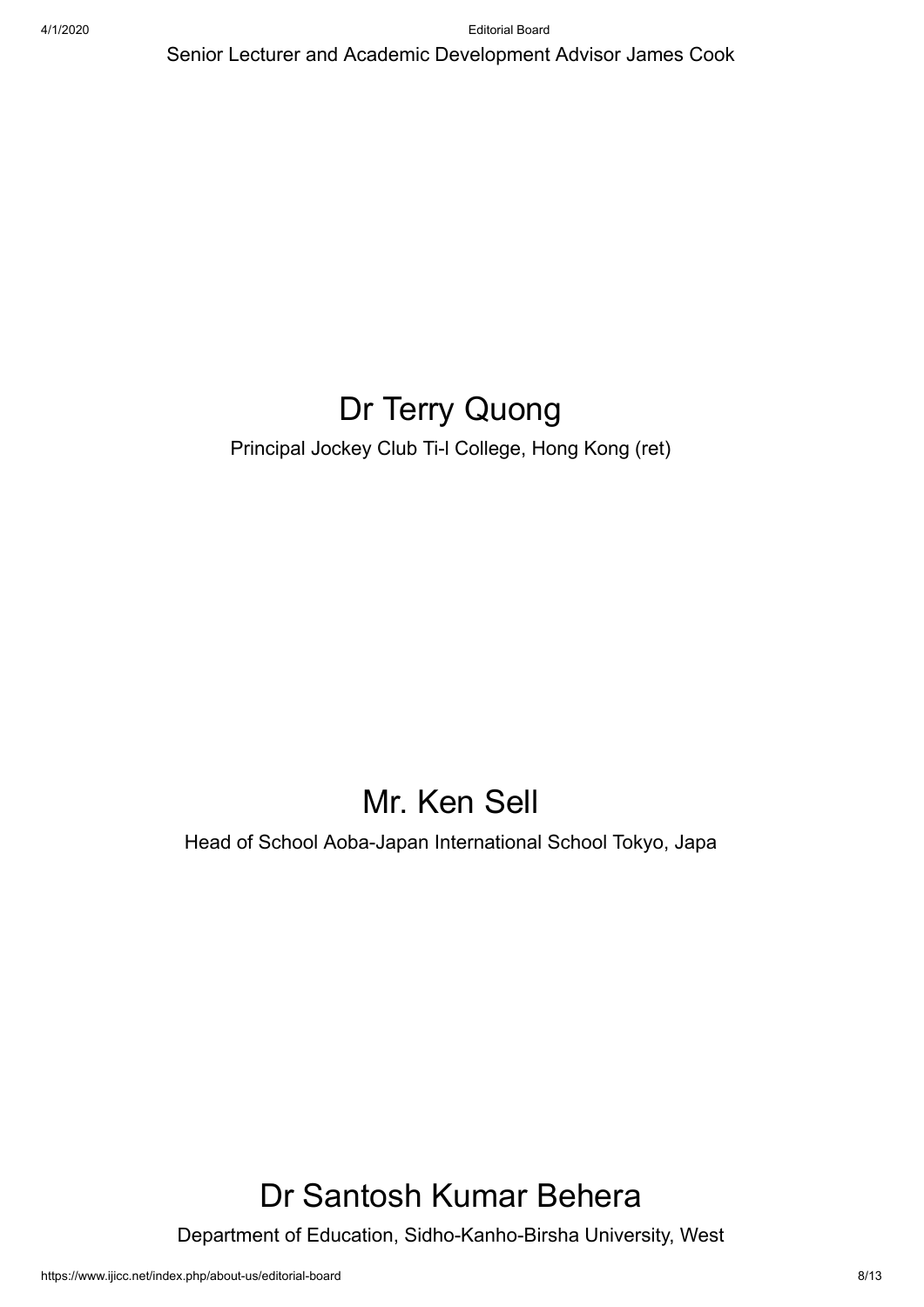### Ms Deborah Trevallion

School of Education, The University of Newcastle, Australia

### Dr Marisha McAuliffe

Queensland University of Technology Australia University of

### Dr Steven Provost

Psychologist Academic Southern Cross Univeristy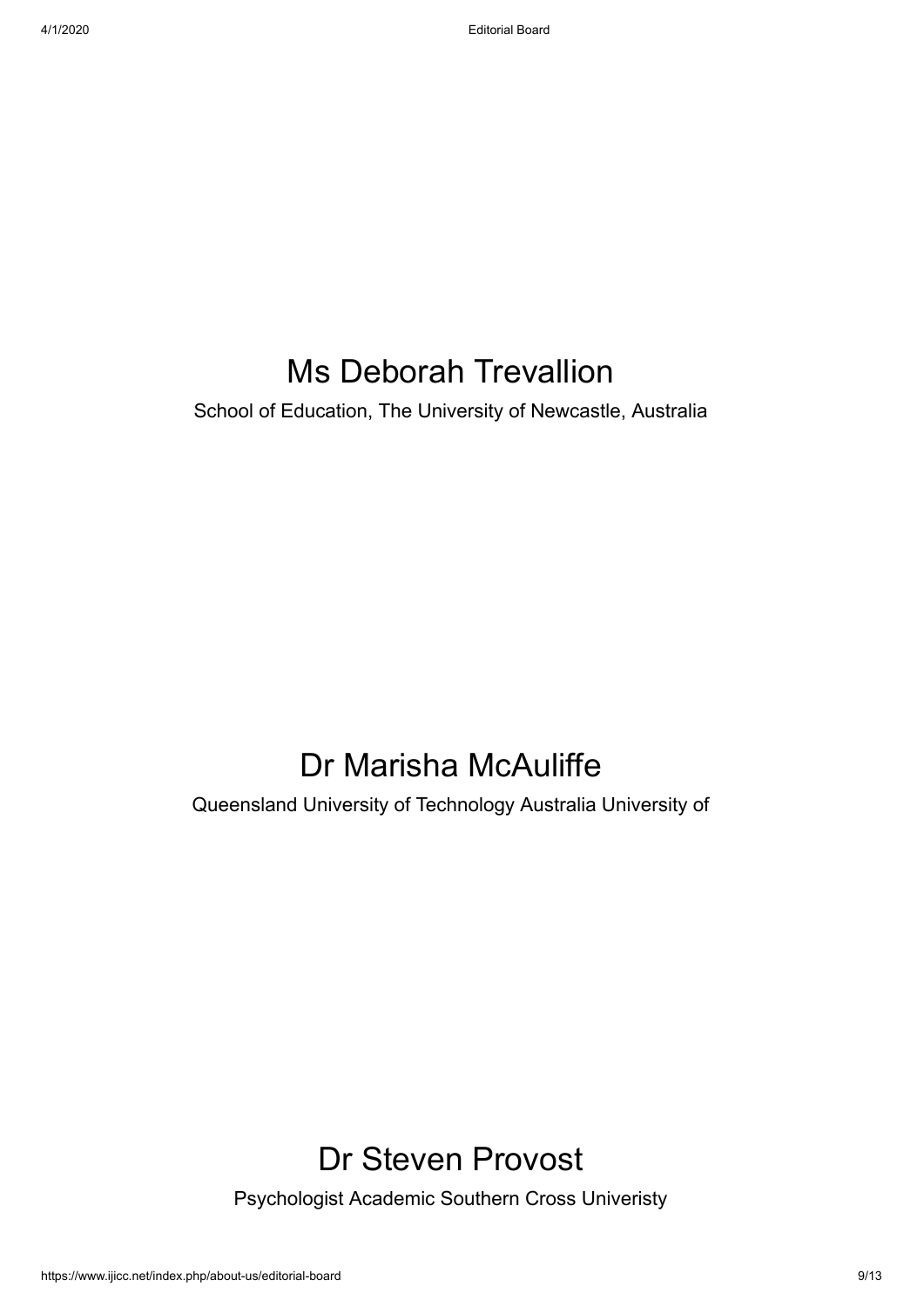### Dr Teemu Ylikoski

Director Regional Services Laurea University of Applied Sci

### Dr David Turner

Director Professional Learning Queensland Association of St

### Cathy Quinn

Education Consultant Aakorn Management Australia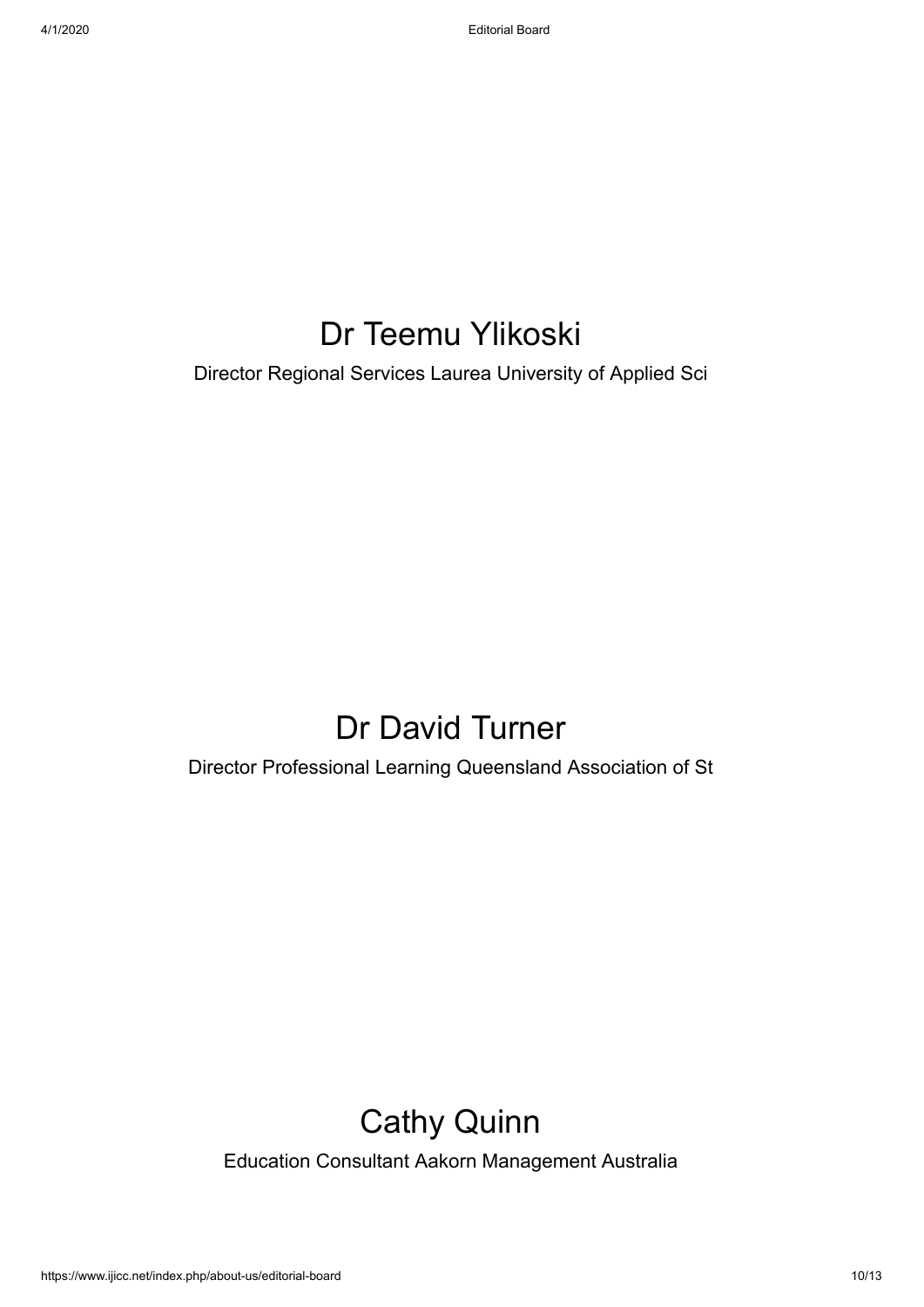### Shane Mason

Deputy Principal Cleveland District State High School Quee

### Dr Pam Watters

Dr. Pamela Watters Office of Diversity, Inclusion, and Comm

### Dr Venkat Pulla

Coordinator, Social Work Discipline Australian Catholic Uni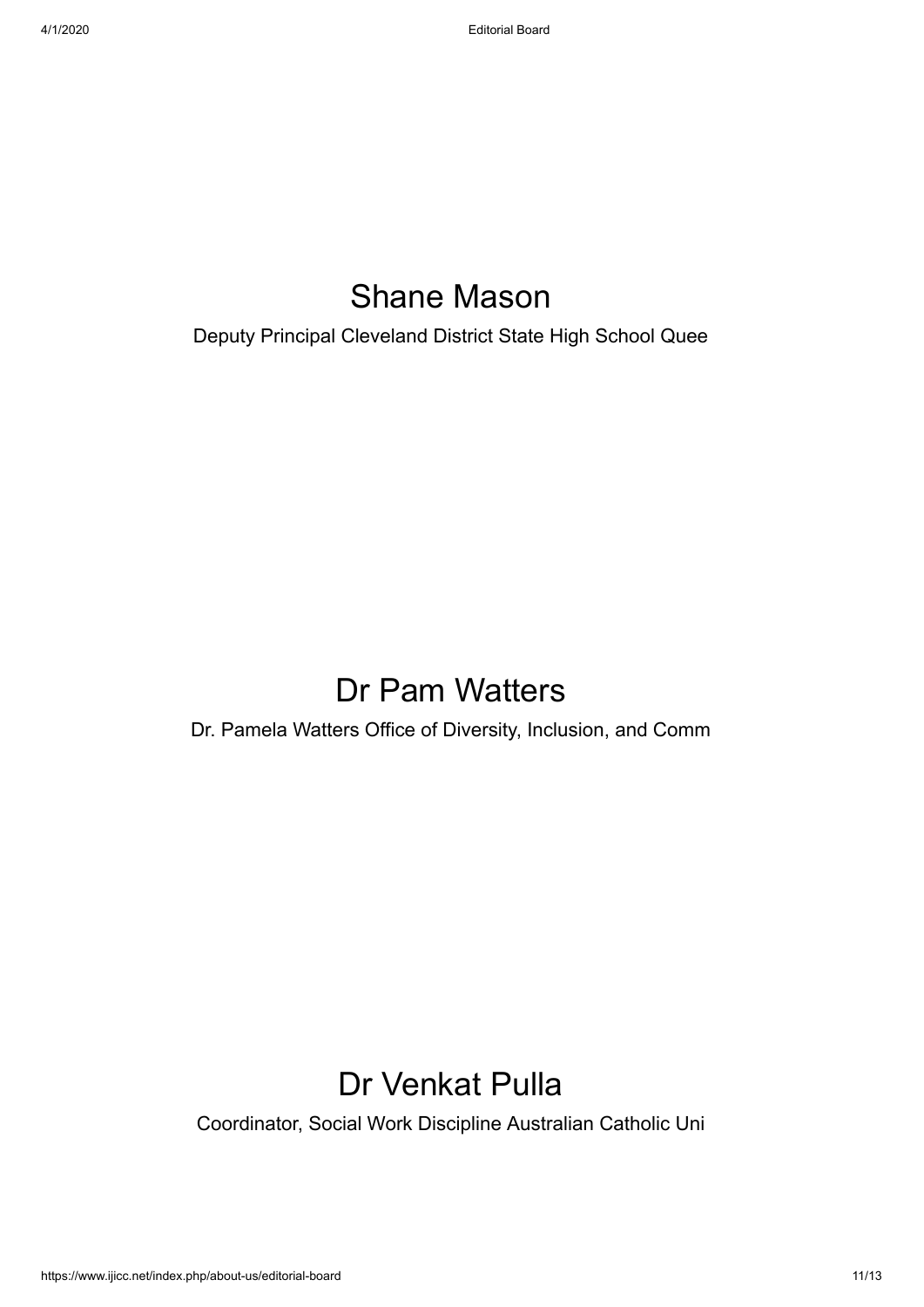### Dr Margaret-Anne Carter

Discipline Chair for Counselling Australian College of app

### Eko Susanto

Head of Scientific Publication Unit Universitas Muhammadiyah

### Associate Professor Armend Tahirsylaj

Associate Professor of Education Department of Teacher Educa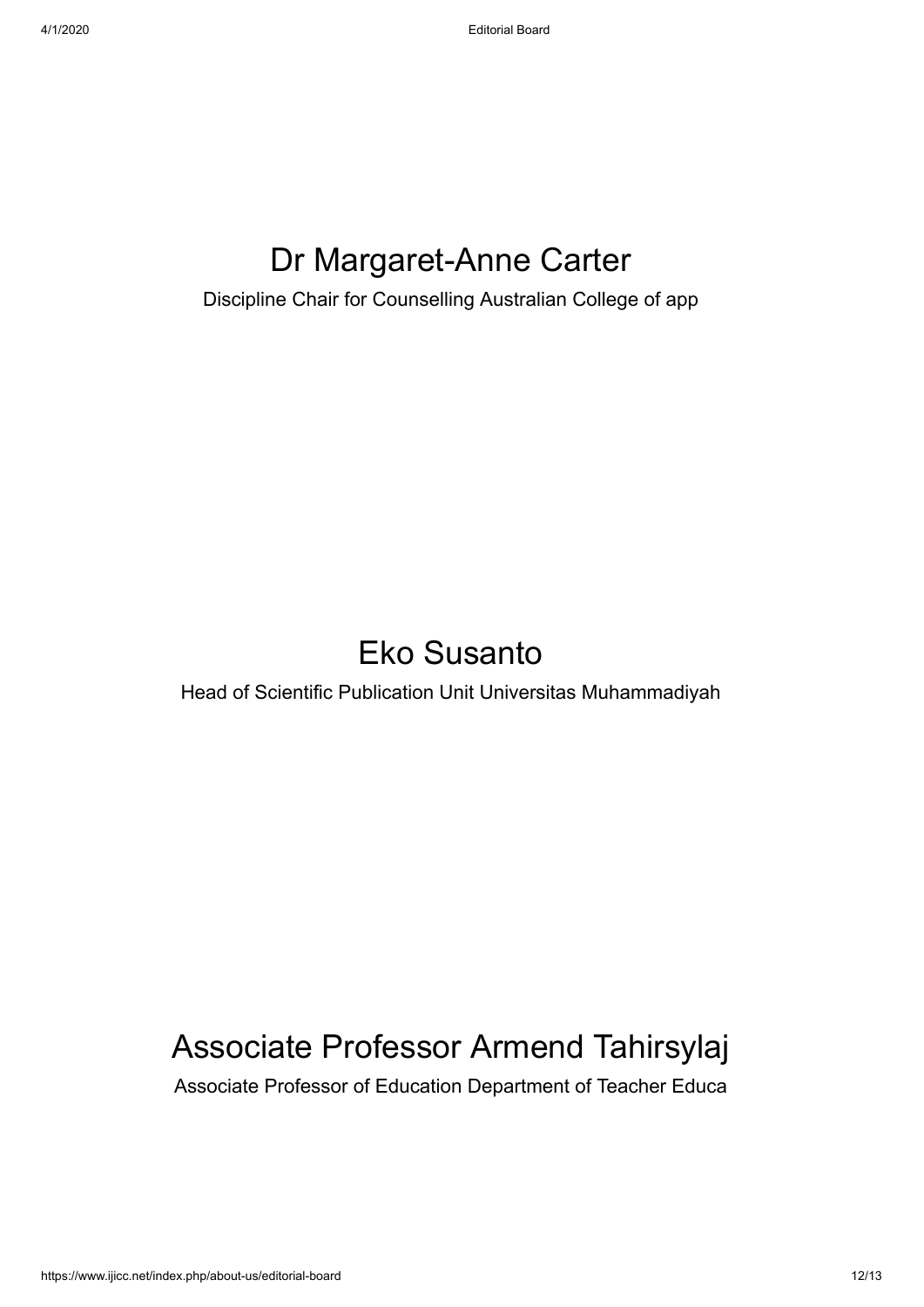### Dr Jason Sawyer

Assistant Professor The Ethelyn R. Strong School of Social W

You are here: [Home \(/index.php\)](https://www.ijicc.net/index.php) / [About Us \(/index.php/about-us\)](https://www.ijicc.net/index.php/about-us) / Editorial Board

 $(1.1)$ 

[Copyright © 2020](https://www.ijicc.net/) IJICC. All Rights Reserved. Joomla!



# THERE INTERNATIONAL JOURNAL OF

[\(https://www.joomla.org\)](https://www.joomla.org/) [is Free Software released under the GNU General Public License. \(https://www.gnu.org/licenses/gpl-](https://www.gnu.org/licenses/gpl-2.0.html)2.0.html)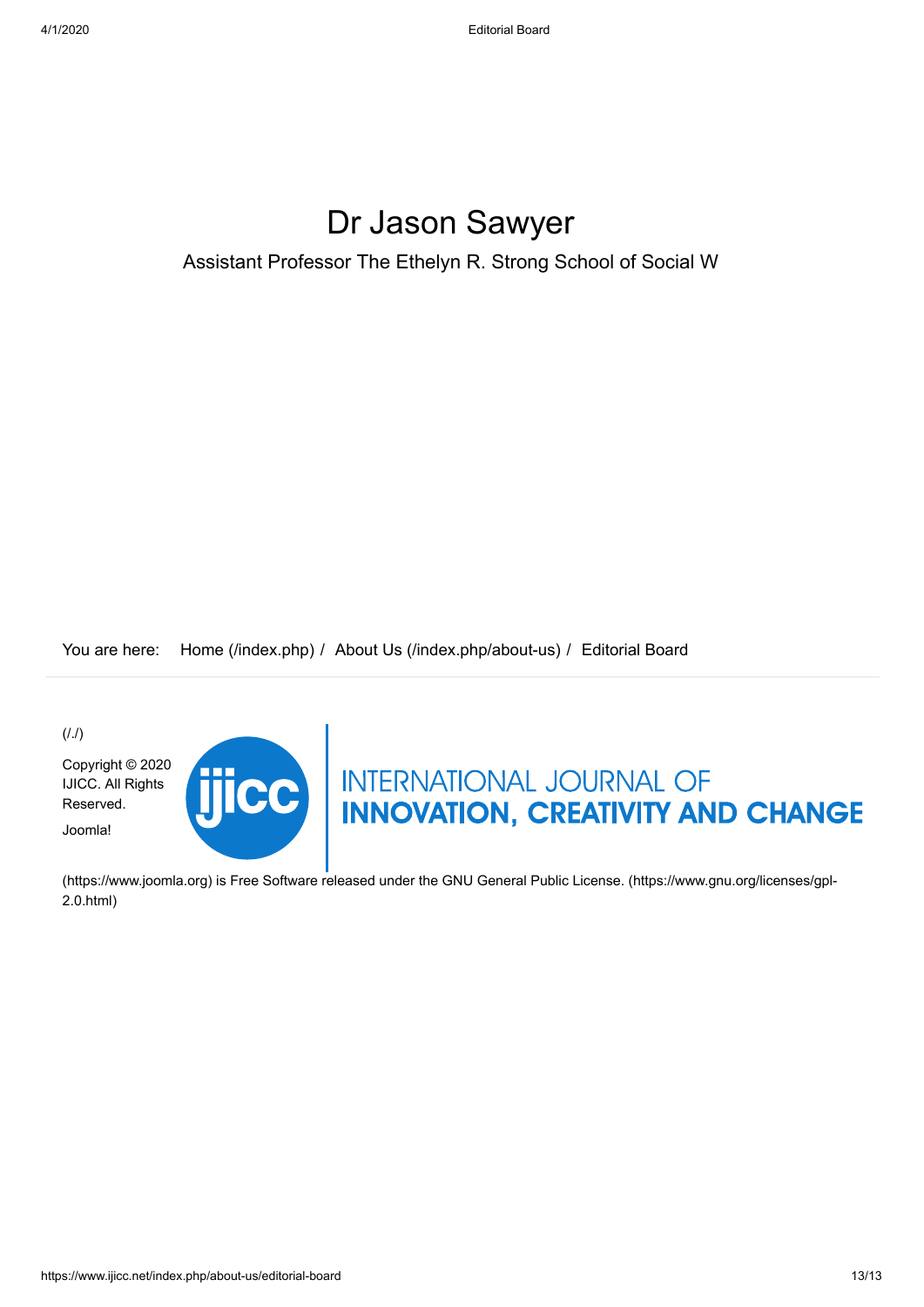

### **Effect of Leadership Style, Workload and Job Insecurity on Turnover Intention**

Sri Langgeng Ratnasari<sup>a</sup>, Linayati Lestari<sup>b</sup>, <sup>a,b</sup>Universitas Riau Kepulauan, Email: a[\\*sarisucahyo@yahoo.com](mailto:sarisucahyo@yahoo.com)

High employee turnover is one of the problems faced by the organization. Therefore organisations must find out the cause and find the best solution so that employee turnover is lower. This is because high employee turnover can cause a decrease in organizational performance. The purpose of this study was to determine the effect of workload and job security on turnover intention. This type of research is a quantitative descriptive study with data collection techniques using a questionnaire. The study population was 123 people with a sample of 55 employees. The sampling technique uses the Slovin formula. The results of hypothesis testing indicate that the Workload has a significant effect on turnover intention. Job Insecurity has a significant effect on turnover intention, Workload and Job Insecurity have a significant effect on Turnover Intention.

**Key words:** *Workload, Job Insecurity, Trunover Intention.*

#### **Introduction**

Jobs in the service industry feel the negative impact of overwork on the psychological and physical health of employees. Employees must meet organizational guidelines regarding the quantity of work that must be completed under time pressure, emotional demands related to their interactions with customers or clients, and the lack of decision making flexibility available to employees on daily tasks for a long time the employee wishes to resign because the workload is too large. According to Tarwaka (2015), that workload is something that arises from the interaction between the demands of tasks, the work environment which is used as a workplace, skills, behaviour and perception of workers.

Workloads can sometimes also be defined operationally on various factors such as job demands or efforts made for work. Employees in the organisation very often felt job insecurity or job insecurity. Moreover, when the facilities in the organisation are inadequate, resulting in employees, not comfortable working and will consider staying or not in the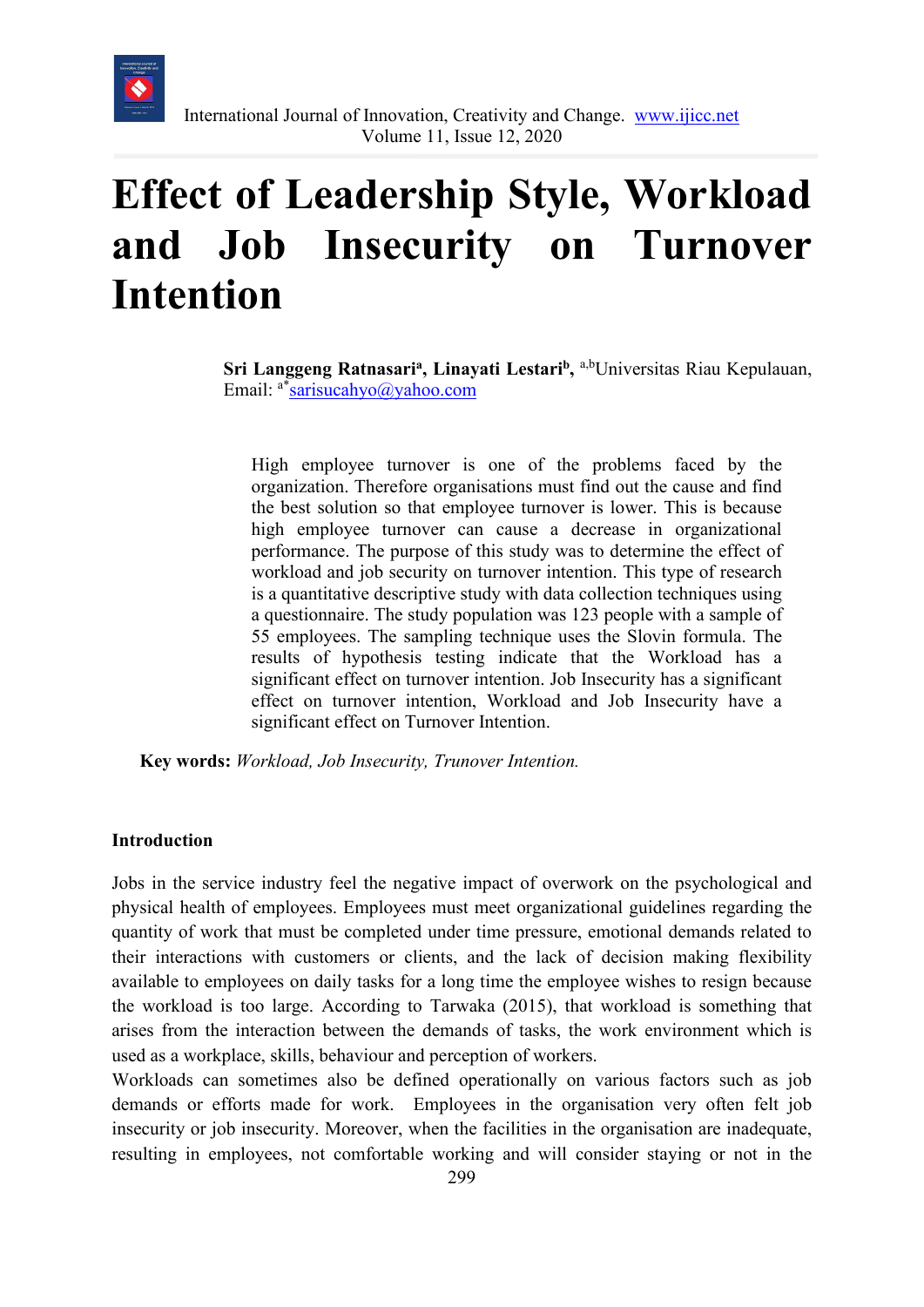

organisation. According to Suciati et al. (2015), job insecurity is the powerlessness to maintain the desired sustainability in unsafe work conditions. Job insecurity is conceptualized as uncertainty and lack of control of the future continuity of employee work (Kekesi and Collins, 2014).

Employees experience increased insecurity (job insecurity) due to instability in their employment status and income levels that are increasingly unpredictable, as a result turnover intentions tend to increase, as well as age, length of work, also play an important role in turnover intention (Hanafiah, 2014).

Turnover intention can cost a lot. According to Waspodo et al. (2013), the high level of turnover intention has become a problem for many companies, where the perceived negative impact is the difficulty in getting quality and capability following the qualifications set by the company and requires time and the cost of recruiting new employees. Therefore, the organization needs to reduce it to acceptable levels. However, maintaining a turnover rate of zero is unrealistic and even undesirable.

Based on the results of research conducted by several researchers, this study will retest some of the factors that affect the desire to move employees. These factors are leadership style, workload and job insecurity. Every company must have experienced employee turnover intention and also experienced by PT. FIF GROUP (Federal International Finance) member of Astra Batam Branch. This company is a company engaged in the field of services, especially new motorcycle financing services HONDA, used motorcycles, used cars and financing on household appliances.

PT. FIF GROUP Batam Branch has 6 kiosks in Batam which have 123 permanent employees as of the beginning of 2018. The percentage (%) of employee turnover of PT. FIF Group member of astra Batam branch in 2015-2017 can be seen in Table 1.

| Year           | 2015 | 2016 | 2017 |
|----------------|------|------|------|
| Early employee | 230  | 203  | 167  |
| Final employee | 198  | 163  | 123  |
| Received       |      |      |      |
| Resign         | 32   |      | 44   |

**Table 1:** Employee Turnover Average Data of PT. FIF GROUP 2015-2017

**Source:** HRD Section of PT. FIF GROUP Cab Batam, 2018

Table 1 can illustrate the recovery events that occurred at PT. FIF GROUP Batam Branch from 2015 to January 2017 which has increased every year. The amount of turnover in 2016 exceeded the amount of turnover in 2015, which amounted to 12.6%.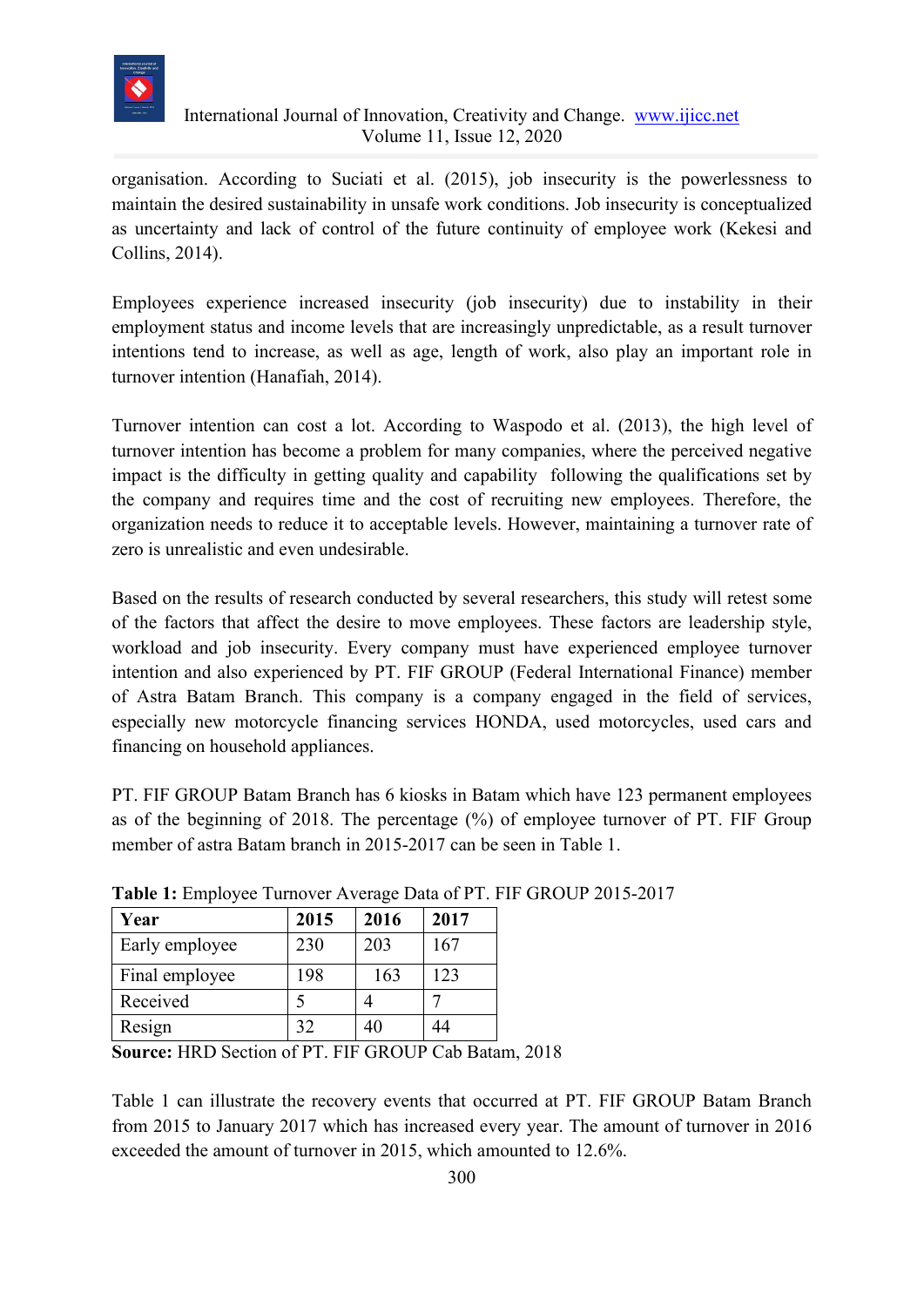

Although the annual turnover has not reached half or 50%, it is quite interesting to PT. Batam Branch FIF Group. This is because of PT. Batam Branch FIF Group is a credit company that has been trusted by the public in providing credit and is classified as good so that it is expected to be able to take a lower turnover in the future. Turnover at PT. Batam Branch FIF Group shows a great desire to change jobs. Increasing turnover rates indicate that employees of PT. Batam Branch FIF Group feels uneasy and even unsatisfied at work. Dissatisfaction at work also shows that employees feel disappointed at the company, so they show negative work behaviour such as: being late for work, not coming to work, delaying work, and even the decision to leave the company.

However, if employees feel satisfied with the work they do, then the work can provide benefits for the company and can achieve the targets set by the company. Employees feel that their workload is too high because they have to do work outside of their job description, coupled with a lack of attention from superiors on situations and conditions that slow down their work such as lack of attention to the condition of the equipment and work environment. , causing a pile of work to do. Another problem that comes from employees in the section collection and office boy. Where the employees feel less agree with the attitude of superiors who rudely give orders and do not pay attention to the situations and conditions being experienced by employees. Based on these things, the researcher considers the problem quite interesting and will be researched in each department.

### **Research Objective**

Based on the background and formulation of the problem, this study aims to:

- 1. To determine the effect of workload on the turnover intention at PT. FIF GROUP Batam Branch.
- 2. To determine the effect of job insecurity on the turnover intention at PT. FIF GROUP Batam Branch.
- 3. To determine the effect of workload and job security on the turnover intention at PT. FIF GROUP Batam Branch.

### **Methodology**

This research uses a quantitative approach, with questionnaire data collection methods. The population of this study is all employees of PT. FIF GROUP Batam Branch totalling 123 people. Sampling is based on the Slovin formula is 55.15 rounded up to 55 samples using random sampling techniques.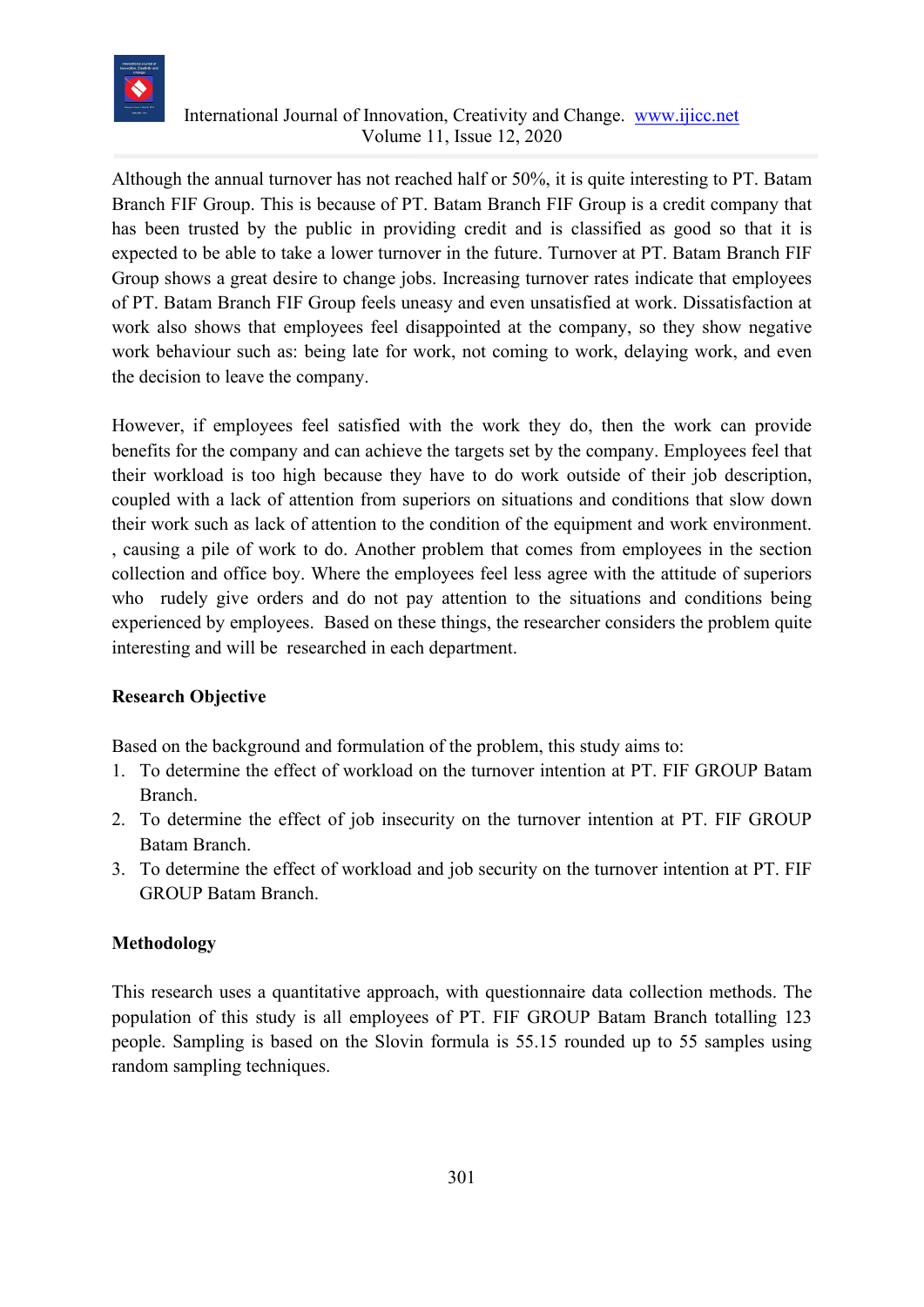

### **Data Analysis Technique**

### *Validity test*

To obtain good data, the questionnaire used as an instrument for data collection must first be tested for its validity and reliability. A valid instrument means that the measuring instrument used to measure the data is valid. Valid means that the instrument can be used to measure what should be measured. Validity tests are used to measure the validity or validity of a questionnaire. A questionnaire is said to be valid if the statement on the questionnaire is able to reveal something that will be measured by the questionnaire (Sugiyono, 2018).

### *Reliability Test*

Sugiyono, (2018) reliability test is a tool to measure a questionnaire which is an indicator of variables and constructs; item questions are said to be reliable or reliable if one's answer to a question is consistent and stable over time.

In this study, the reliability test technique used by researchers is to look at and compare Chronbach's Alpha on SPSS V. 25 results. Cronbach's alpha coefficient is the most commonly used test statistic for researchers to test the reliability of a research instrument. Seen according to Chronbach alpha statistics, a research instrument is indicated to have adequate reliability if the Cronbach alpha coefficient is greater or equal to 0.60.

### *Normality Test*

According to Sunyoto (2014) this assumption test was conducted to test the independent variable data (X) and the dependent variable data (Y) in the resulting regression equation, whether normal distribution or abnormal distribution. Regression equations are said to be good if they have independent variable data and bound variable data that are close to normal or normal distribution.

To test for normality can be done using SPSS by looking at the sig in the test table of normality then the column Kolmogorov - Smirnova and comparing with alpha used. If sig > alpha, then the data is normally distributed, if sig  $\leq$ alpha, then the data is not normally distributed. Besides, whether or not normal data is seen from the spread of data (points) on the diagonal axis of the graph, if the data spreads around the diagonal line, then the regression meets the normality assumption and vice versa.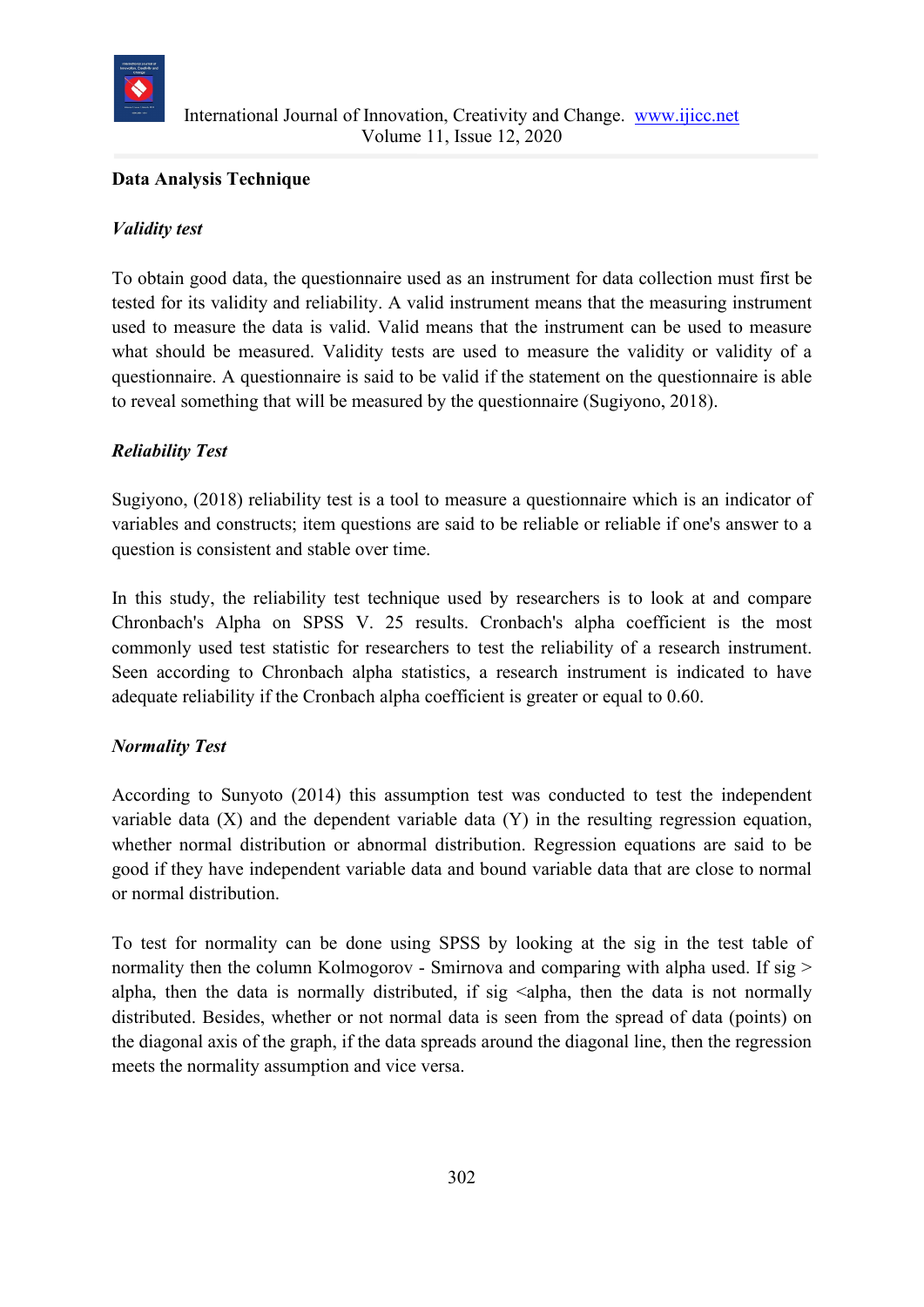

### *Heteroskedastic Test*

Heteroscedasticity test aims to test whether, in the regression model, there is an inequality of variance from the residuals of one observation to another. If the variance from one observation residual to another observation is fixed, then it is called homoscedasticity and if different is called heteroscedasticity. A good regression model is homoscedasticity or where heteroscedasticity does not occur. Most data crossections contain heteroscedasticity situations because this data collects data that represent various sizes (small, medium, and large) Ghozali (2013).

### *Multicollinearity Test*

Multicollinearity is a place where some or all independent variables are highly correlated.

### *Hypothesis Test*

The hypothesis that will be refuted and proven in this study is related to the independent variables that need to be debated in the study.

### *Multiple Linear Regression*

Multiple linear regression analysis is a statistical technique that is used to find regression equations that are useful for predicting the value of dependent variables based on the values of the independent variables and looking for errors and analyzing the relationship between one dependent variable with one or more independent variables either simultaneously or partially.

Multiple linear regression analysis is used to test whether the independent variable has an influence on the dependent variable simultaneously or partially.

### *Correlation Test*

To calculate the closeness of the relationship or the correlation coefficient between the X variable with the Y variable, it is done by using the calculation of Spearman's rho correlation coefficient analysis.

### *Determination Coefficient Test (R2)*

Correlation analysis can be continued by calculating the coefficient of determination serves to determine the percentage of the effect of variable X on variable Y.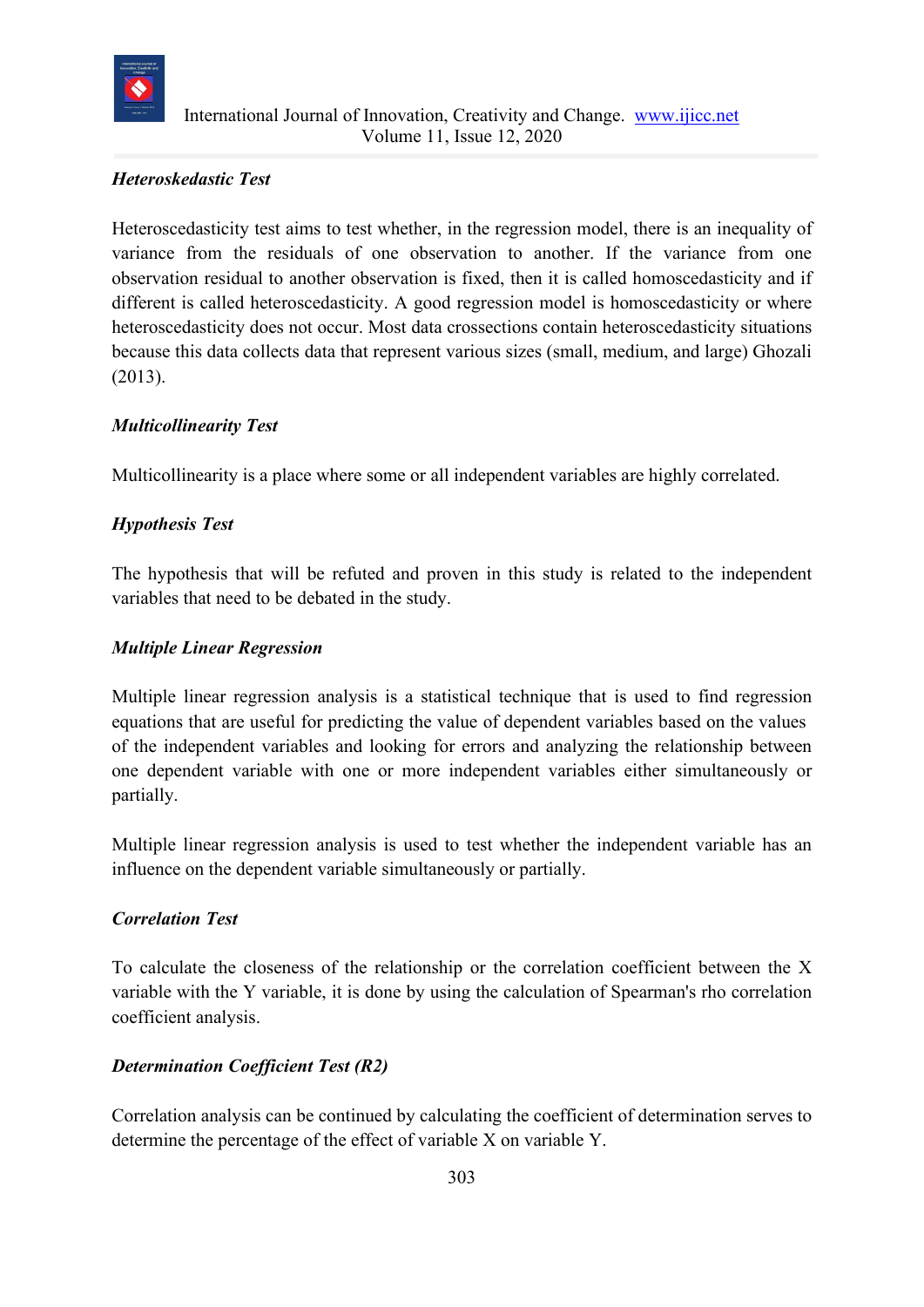

### *Partial Hypothesis Testing (t Test)*

The statistical test t is also called the individual significant test where this test shows how far the influence of the independent variable partially on dependent variable.

### **Determination of Statistical Hypotheses**

### *Workload (X2)*

Ho:  $β1 = 0$ , meaning that the Workload does not affect Turnover Intention Ho:  $β1 ≠ 0$ , meaning that Workload affects Turnover Intention Job Insecurity (X2) Ho:  $β1 = 0$ , meaning Job Insecurity does not affect Turnover Intention Ho:  $β1 = 0$ , meaning Job Insecurity affects Turnover Intention

### *Testing Statistical Test Scores*

In this research, hypothesis testing using product moment. Hypothesis Count results are compared with t tabouts with the following conditions:

If t count> t table at  $\alpha = 5\%$  then H0 is rejected and Ha is accepted (influential) If t calculate  $\leq t$  table at  $\alpha = 5\%$  then H0 is accepted and Ha is rejected (no effect)

### *Simultaneous Hypothesis Testing (Test f)*

In simultaneous testing, the influence of the three independent variables together will be tested on the dependent variable. The statistical test used in simultaneous testing is the F Test or commonly called the Analysis of variance (ANOVA).

The test compares fcount with ftabel with the following conditions:

If f calculate  $\geq$  f Tabelmaka Ho is rejected and Ha is accepted (influential) If f Calculate <f Tabelmaka Ho is rejected and Ha is accepted (no effect) Determination of the null hypothesis (Ho) and the alternative hypothesis (H $\alpha$ ) as follows: Ho:  $\rho = 0$  means Workload, Job Insecurity, has a significant effect on Turnover Intention. Hα:  $\rho \neq 0$  means Workload, Job Insecurity, has an insignificant effect on Turnover Intention.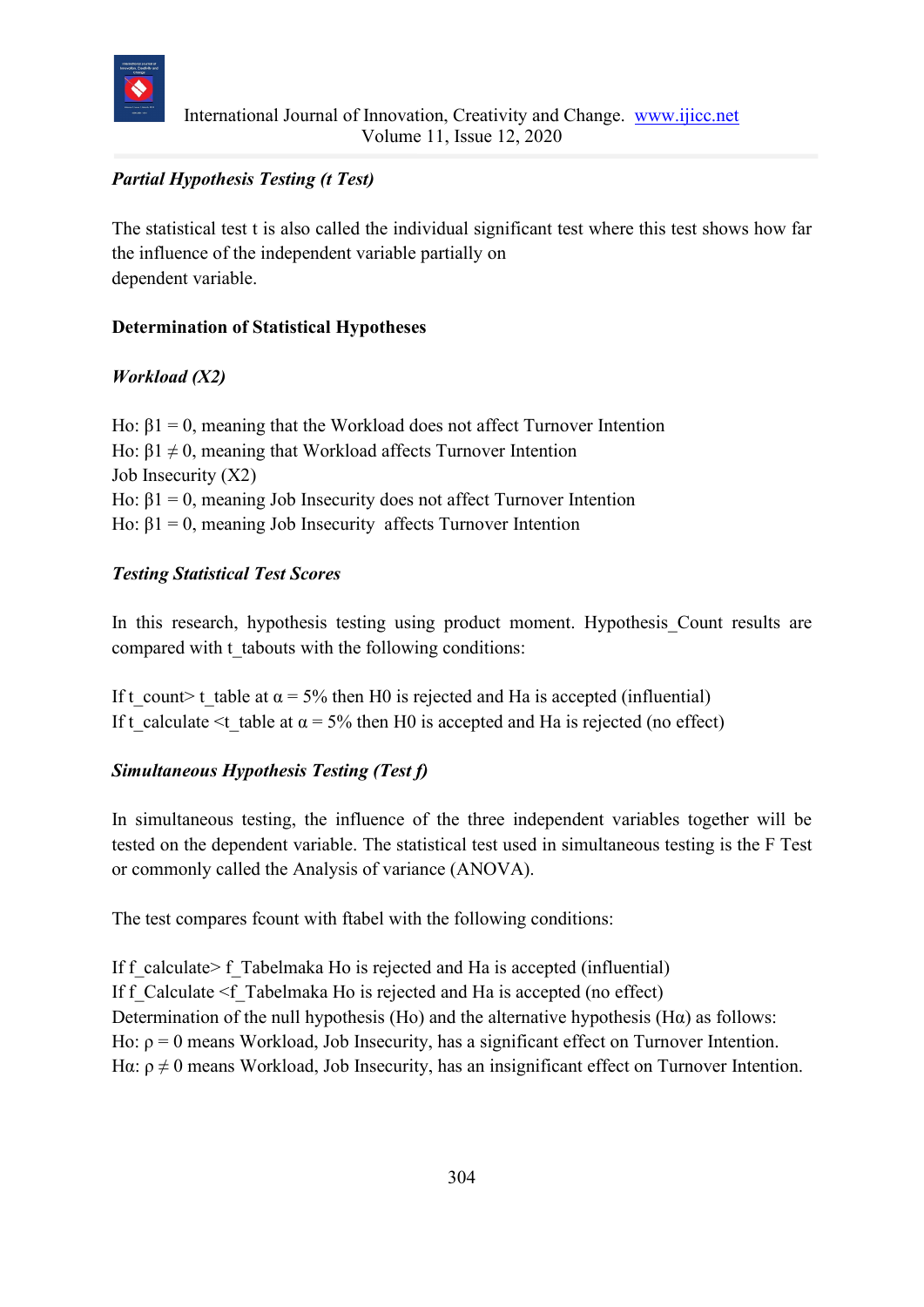

### **Discussion**

### *Characteristics of Respondents*

To determine the effect of Workload, Job Insecurity, Against Turnover Intention at PT. FIF GROUP Batam Branch. There are 55 employees made as respondents, a general description of the respondents' characteristics, in the following table the percentage of respondents is described which includes gender, age, length of work and level of education.

### *Respondents by Gender*

Descriptions of respondents based on gender classification in this study can be seen in Table 2 as follows:

|            |        | Frequency |       |       | Per cent   Valid Percent   Cumulative Percent |
|------------|--------|-----------|-------|-------|-----------------------------------------------|
| Valid Male |        | 35        | 63.6  | 63.6  | 63.6                                          |
|            | Female | 20        | 36.4  | 36.4  | 100.0                                         |
|            | Total  |           | 100.0 | 100.0 |                                               |

#### **Table 2:** Respondent Data Based on Gender

**Source:** SPSS V.25 data processing results, 2018

Based on Table 2 above it can be illustrated that the number of respondents was 55, with 35 male respondents and 20 female respondents or 63.6% male and 36.40% female from the total number of respondents. Thus it can be concluded that there are more male respondents than female respondents.

### *Respondents by Age*

Descriptions of respondents based on age classification in this study can be seen in Table 3 as follows:

|                                   | Frequency | Per cent | <i>Valid Percent</i> | <b>Cumulative Percent</b> |
|-----------------------------------|-----------|----------|----------------------|---------------------------|
| $\vert$ Valid $\vert$ 18-25 years | -19       | 34.5     | 34.5                 | 34.5                      |
| 26-35 years $ 27$                 |           | 49.1     | 49.1                 | 83.6                      |
| $36-45$ years                     |           | 16.4     | 16.4                 | 100.0                     |
| Total                             | 55        | 100.0    | 100.0                |                           |

**Table 3:** Respondent Data Based on Age

**Source:** SPSS V.25 data processing results, 2018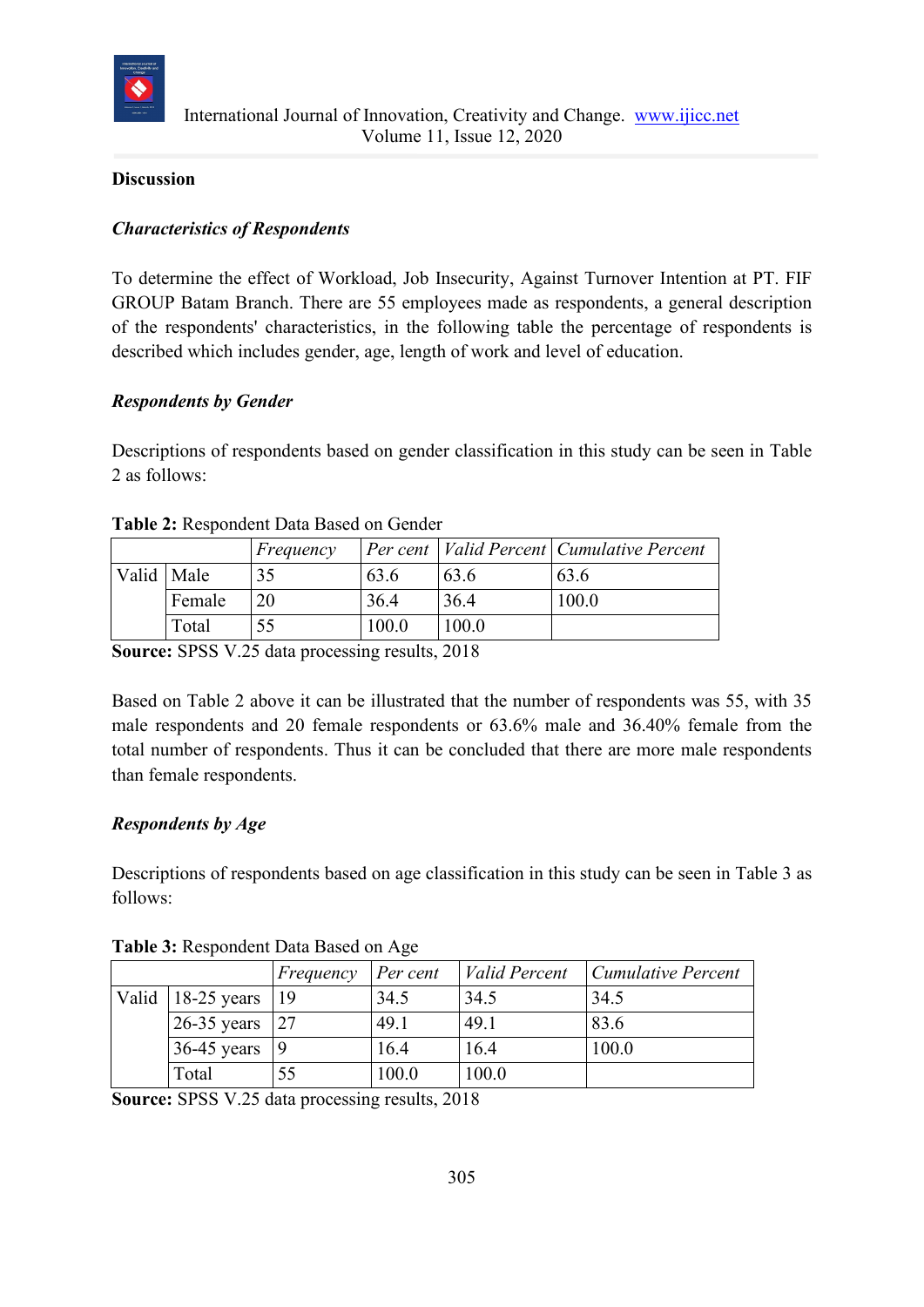

Based on Table 3 it can be illustrated that the number of respondents was 55, with the number of respondents aged 18-25 years as many as 19 people, respondents aged 26-35 years as many as 27 people, and respondents aged 36-45 years as many as 9 people or as much as 34.5% of the age between 18-25 years, 49.1% were aged between 26-35 years and 16.4% were aged between 36-45 years. This can be concluded by respondents with ages 26-35 years more.

### *Respondents According to Working Period*

The description of respondents based on the classification of work tenure in this study can be seen in Table 4 as follows:

|       |                   | Frequency   Per cent |       |       | <i>Valid Percent Cumulative Percent</i> |
|-------|-------------------|----------------------|-------|-------|-----------------------------------------|
| Valid | $\vert$ 1-3 years | 25                   | 45.5  | 45.5  | 45.5                                    |
|       | 4-7 years         | 19                   | 34.5  | 34.5  | 80.0                                    |
|       | $8 - 11$<br>years | 11                   | 20.0  | 20.0  | 100.0                                   |
|       | Total             | 55                   | 100.0 | 100.0 |                                         |

**Table 4:** Respondent Data Based on Years of Service

**Source:** SPSS V.25 data processing results, 2018

Based on Table 4 it can be illustrated that the number of respondents was 55, with the number of respondents with a service period of 1-3 years as many as 25 people, respondents with a service period of 4-7 years as many as 19 people, and respondents with a service period of 8- 11 years were 11 people or equal to 45.5% work period between 1-3 years, 34.5% work period between 4-7 years and 20.0% work period between 8-11 years. This can be concluded by respondents with more 1-3 years of service.

### *Respondents According to Latest Education*

The description of respondents based on the classification of work tenure in this study can be seen in Table 5 as follows: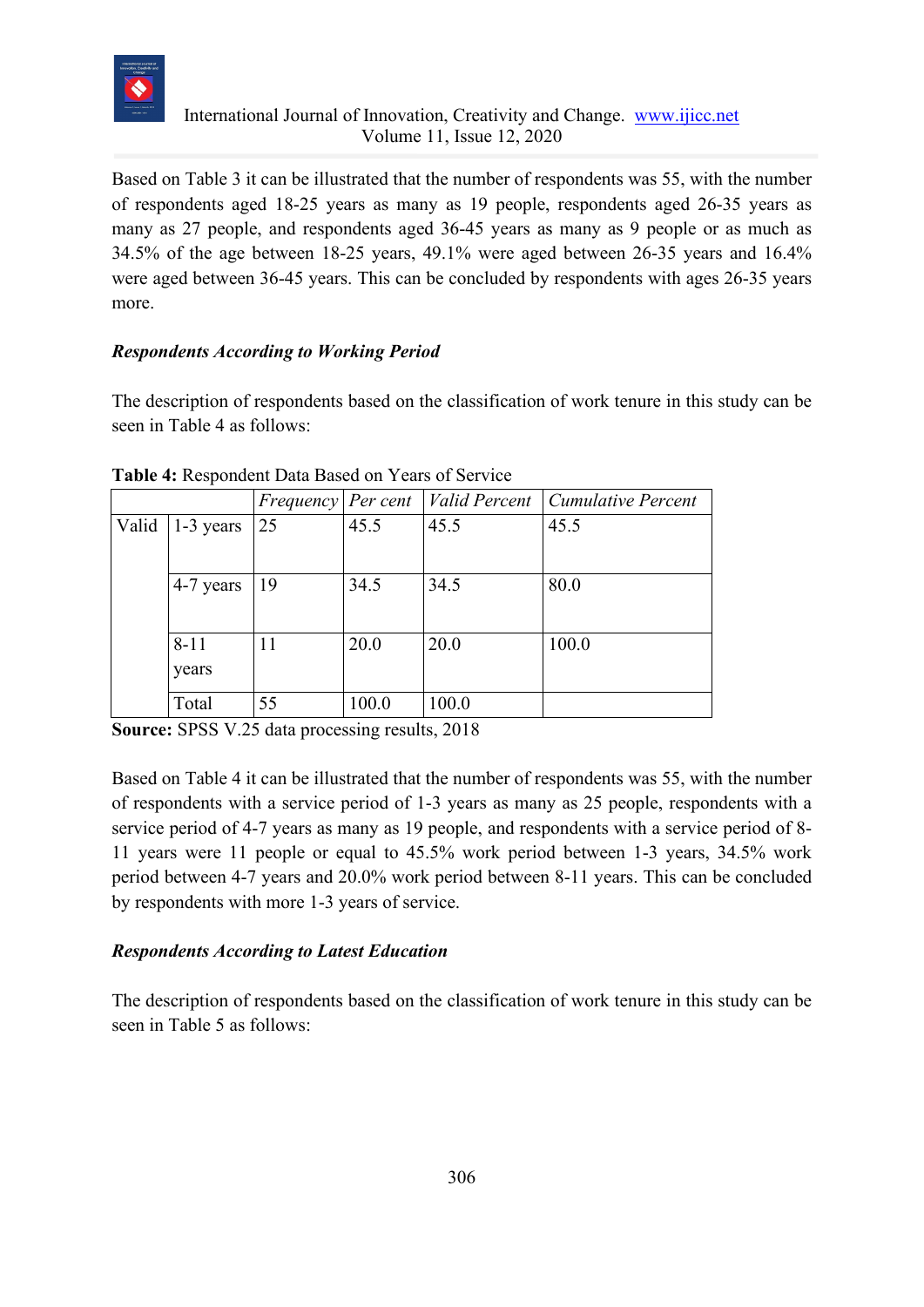

| <b>Latest Education</b>  |           |         |                      |                           |
|--------------------------|-----------|---------|----------------------|---------------------------|
|                          | Frequency | Percent | <i>Valid Percent</i> | <b>Cumulative Percent</b> |
| Valid Senior High School | 40        | 72.7    | 72.7                 | 72.7                      |
| Diploma                  |           | 14.5    | 14.5                 | 87.3                      |
| Bachelor                 |           | 12.7    | 12.7                 | 100.0                     |
| Total                    |           | 100.0   | 100.0                |                           |

#### **Table 5:** Respondent Data Based on Latest Education

**Source:** SPSS V.25 data processing results, 2018

Based on Table 5 it can be illustrated that the number of respondents was 55, with the number of respondents with the most recent high school / vocational education as many as 40 people, respondents with the last education D3 of 8 people and respondents with the last education of S1 as many as 7 people or by 72.7% with the last education of high school / vocational school, 14.5% with D3 last education, and 12.7% with S1 last education. Therefore it can be concluded that respondents with the last high school / vocational education are more than the last D3 and S1 education.

#### *Classic Assumption Test*

#### *Normality Test*

The normality test is carried out to determine the residual value (differences that exist) that have been studied have a normal distribution as one of the data analysis requirements with parametric statistics used in this study.

#### *Kolmogorov-Smirnov Test*

The picture shows and forms a bell-shaped drawing pattern; it can be concluded that the data has a normal distribution. The second way to test normality is to look at the graph of the Normal Probability plot of Regulated Standardized Residual below: The picture shows the provision that the data points spread around the diagonal line and follow the direction of the diagonal line so it can be said that the data meet the assumption of normality.

Based on the Kolmogorov-Smirnov test results, the Asymp value is known. Sig. (2-tailed) 0.200> 0.05 (alpha), it can be concluded that the residual value is normally distributed.

### *Multicollinearity Test*

Multicollinearity test aims to test whether the regression model found a correlation between independent variables (independent). Multicollinearity test in this study by looking at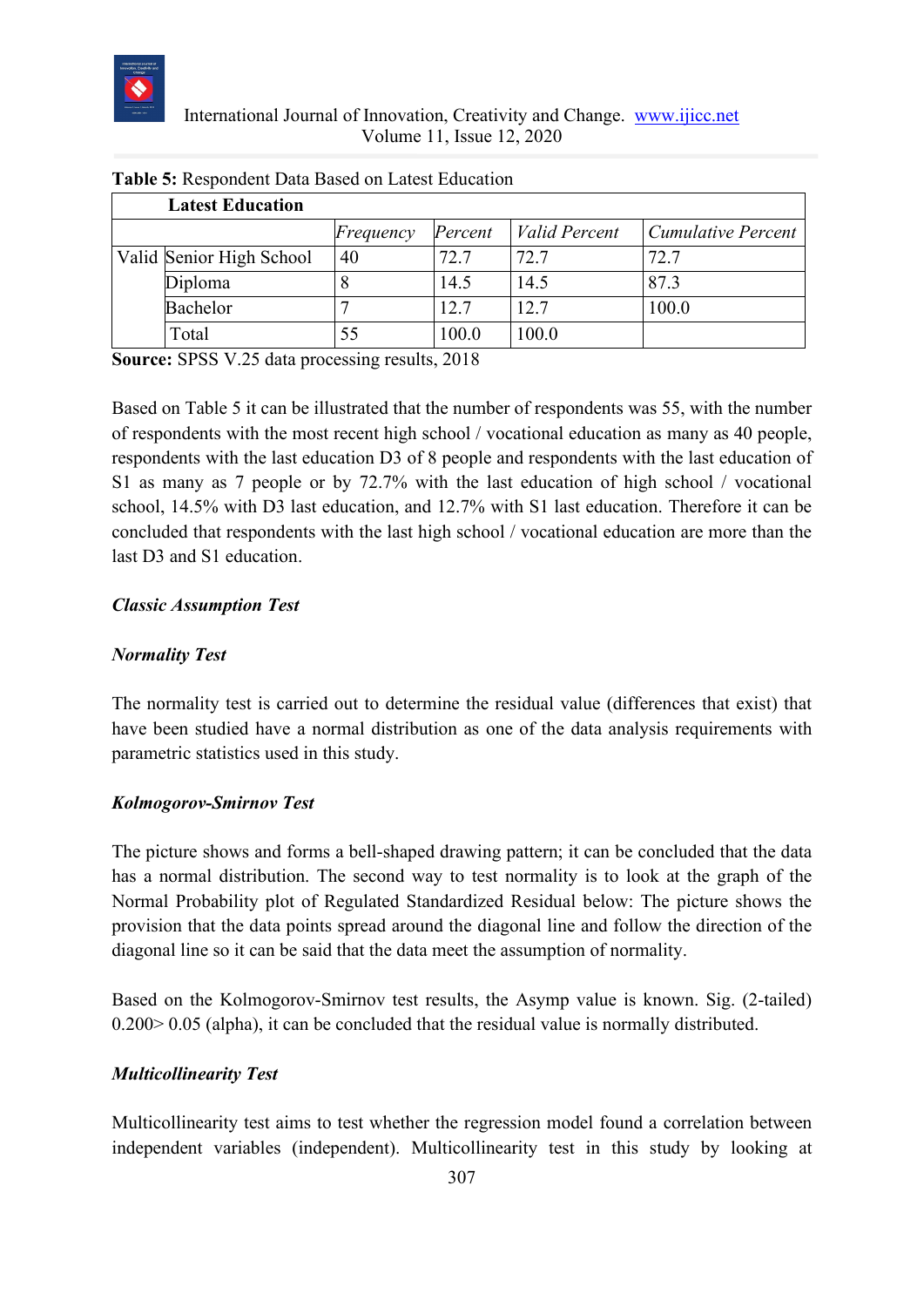

Variance Inflation Factor (VIF) and Tolerance in the regression model. If the VIF value is less than 10 and tolerance is more than 0.1 then the regression model is free from multicollinearity. This means that there is no relationship between independent variables. VIF values for variables X1 and X2 are 1.039 respectively, and 1,051 so that it can be concluded that in the regression model there are no symptoms of multicollinearity between independent variables because the VIF value is less than 10 which means that all of these variables can be used as mutually independent variables.

### *Heteroscedasticity Test*

Heteroscedasticity test is used to find out whether or not there is a deviation from the classical assumption of heteroscedasticity, namely the existence of variance in residual variance for all observations in the regression model. This study uses the Glejser and Scatterplot methods to test the symptoms of heteroscedasticity.

Glejser test results see the probability value with a significance alpha value  $(0.05)$  then the model does not experience heteroscedasticity. Probability or significance value of each variable is 0.175; 0.148; and 0.260 is greater than the alpha value (0.05), it can be concluded that in the regression model there are no symptoms of heteroscedasticity.

Based on the figure, it can be seen the distribution of random points above or below the number 0 from the Y-axis. It can be concluded from the figure that in the regression model heteroskedasticity does not occur.

### *Hypothesis Testing*

### *Multiple Linear Regression Test Analysis*

Multiple linear regression is used to predict the effect of independent variables on the dependent variable to prove whether or not there is a functional relationship between these variables. The regression equation can be seen in the SPSS output in Table 6.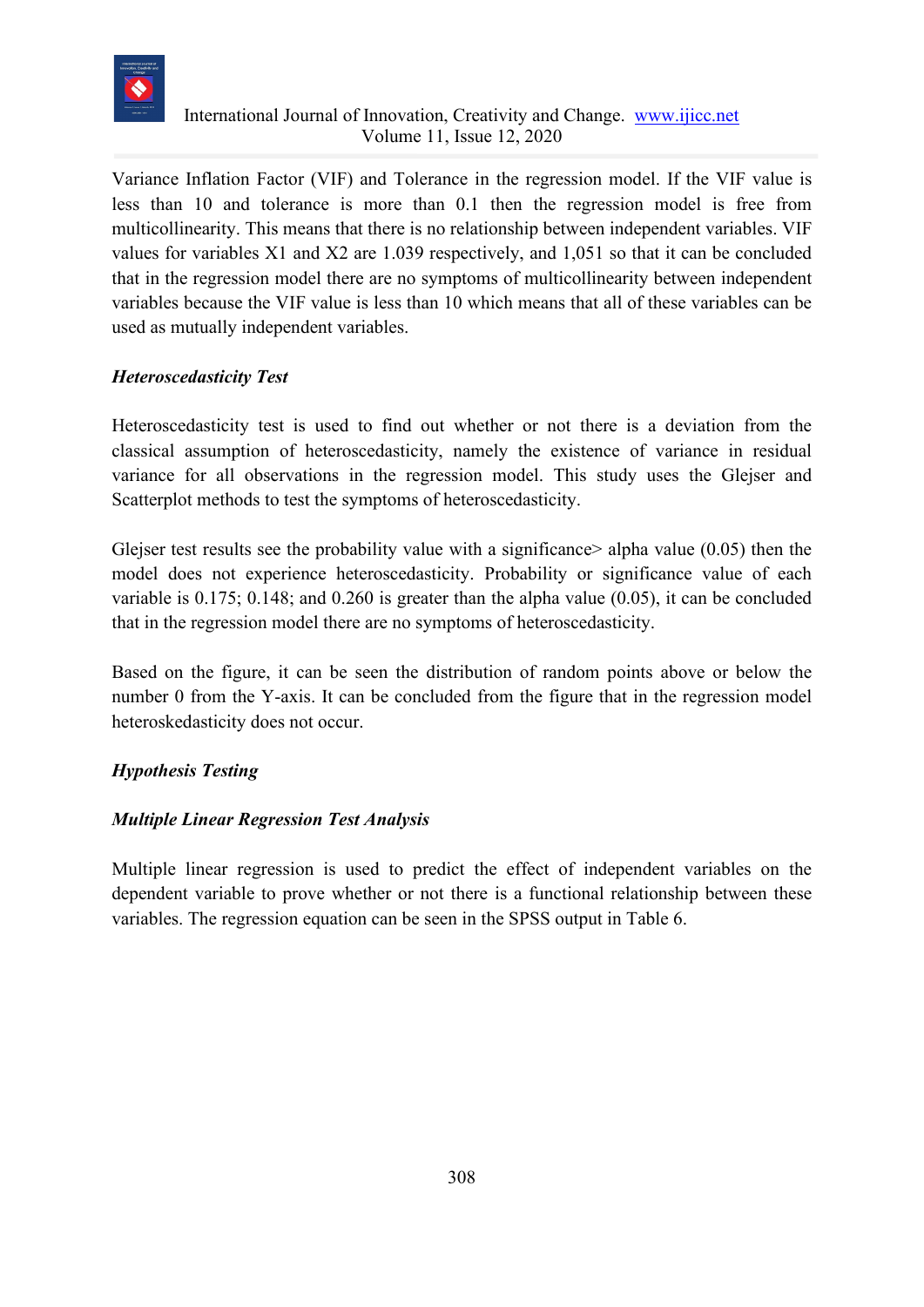

|                       | $\mathbf C$ oefficients <sup>a</sup> |                |            |              |       |      |  |
|-----------------------|--------------------------------------|----------------|------------|--------------|-------|------|--|
|                       |                                      | Unstandardized |            | Standardized |       |      |  |
| Coefficients<br>Model |                                      | Coefficients   |            | Sig.         |       |      |  |
|                       |                                      |                | Std. Error | Beta         |       |      |  |
|                       | (Constant)                           | 3.483          | 3.766      |              | .925  | .359 |  |
|                       | Workload                             | .348           | .119       | .344         | 2.912 | .005 |  |
|                       | Job Insecurity                       | .404           | .139       | .345         | 2.900 | .005 |  |

|  |  | Table 6: Multiple Linear Regression Test Results |
|--|--|--------------------------------------------------|
|  |  |                                                  |

a. Dependent Variable: Turnover Intention

**Source:** SPSS V.25 data processing results, 2018

Based on Table 12 can be obtained the multiple linear regression equation as follows:  $Y =$  $3.483 + 0.348$  X1 + 0.404 X2 + e

### *T-Test Analysis (Partial)*

T-test is used to measure whether in the regression model, the independent variable partially significantly influences the dependent variable. Testing is done using t arithmetic and significant level. The T-test is used to find out whether partially the variable X has a significant effect on variable Y. Where to find out the value of t table can use the formula df  $= n - k - l$  where df is the value of the t-test, n is the number of respondents, k is the number of independent variables, and 1 are the fixed values of the formula. Means to find out the value of t table in the t-test in this study  $df = 55 - 3 - 1 = 51$ , t table from the number 51 is 2.007. Test criteria Ho is accepted if t table  $\leq$  t arithmetic and Ho is rejected if t arithmetic  $\leq$ t table or t arithmetic> t table and the amount of influence each independent variable on the dependent variable by looking at the beta value.

|  | Coefficients <sup>a</sup>                 |                |            |              |       |      |
|--|-------------------------------------------|----------------|------------|--------------|-------|------|
|  |                                           | Unstandardized |            | Standardized |       |      |
|  |                                           | Coefficients   |            | Coefficients |       |      |
|  | Model                                     | B              | Std. Error | Beta         |       | Sig. |
|  | (Constant)                                | 3.483          | 3.766      |              | .925  | .359 |
|  | Workload                                  | .348           | .119       | .344         | 2.912 | .005 |
|  | Job Insecurity                            | .404           | .139       | .345         | 2.900 | .005 |
|  | a. Dependent Variable: Turnover Intention |                |            |              |       |      |

**Table 7:** T Test Results (Partial)

**Source:** SPSS V.25 data processing results, 2018

The results from Table 7 show Workload Variables (X2) showing the value of t arithmetic 2.912> t table 2.007 and a significant value of  $0.005 \le 0.05$  so that the decision taken is Ho is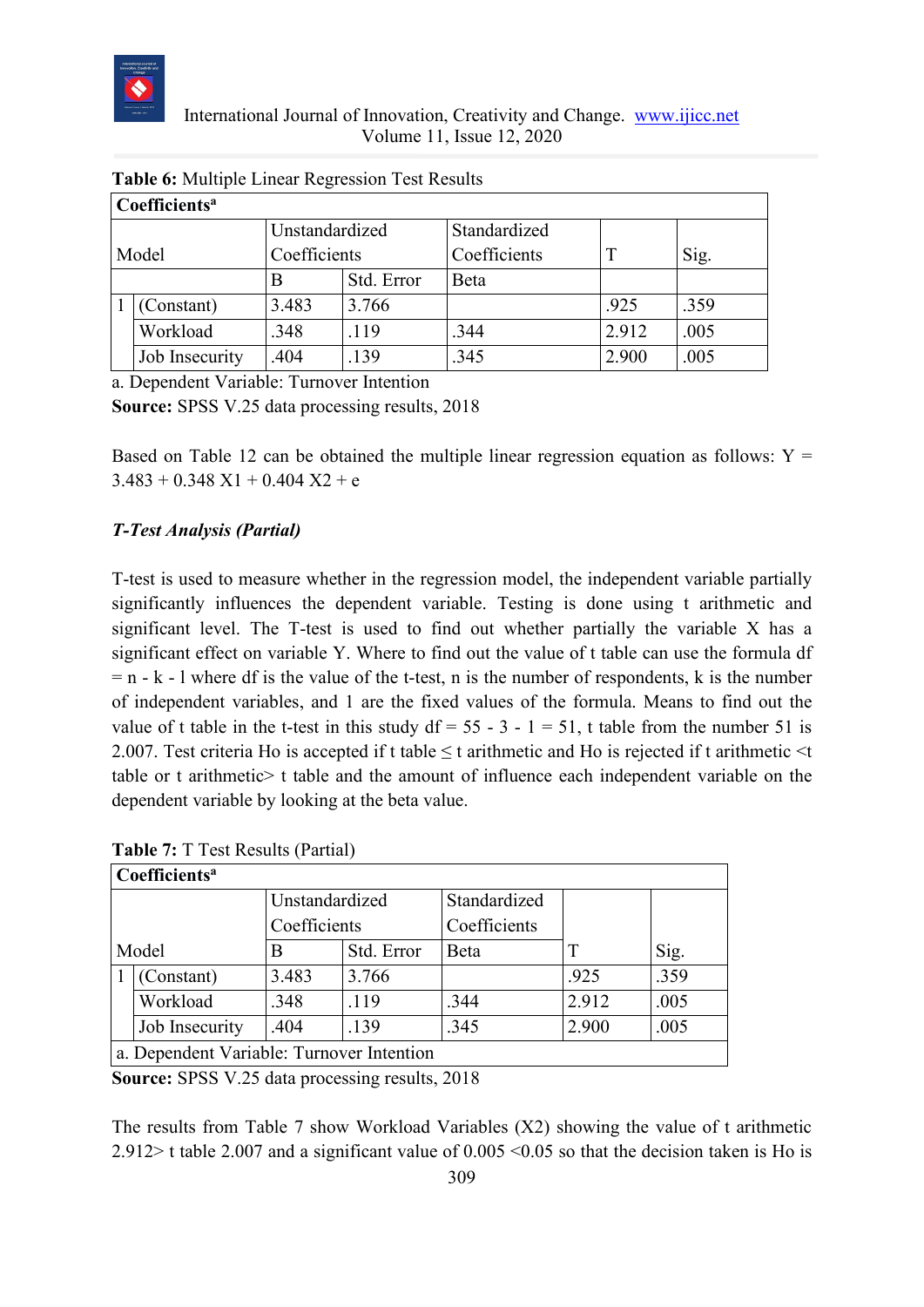

rejected, and Ha is accepted. This means that the Workload has a significant effect on Turnover Intention.

Job Insecurity (X3) variable t value 2,900> t table 2,007 and significant value 0.005 <0.05 so that the decision taken is Ho is rejected, and Ha is accepted. This means that Job Insecurity has a significant effect on Turnover Intention.

### *F Test Analysis (Simultaneous)*

The F test is used to determine whether all independent variables together have a positive influence on the dependent variable. Simultaneous Test or F Test is a test conducted on all independent variables (free) to determine whether these variables simultaneously or together have a significant effect on the dependent variable (dependent). The significant level in the F test is 0.05 (5%). The criteria used are if a significant value> 0.05 then Ho is accepted while vice versa if a significant value  $\leq 0.05$ , then Ho is rejected. The simultaneous F test results in Table 14 below:

#### **Table 8:** Test Results F

| <b>ANOVA</b> <sup>a</sup> |            |                                  |    |             |       |                   |
|---------------------------|------------|----------------------------------|----|-------------|-------|-------------------|
| Model                     |            | <i>Sum of Squares</i> $\vert$ Df |    | Mean Square | ١F    | Sig.              |
|                           | Regression | 230.560                          |    | 76.853      | 7.836 | .000 <sup>b</sup> |
|                           | Residual   | 500.167                          | 51 | 9.807       |       |                   |
|                           | Total      | 730.727                          | 54 |             |       |                   |

a. Dependent Variable: Turnover Intention

b. Predictors: (Constant), Job Insecurity, Beban Kerja, Gaya Kepemimpinan **Source:** SPSS V.25 data processing results, 2018

F test results show an F value of 7.836 (F arithmetic)> 2.78 (F table) and a significance value of 0.000 <0.05 so that the decision taken is Ho is rejected, and Ha is accepted. These results indicate that the Workload  $(X1)$  and Job Insecurity  $(X2)$  variables have a significant effect on the Turnover Intention (Y) variable.

### *Determination Coefficient Test (R2)*

The coefficient of determination (R2) serves to explain the proportion of variation in the dependent variable (Y) explained by the independent variable (more than one variable) together. The coefficient of determination is between zero and one. The results of testing the coefficient of determination in this study are: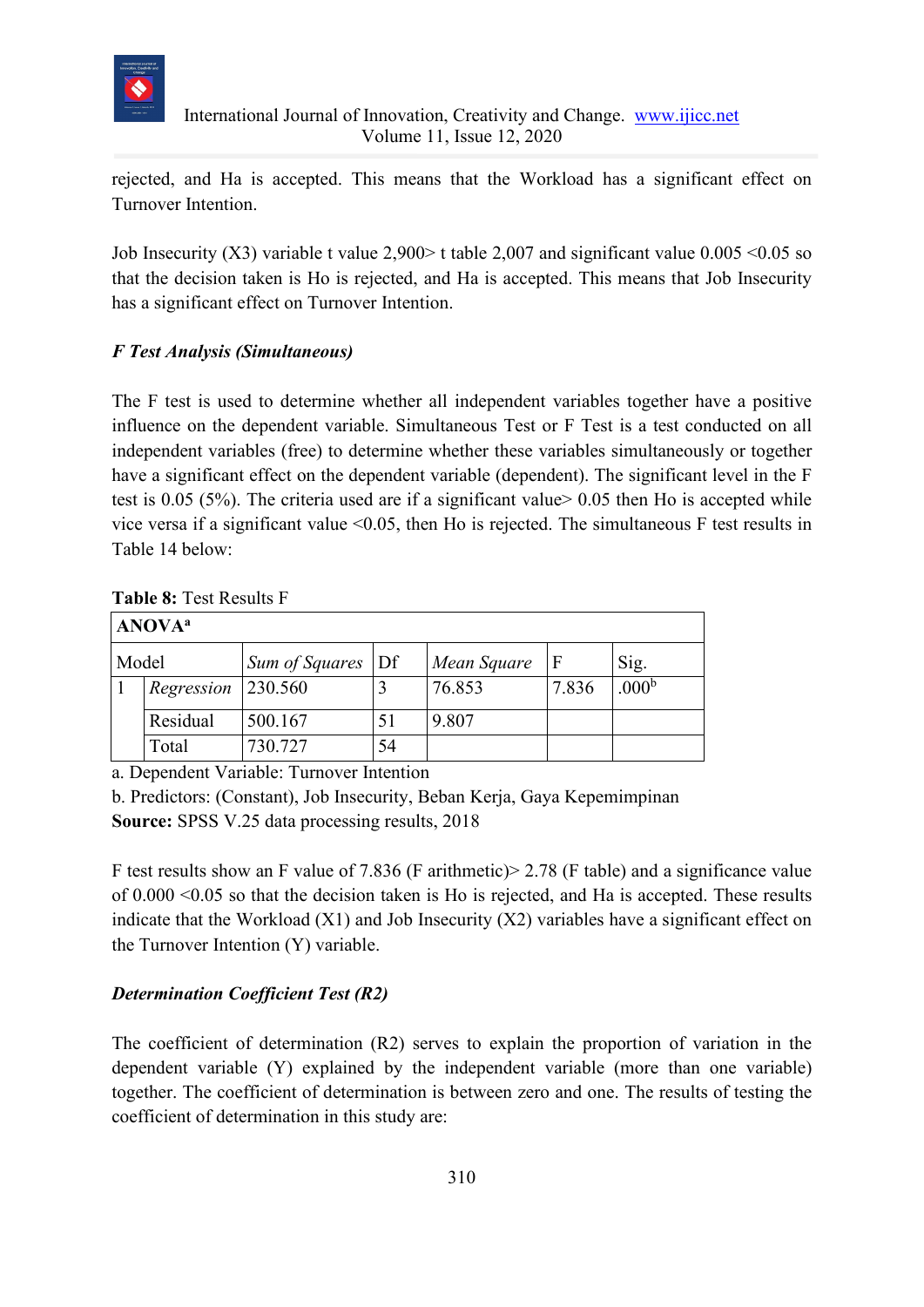

| <b>Model Summary</b> |                   |          |                 |                            |  |
|----------------------|-------------------|----------|-----------------|----------------------------|--|
|                      |                   |          | <i>Adjusted</i> |                            |  |
| Model R              |                   | R Square | Square          | Std. Error of the Estimate |  |
|                      | .562 <sup>a</sup> | .316     | 275             | 3.13164                    |  |

**Tabel 9:** Coefficient of Determination Results

a. Predictors: (Constant), Job Insecurity, Workload **Sumber:** Hasil pengolahan data SPSS V.25, 2018

Table 9 shows the R Square value of 0.316; this implies that the effect of Workload, Job insecurity simultaneously on Turnover Intention is 31.6%. while the remaining 68.4% is influenced by other variables not examined.

### *Effect of Workload on Turnover Intention*

Based on the test results it can be seen that the Workload (X1) with a significant value of 0.005  $\leq$ 0.05 (alpha value) indicates a significant relationship between Workload (X1) and Turnover Intention (Y). This is reinforced by the results of the value of t count 2.912> t table 2.007 shows that the Workload variable (X1) has a significant effect on Turnover Intention.

Based on this, the Workload variable has an essential role in influencing Turnover Intention at PT. FIF GROUP Batam Branch. The results of this study support the results of Thamrin's research (2018) with the results of the study, there is a significant influence between workload and turnover intention in grand rocky Bukittinggi hotels. Nur'Aini (2018) with the results of the study, there is a significant positive and significant effect of workload on the turnover intention of medical representatives in the Yogyakarta region. Turmuzi (2017) with workload research results have a significant positive effect on employee turnover intention. Irvianti (2014) with the results of the workload research partially affect the variable turnover intention. Rosyad A (2017) with the results of workload research, has a positive effect on turnover intention.

### *The Effect of Job Insecurity on Turnover Intention*

Based on the test results it can be seen that Job Insecurity (X3) with a significant value of significant value 0.005 <0.05 (alpha value) indicates a significant relationship between Job Insecurity  $(X3)$  and Turnover Intention  $(Y)$ . This is reinforced by the results of t count 2,900> t table 2,007 showing that the Job Insecurity (X2) variable has a significant effect on Turnover Intention.

Based on this, the Job Insecurity variable has an important role in influencing Turnover Intention at PT. FIFGROUP Batam Branch. The results of this study support the results of the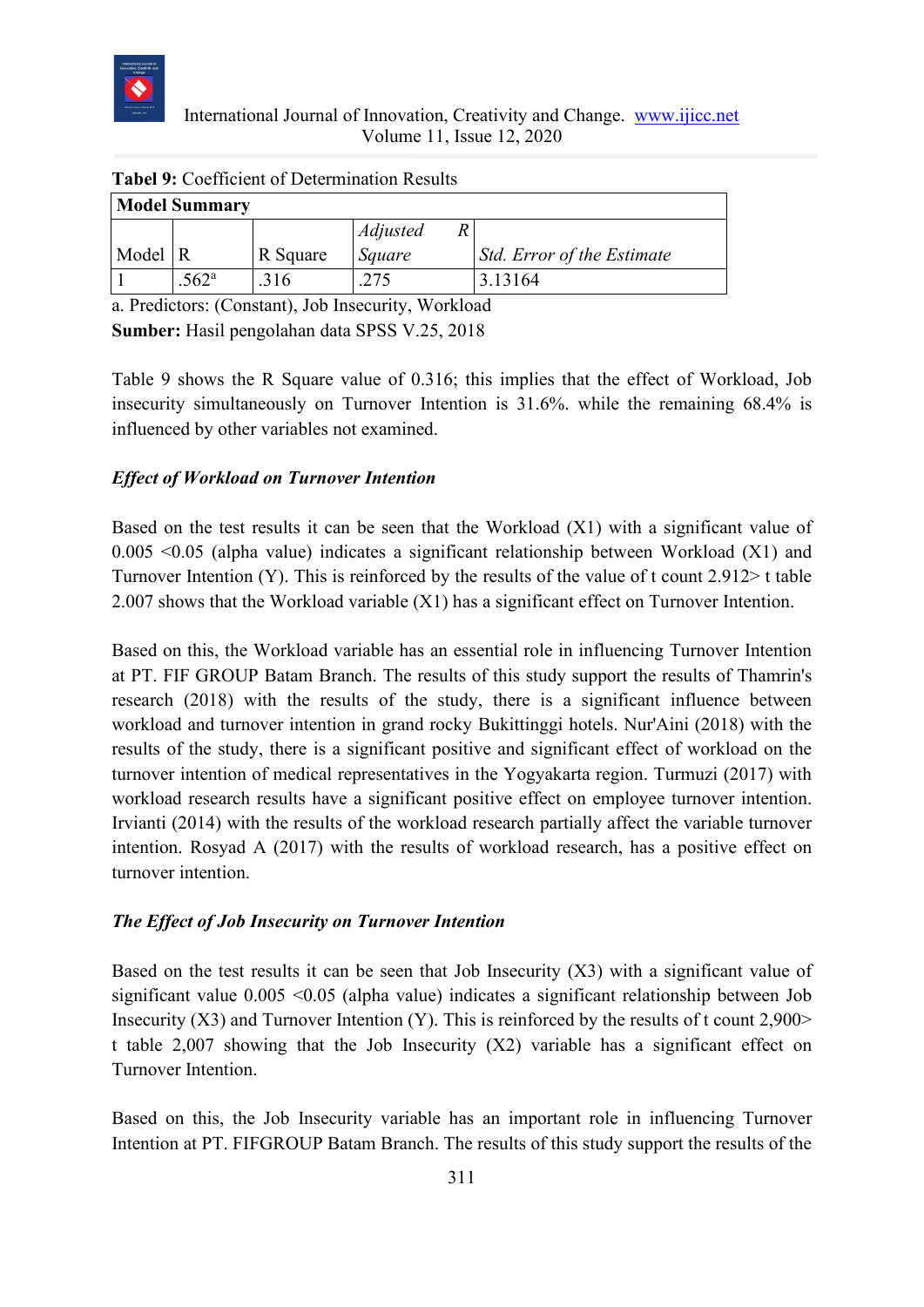

study. Sandi (2014) with Job insecurity research results has a positive and significant effect on turnover intention. Halimah, et al. (2016) with the results of the study showed that there was a positive influence between job insecurity variables on employee turnover. Septiari (2016) with the results of Job insecurity research has a positive and significant effect on employee turnover intention. Puput (2015) with Research Results There is a positive and significant effect of job insecurity on turnover intention of the P.O CWM Jember driver. Wicaksono (2013) with the results of Job Insecurity research has a positive and significant effect on Turnover Intention so that the hypothesis one is accepted Effect of Workload, and Job Insecurity on Turnover Intention.

F test results show that the significant value of the 2 independent variables, namely Workload (X1) and Job Insecurity (X2) of 0,000 and F calculated 7,836. These results show that the Workload (X1) and Job Insecurity (X2) variables together have a significant effect on Turnover Intention (Y).

Regression calculation results can be seen that the coefficient of determination (R Square) obtained by 0.316. This means 31.6% Workload (X1) and Job Insecurity (X2) while the remaining 68.4% Turnover Intention is influenced by other variables not explained in this study.

### **Conclusion**

Based on the results of research and discussion, it can be concluded that:

- 1. Workload has a significant effect on Turnover Intention.
- 2. Job Insecurity has a significant effect on Turnover Intention.
- 3. Workload and Job Insecurity have a significant effect on Turnover Intention.

### **Suggestion**

Based on the results of this study, some suggestions or recommendations that can be given to companies and for future research as follows:

- 1. PT. FIF is expected to reorganize the workload, so it does not become a heavy burden for employees so that employees feel comfortable and do not move.
- 2. PT. FIF is expected to pay attention to Job Insecurity so that employees are comfortable and not leaving.
- 3. PT. FIF is expected to reduce workload and pay attention to Job Insecurity so that employees are comfortable and do not move